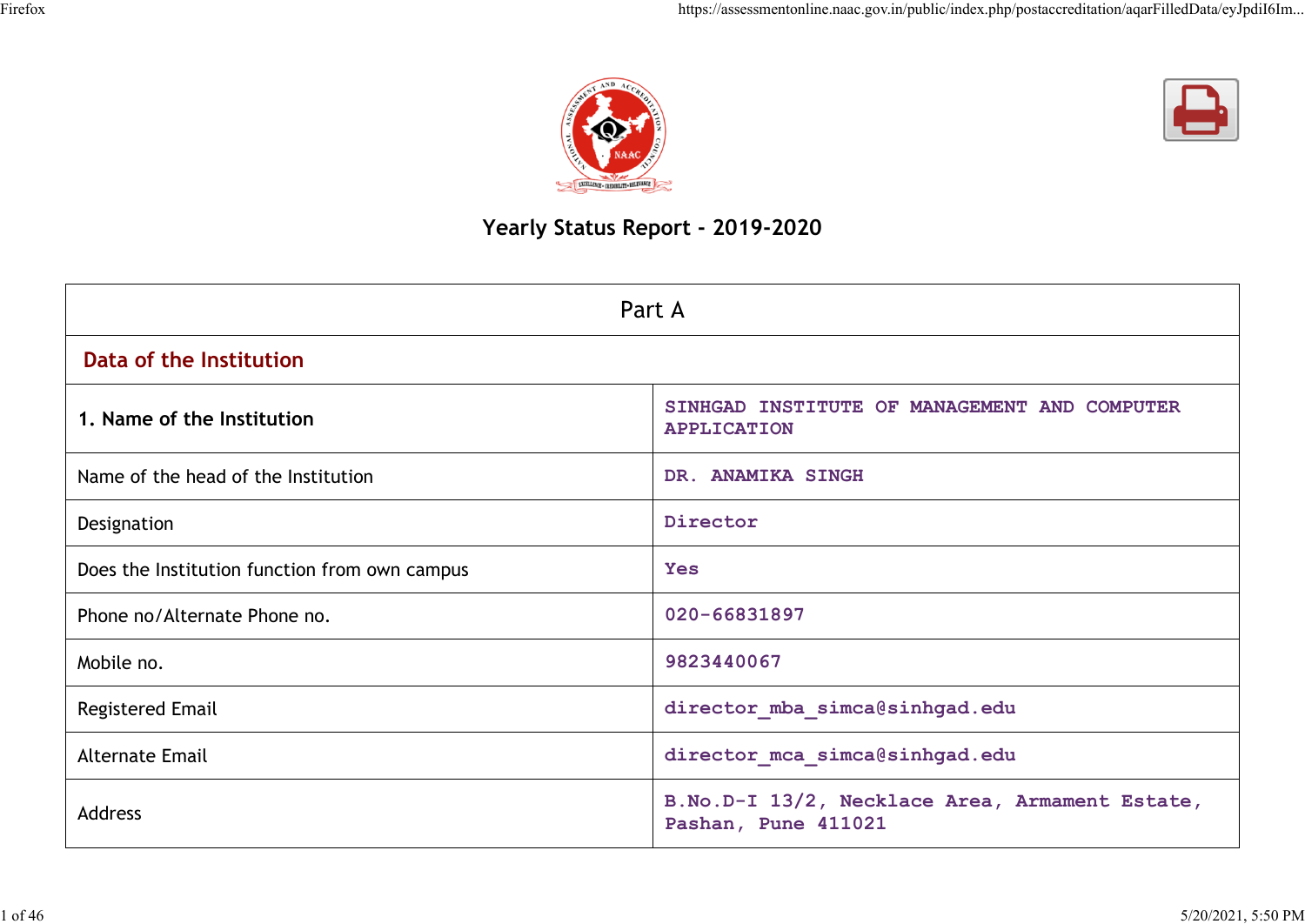| City/Town                                                              | <b>PUNE</b>                                                            |
|------------------------------------------------------------------------|------------------------------------------------------------------------|
| State/UT                                                               | Maharashtra                                                            |
| Pincode                                                                | 411021                                                                 |
| 2. Institutional Status                                                |                                                                        |
| Affiliated / Constituent                                               | Affiliated                                                             |
| Type of Institution                                                    | Co-education                                                           |
| Location                                                               | Rural                                                                  |
| <b>Financial Status</b>                                                | Self financed                                                          |
| Name of the IQAC co-ordinator/Director                                 | PRADEEP SHITOLE                                                        |
| Phone no/Alternate Phone no.                                           | 02066831907                                                            |
| Mobile no.                                                             | 9225653740                                                             |
| <b>Registered Email</b>                                                | iqac simca@sinhgad.edu                                                 |
| <b>Alternate Email</b>                                                 | shitolepradeep@sinhgad.edu                                             |
| 3. Website Address                                                     |                                                                        |
| Web-link of the AQAR: (Previous Academic Year)                         | http://www.sinhgad.edu<br>/SinhgadManagementInstitutes/SIMCA/NAAC.html |
| 4. Whether Academic Calendar prepared during the year                  | <b>Yes</b>                                                             |
| if yes, whether it is uploaded in the institutional website: Weblink : | http://www.sinhgad.edu                                                 |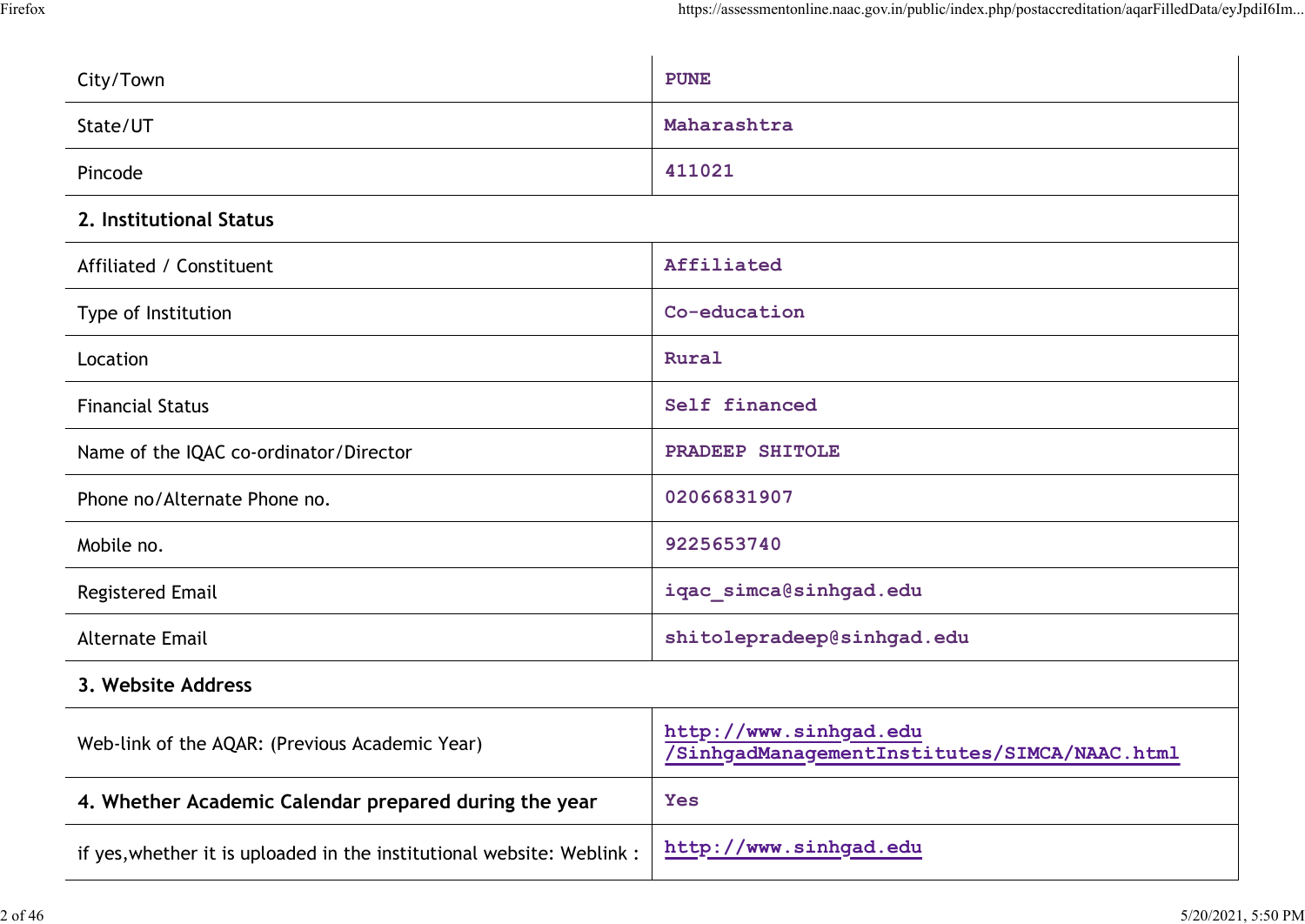# **/SinhgadManagementInstitutes/SIMCA/NAAC.html**

# **5. Accrediation Details**

|                                     |                                                                       |                                      |                                                                           |                           | Validity                       |                                                 |  |  |
|-------------------------------------|-----------------------------------------------------------------------|--------------------------------------|---------------------------------------------------------------------------|---------------------------|--------------------------------|-------------------------------------------------|--|--|
| Cycle                               | Grade                                                                 | <b>CGPA</b>                          | <b>Year of Accrediation</b>                                               | <b>Period From</b>        |                                | <b>Period To</b>                                |  |  |
| $\mathbf{1}$                        | $\overline{\mathbf{A}}$                                               | 3.07                                 | 2018                                                                      | $02 - Nov - 2018$         |                                | $01 - Nov - 2023$                               |  |  |
|                                     | 6. Date of Establishment of IQAC                                      |                                      |                                                                           | $10 - Aug - 2017$         |                                |                                                 |  |  |
|                                     |                                                                       | 7. Internal Quality Assurance System |                                                                           |                           |                                |                                                 |  |  |
|                                     |                                                                       |                                      | Quality initiatives by IQAC during the year for promoting quality culture |                           |                                |                                                 |  |  |
|                                     |                                                                       |                                      | Item /Title of the quality initiative by IQAC                             | Date &<br><b>Duration</b> |                                | Number of participants/<br><b>beneficiaries</b> |  |  |
|                                     | Fifth International Conference on Innovations in It and<br>Management |                                      |                                                                           |                           |                                | 114                                             |  |  |
|                                     | Workshop on Research Methodology                                      |                                      | $\overline{2}$                                                            | $06 - Jun - 2020$<br>100  |                                |                                                 |  |  |
| <b>Brand Maniac</b>                 |                                                                       |                                      |                                                                           | 08-Feb-2020<br>1          |                                | 87                                              |  |  |
|                                     | Submission of AQAR                                                    |                                      |                                                                           | 10                        | 31-Dec-2020<br>10              |                                                 |  |  |
| <b>AICTE EOA Process</b>            |                                                                       |                                      |                                                                           |                           | $14 - \text{Feb} - 2020$<br>10 |                                                 |  |  |
| <b>Bloomberg Training Programme</b> |                                                                       |                                      |                                                                           |                           | 26-Feb-2020                    | 3                                               |  |  |
|                                     | Microsoft Teams training program                                      |                                      | 1.                                                                        | $23 - Jun - 2020$<br>27   |                                |                                                 |  |  |
|                                     | Seminar on Python                                                     |                                      |                                                                           | $\mathbf{1}$              | 18-Nov-2019<br>25              |                                                 |  |  |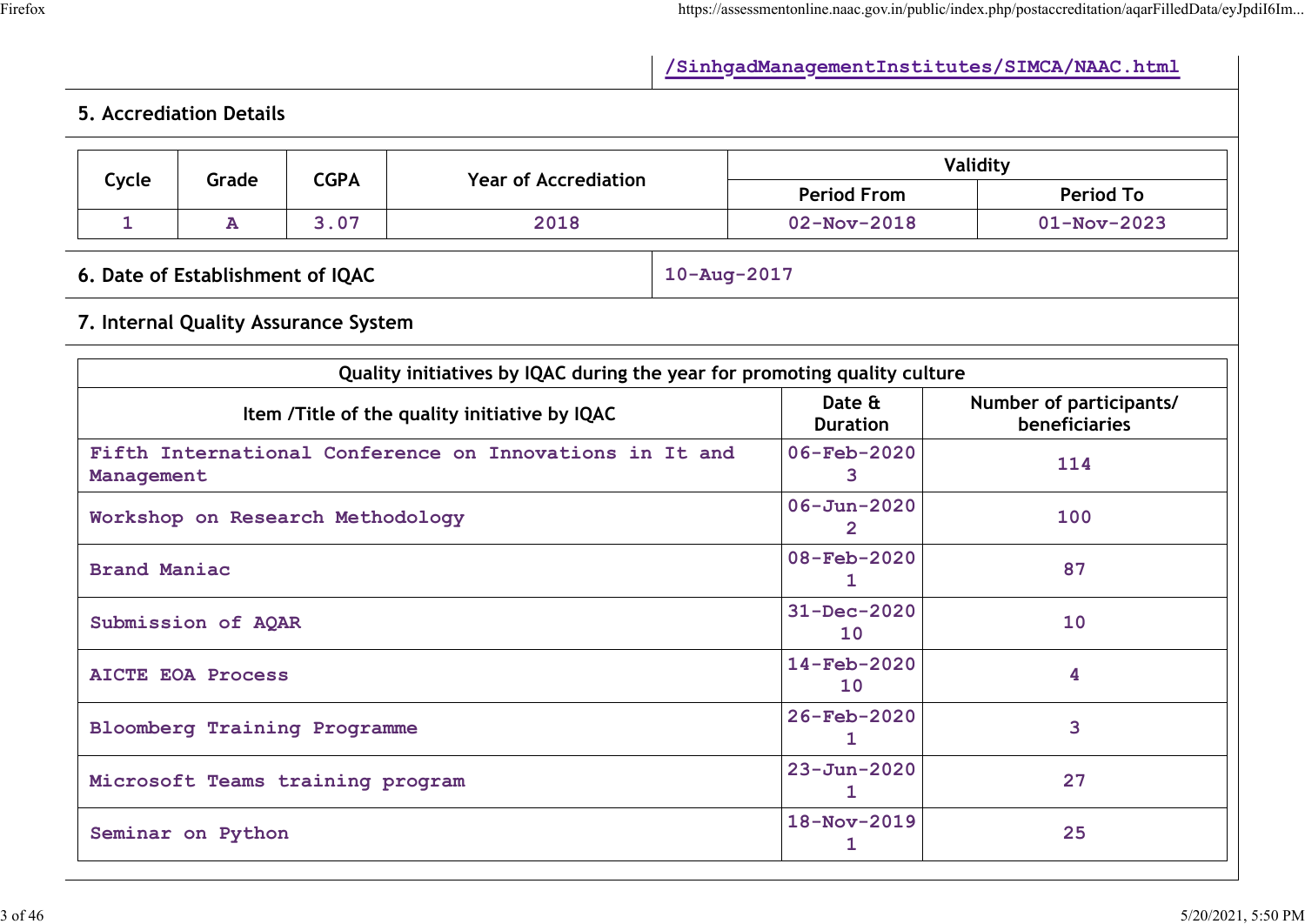# **View File**

## **8. Provide the list of funds by Central/ State Government- UGC/CSIR/DST/DBT/ICMR/TEQIP/World Bank/CPE of UGC etc.**

| Institution/Department<br>/Faculty | Scheme                    | <b>Funding Agency</b>                     | Year of award with<br>duration | Amount l |
|------------------------------------|---------------------------|-------------------------------------------|--------------------------------|----------|
| Faculty                            | UGC BCUD Minor<br>Project | Savitribai Phule Pune<br>University, Pune | 2020                           | 250000   |

| View File                                                                                                       |            |  |  |  |  |  |
|-----------------------------------------------------------------------------------------------------------------|------------|--|--|--|--|--|
| 9. Whether composition of IQAC as per latest NAAC<br>guidelines:                                                | <b>Yes</b> |  |  |  |  |  |
| Upload latest notification of formation of IQAC                                                                 | View File  |  |  |  |  |  |
| 10. Number of IQAC meetings held during the year:                                                               | 4          |  |  |  |  |  |
| The minutes of IQAC meeting and compliances to the decisions<br>have been uploaded on the institutional website | <b>Yes</b> |  |  |  |  |  |
| Upload the minutes of meeting and action taken report                                                           | View File  |  |  |  |  |  |
| 11. Whether IQAC received funding from any of the funding<br>agency to support its activities during the year?  | <b>No</b>  |  |  |  |  |  |
| 12. Significant contributions made by IQAC during the current year (maximum five bullets)                       |            |  |  |  |  |  |

**International Conference Industrial Seminars FDP Tree Plantation Industrial visits Timely Affiliation Processes of AICTE, DTE and University**

**View File**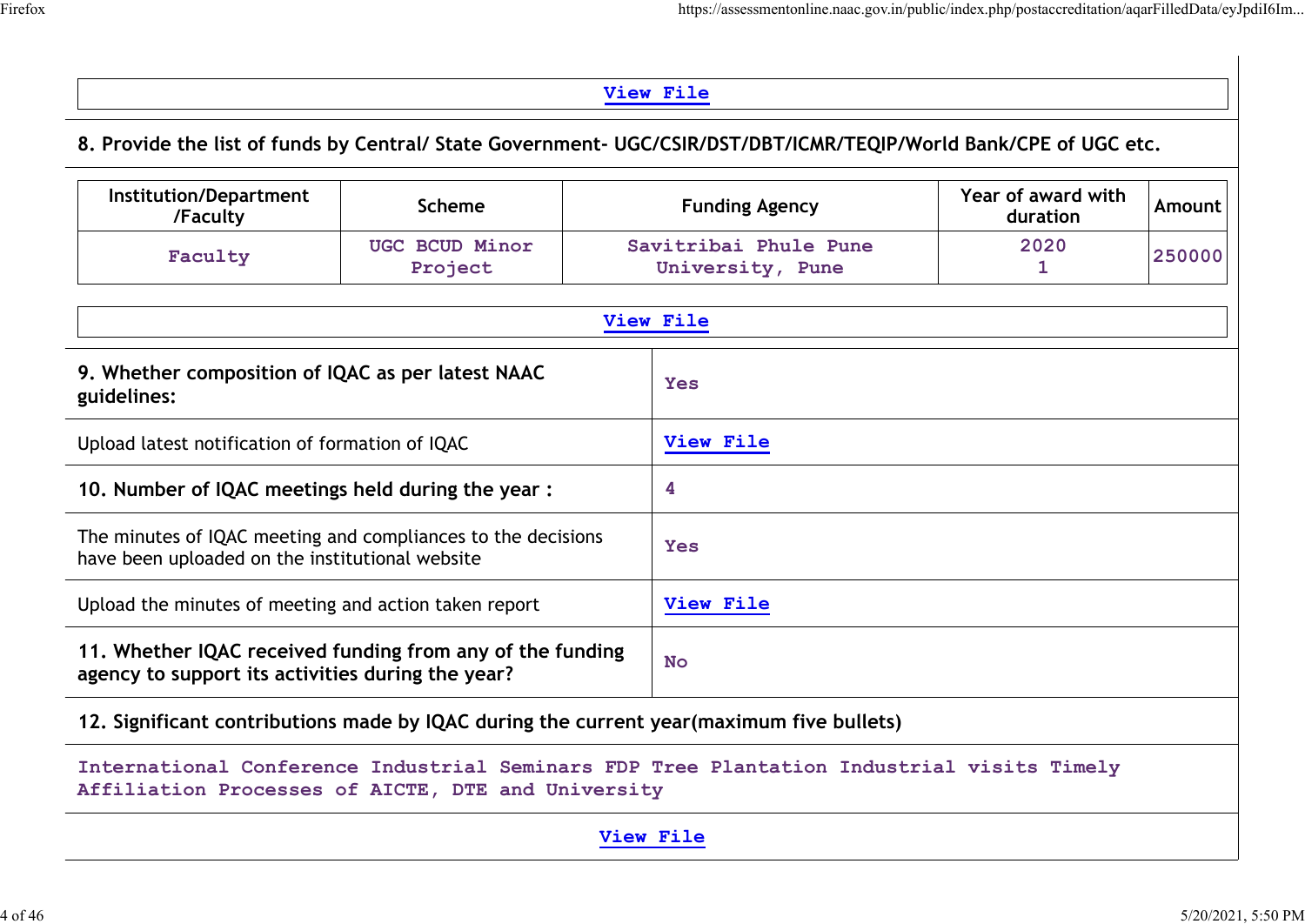**13. Plan of action chalked out by the IQAC in the beginning of the academic year towards Quality Enhancement and outcome achieved by the end of the academic year**

| <b>Plan of Action</b>                                                           | Achivements/Outcomes                                                                                                                                                                       |
|---------------------------------------------------------------------------------|--------------------------------------------------------------------------------------------------------------------------------------------------------------------------------------------|
| To Establish Innovation and<br>Incubation Cell.                                 | Innovation and Incubation cell is activated MOU with Savitribai<br>Phule University, Pune is signed.                                                                                       |
| To organize the meetings with<br>all stake holders                              | Two meetings with all members of IQAC, Four meetings with<br>Teaching, and one meeting with nonteaching was organized.                                                                     |
| To Promote Environmental<br>awareness programme.                                | Tree plantation is done.                                                                                                                                                                   |
| To ensure improvement in<br>Student Training Program and<br>related activities. | STP Contents were modified and Training to newly added faculty is<br>qiven.                                                                                                                |
| To promote the R & D<br>activities institute level.                             | Research groups in every department are formed and work was<br>initialized.                                                                                                                |
| To develop E-content on course<br>curriculum.                                   | Videos lectures based University syllabus using various teaching<br>methods like Multimedia Learning Techniques, Web based teaching<br>and Elearning (NPTEL) were followed by the Faculty. |

| View File                                                                                                         |                     |  |  |  |  |
|-------------------------------------------------------------------------------------------------------------------|---------------------|--|--|--|--|
| 14. Whether AQAR was placed before statutory body?                                                                | <b>Yes</b>          |  |  |  |  |
| <b>Name of Statutory Body</b>                                                                                     | <b>Meeting Date</b> |  |  |  |  |
| STES IQAC COMMITTEE                                                                                               | $14 - Sep-2020$     |  |  |  |  |
| 15. Whether NAAC/or any other accredited body(s) visited<br>IQAC or interacted with it to assess the functioning? | <b>No</b>           |  |  |  |  |
| 16. Whether institutional data submitted to AISHE:                                                                | <b>Yes</b>          |  |  |  |  |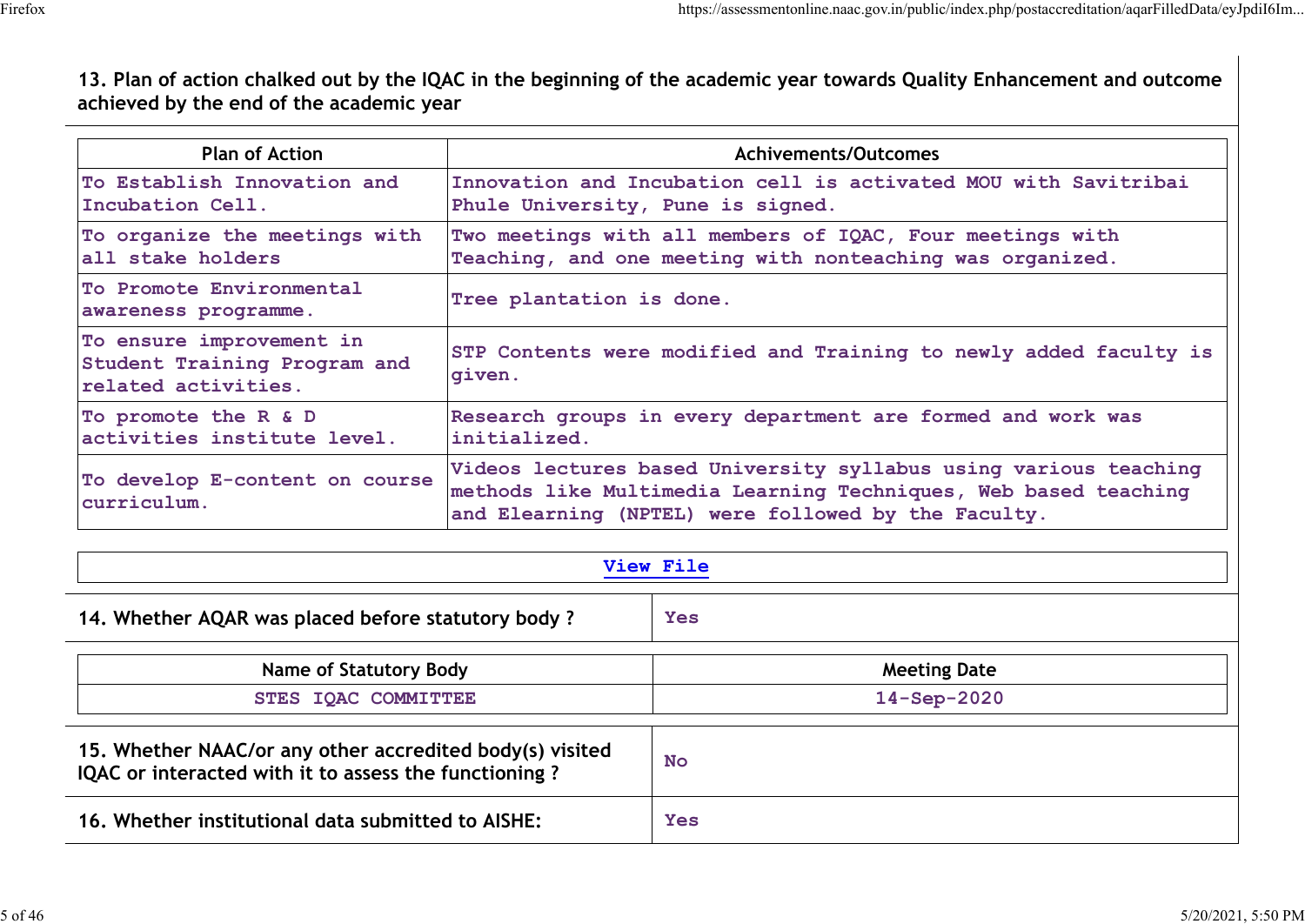| Year of Submission                                              | 2020              |
|-----------------------------------------------------------------|-------------------|
| Date of Submission                                              | $30 - Jan - 2020$ |
| 17. Does the Institution have Management Information<br>System? | No                |

Part B

# **CRITERION I - CURRICULAR ASPECTS**

**1.1 – Curriculum Planning and Implementation**

1.1.1 – Institution has the mechanism for well planned curriculum delivery and documentation. Explain in 500 words

**The Institute is Affiliated to Savitribai Phule Pune University (SPPU) and it adheres to the curriculum designed by the University that is updated and revised periodically. The Institute meticulously develops action plan for effective implementation of the curriculum by planning the academic schedule as per the University norms. Currently, 2016 and 2019 Pattern syllabus is being followed for MBA Program. And for MCA program, 2015 and 2019 Pattern syllabus is in progress. Teaching Learning Process: Planning phase: Academic calendar is prepared at the beginning of the Academic Year by each department involving Head of the Institute, IQAC and all faculty members. Course allocation is done in accordance to the choice and expertise of the faculties. Lecture schedule and evaluation parameters are finalized after discussion with faculty members as per University guidelines. The schedule for various sessions, activities and events, such as, seminars, STP activity, Industrial visits, Celebration of various days and such like other activities to be undertaken is prepared by respective committees and is then incorporated in academic calendar. Class Time Table is prepared, based on which faculties prepare their course files that includes – Time-Tables, Syllabus, Teaching Plan, Teaching Notes, PPTs, MCQs, Resources, Assignments/Case Studies, Evaluation and Remedial action plan for slow learners. Review of available and required academic infrastructure and support is undertaken before commencing each academic semester. The Industry expert sessions/training demands is planned ahead by the faculties and communicated to the Director. Execution Phase: Academic progress is monitored by Director every month. Academic audit is done for the number of lectures planned and the number of lectures actually conducted. This ensures identification of gaps, if any, and necessary corrective actions to fill the gap. Attendance of students are monitored**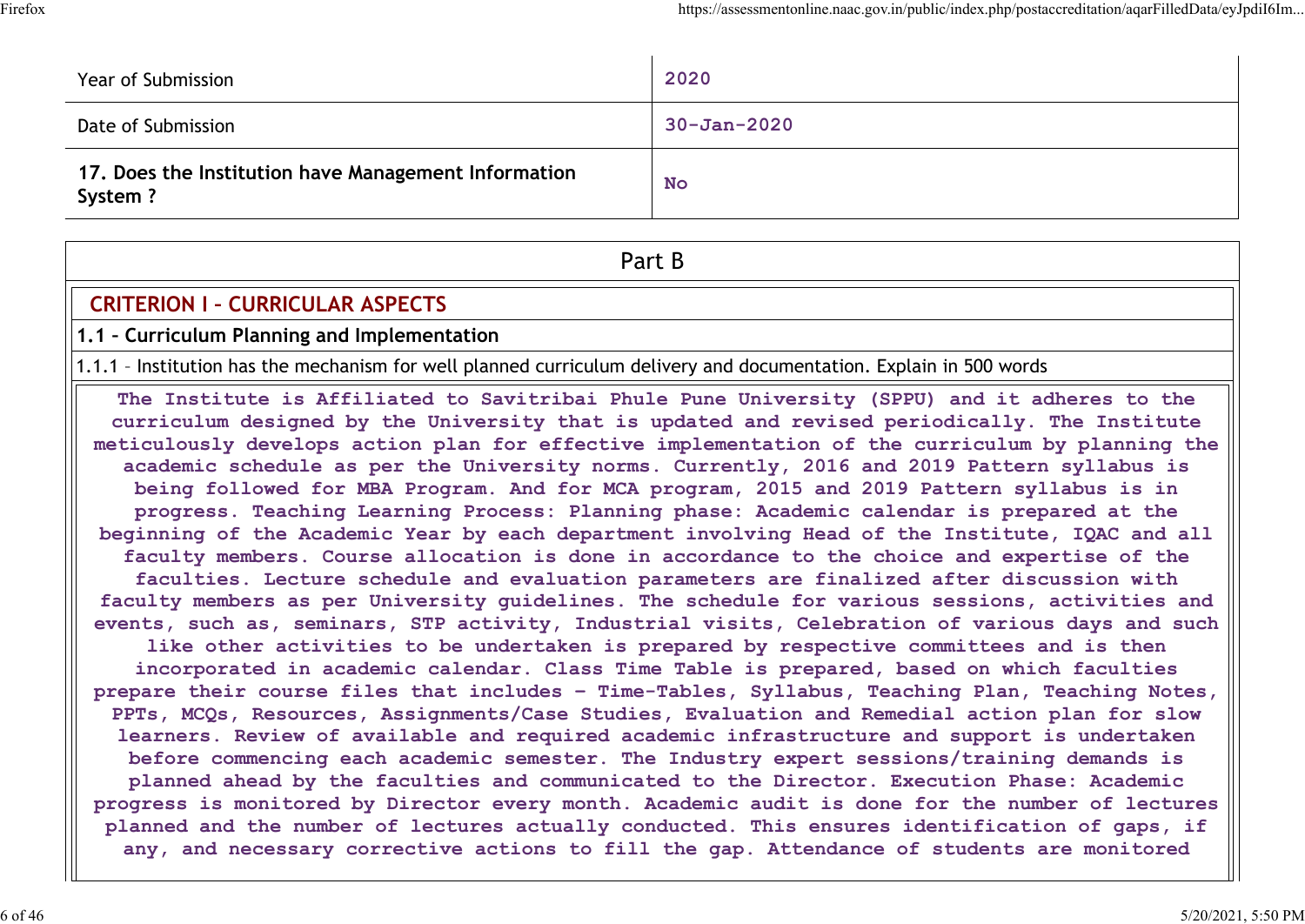**every month and communicated to students. The students with less than 70 percentage attendance are called and counseled to improve. The parents are intimated incase of very poor attendance. In-house examination results are analyzed for suitable necessary remedial measures. Extra sessions are conducted for weaker students and slow learners. Learning beyond syllabus: It is achieved by arranging lectures of experts from Industry by the respective departments to give awareness of new and emerging technologies / developments in the field. Induction Program: For holistic & personality development of the newly admitted students institute organizes Induction program to orient them of institute academic culture, curriculum norms, examination pattern and code of conduct. Activities Undertaken: Theinstitute conducted regular activities like management games, Internship, Assignments, Tests, Industrial visits, Group activities etc. to groom students professional skills. International conference, seminars and research methodology workshops are conducted yearly to get updated with the current aspects. The students are motivated to participate in various management events/competition conducted in-house and outside. Post Execution Phase: Students are asked to provide feedback on deliverables and actual delivery for analysis and corrective action at the end of semester. Cross checking the attainment of course outcome is done by the faculty.**

| 1.1.2 - Certificate/ Diploma Courses introduced during the academic year                                                                                                 |                                                                                                                              |                                                                                        |                                    |            |  |  |  |
|--------------------------------------------------------------------------------------------------------------------------------------------------------------------------|------------------------------------------------------------------------------------------------------------------------------|----------------------------------------------------------------------------------------|------------------------------------|------------|--|--|--|
| Diploma Courses  <br><b>Certificate</b>                                                                                                                                  | Dates of Introduction                                                                                                        | Focus on employability/entrepreneurship<br><b>Skill Development</b><br><b>Duration</b> |                                    |            |  |  |  |
|                                                                                                                                                                          |                                                                                                                              |                                                                                        | No Data Entered/Not Applicable !!! |            |  |  |  |
| 1.2 - Academic Flexibility                                                                                                                                               |                                                                                                                              |                                                                                        |                                    |            |  |  |  |
| 1.2.1 - New programmes/courses introduced during the academic year                                                                                                       |                                                                                                                              |                                                                                        |                                    |            |  |  |  |
| <b>Programme/Course</b>                                                                                                                                                  | <b>Dates of Introduction</b><br><b>Programme Specialization</b>                                                              |                                                                                        |                                    |            |  |  |  |
| No Data Entered/Not Applicable !!!                                                                                                                                       |                                                                                                                              |                                                                                        |                                    |            |  |  |  |
| No file uploaded.                                                                                                                                                        |                                                                                                                              |                                                                                        |                                    |            |  |  |  |
| 1.2.2 - Programmes in which Choice Based Credit System (CBCS)/Elective course system implemented at the affiliated Colleges (if<br>applicable) during the academic year. |                                                                                                                              |                                                                                        |                                    |            |  |  |  |
|                                                                                                                                                                          | Date of implementation of CBCS/Elective Course System<br>Name of programmes adopting CBCS<br><b>Programme Specialization</b> |                                                                                        |                                    |            |  |  |  |
| <b>MBA</b>                                                                                                                                                               | <b>GENERAL MAANGEMENT</b>                                                                                                    |                                                                                        |                                    | 01/07/2019 |  |  |  |
| <b>MCA</b>                                                                                                                                                               | COMPUTER APPLICATIONS                                                                                                        |                                                                                        | 01/07/2019                         |            |  |  |  |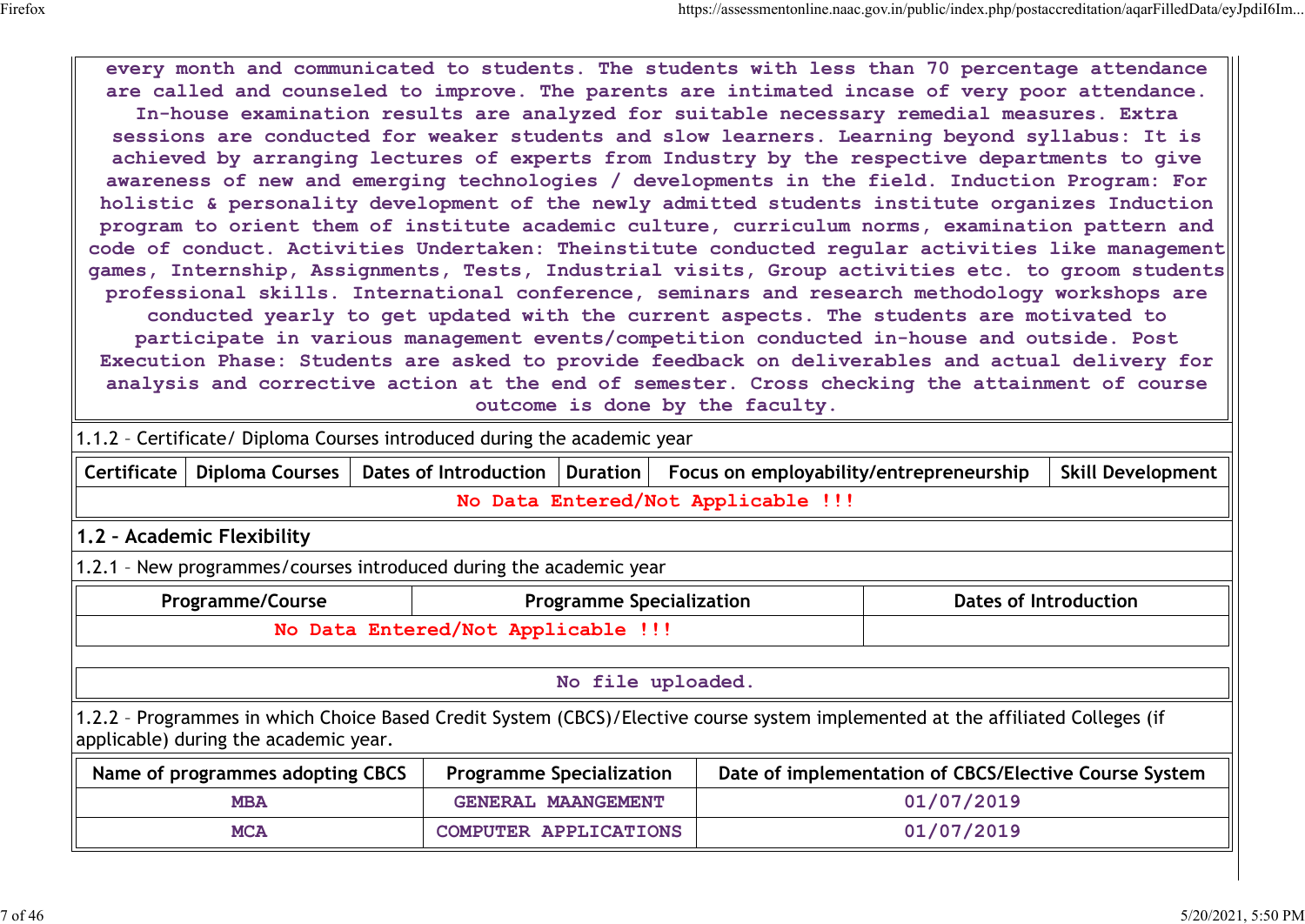|                                                                                                    | <b>Certificate</b>              |           |                                    | <b>Diploma Course</b>                                     |
|----------------------------------------------------------------------------------------------------|---------------------------------|-----------|------------------------------------|-----------------------------------------------------------|
|                                                                                                    |                                 |           | No Data Entered/Not Applicable !!! |                                                           |
| 1.3 - Curriculum Enrichment                                                                        |                                 |           |                                    |                                                           |
| 1.3.1 - Value-added courses imparting transferable and life skills offered during the year         |                                 |           |                                    |                                                           |
| <b>Value Added Courses</b>                                                                         |                                 |           | <b>Date of Introduction</b>        | <b>Number of Students Enrolled</b>                        |
| Management Fundamentals                                                                            |                                 |           | 01/07/2019                         | 207                                                       |
| <b>Business Communication Lab</b>                                                                  |                                 |           | 01/07/2019                         | 207                                                       |
| MS Excel advanced Excel Lab                                                                        |                                 |           | 01/07/2019                         | 207                                                       |
| Linux                                                                                              |                                 |           | 20/09/2019                         | 151                                                       |
| Communication Skills                                                                               |                                 |           | 09/09/2019                         | 151                                                       |
| Data Science                                                                                       |                                 |           | 14/02/2020                         | 151                                                       |
| 1.3.2 - Field Projects / Internships under taken during the year<br><b>Project/Programme Title</b> | <b>Programme Specialization</b> | View File |                                    | No. of students enrolled for Field Projects / Internships |
| <b>MBA</b>                                                                                         | Summer Internship Projects      |           |                                    | 107                                                       |
| <b>MBA</b>                                                                                         | Dissertation                    |           |                                    | 107                                                       |
| <b>MCA</b>                                                                                         | Internship Projects             |           |                                    | 90                                                        |
|                                                                                                    |                                 | View File |                                    |                                                           |
| 1.4 - Feedback System                                                                              |                                 |           |                                    |                                                           |
| 1.4.1 - Whether structured feedback received from all the stakeholders.                            |                                 |           |                                    |                                                           |
| Students                                                                                           |                                 |           |                                    | Yes                                                       |
| <b>Teachers</b>                                                                                    |                                 |           |                                    | Yes                                                       |
| <b>Employers</b>                                                                                   |                                 |           |                                    | Yes                                                       |
| Alumni                                                                                             |                                 |           |                                    | Yes                                                       |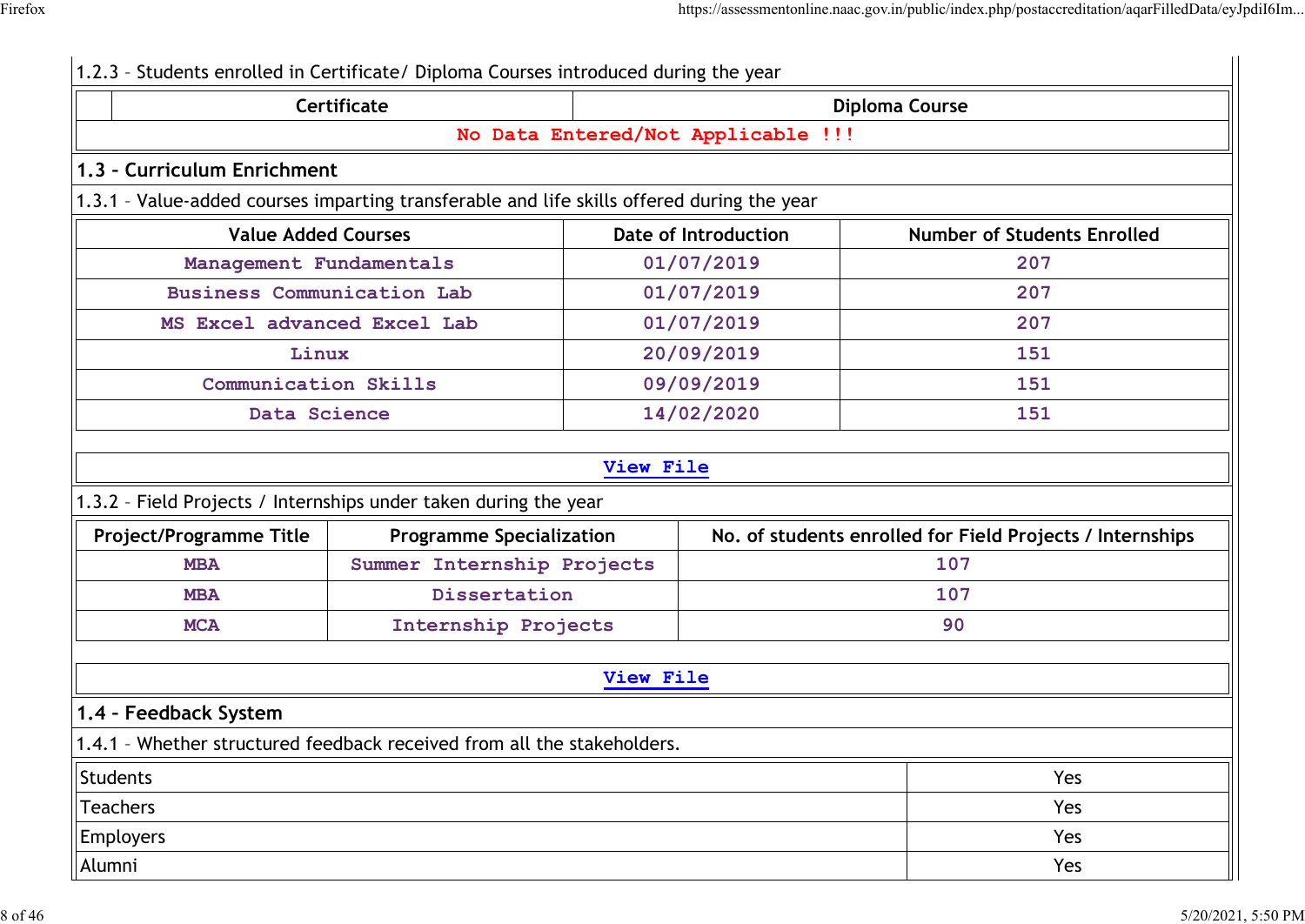| Parents | Yes |
|---------|-----|
| .       |     |

1.4.2 – How the feedback obtained is being analyzed and utilized for overall development of the institution? (maximum 500 words)

#### **Feedback Obtained**

**Institute has well established Feedback Mechanism on the Curricular Aspects taken from different stake holders like students, faculty, alumni, employers and parents. Institute analyses the collated information from the various stakeholders. The analysis is done in a scientific way through the use of Surveys. The inclusion of teachers and other education stakeholders made the process participatory and enriching. Furthermore, this feedback is also part of the process in order to ensure that participants' experience and recommendations are taken into consideration for the future enhancement of the MBA/MCA Programme syllabus/curriculum. A Report is prepared every year of the Feedback taken from different education stakeholders for the Design and Review of MBA/MCA Programme Syllabus. The Report for the Academic Year 2019-20 is attached/enclosed herewith. The Report is divided into FOUR Parts viz. Introduction, Process, Feedback and Recommendation. Students feedback is obtained on Relevance of the topics to the subject, Emphasis on fundamentals, Coverage of novel and advanced topics, Overall remark on syllabus, and Exposure to Software's in practical subjects.Teachers give their feedback on Relevance of the topics to the subject, Emphasis on fundamentals, Coverage of novel and advanced topics, Availability of information resources, Industrial applicability of concepts, and Overall remark on syllabus. Employers are asked to point out gaps if any from industry view-point. Alumni need to give feedback on Relevance of the topics to the subject, Coverage of novel and advanced topics, Applicability of syllabus in job, Overall remark on syllabus. Parents are asked whether the current syllabus is able help their wards in their employability and career goals. The suggestions and expectations from all these stakeholders are collated and are shared with IQAC, Director and respective members of BOS (Board of Study) of the Savitribai Phule Pune University for further action. At University level, all these are reviewed and considered while revising syllabus every three years. However, at Institute level, the issues are reviewed during the IQAC meetings and/or with Director depending upon the nature and suitability of the suggestion/expectation so as to look for the possibility of implementation at earliest. The general suggestions/expectations noticed from stakeholders are such as: 1. Syllabus need to be updated as per the industry requirements. 2. Advanced Technology related courses need to be introduced such as New web development technologies like R programming, Data science, AI (Artificial Intelligence), Blockchain, Angular, IoT etc. for MCA Programme. 3. Syllabus and contents be aligned to the new avenues arising due to Digital Economy and Specializations be considered according to evolving scenario and demand. 4. Some weightage may also be considered for Self - Paced Learning (SPL) and Professional Certification Programmes such as MOOC (Massive**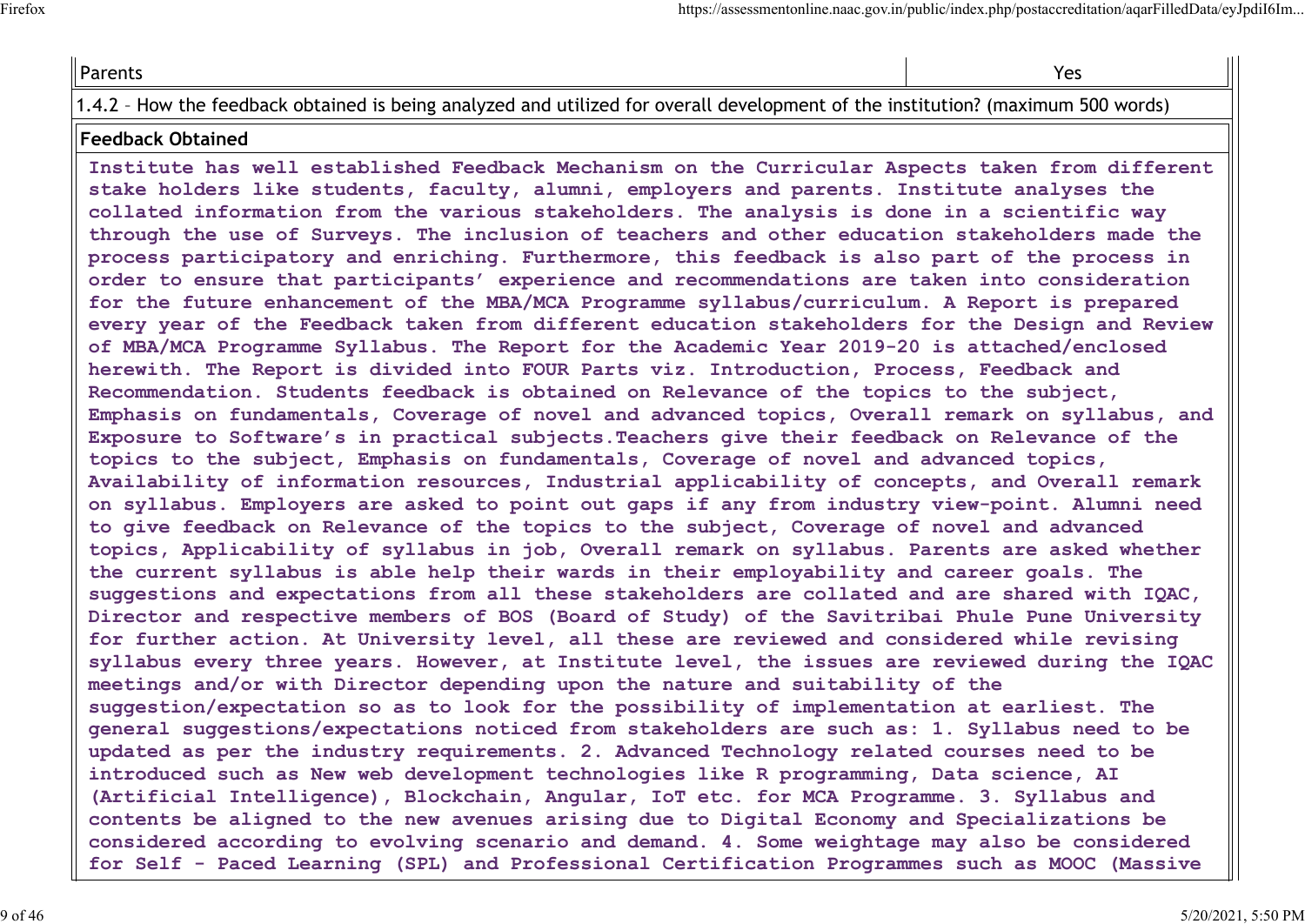|      | Open Online Courses) from NPTEL, SWAYAM and other reputed agencies.                                                                    |  |                                                                                                                                   |  |                                                                                         |                                     |                                                                 |                                     |                                    |  |
|------|----------------------------------------------------------------------------------------------------------------------------------------|--|-----------------------------------------------------------------------------------------------------------------------------------|--|-----------------------------------------------------------------------------------------|-------------------------------------|-----------------------------------------------------------------|-------------------------------------|------------------------------------|--|
|      | <b>CRITERION II - TEACHING- LEARNING AND EVALUATION</b>                                                                                |  |                                                                                                                                   |  |                                                                                         |                                     |                                                                 |                                     |                                    |  |
|      | 2.1 - Student Enrolment and Profile                                                                                                    |  |                                                                                                                                   |  |                                                                                         |                                     |                                                                 |                                     |                                    |  |
|      | 2.1.1 - Demand Ratio during the year                                                                                                   |  |                                                                                                                                   |  |                                                                                         |                                     |                                                                 |                                     |                                    |  |
|      | Number of seats available Number of Application received Students Enrolled<br>Name of the Programme<br><b>Programme Specialization</b> |  |                                                                                                                                   |  |                                                                                         |                                     |                                                                 |                                     |                                    |  |
|      | <b>MBA</b>                                                                                                                             |  | General Management                                                                                                                |  | 540                                                                                     |                                     | 355                                                             |                                     | 313                                |  |
|      | <b>MCA</b>                                                                                                                             |  | Computer Application                                                                                                              |  | 330                                                                                     |                                     |                                                                 | 210                                 | 143                                |  |
|      | PhD or DPhil                                                                                                                           |  | IT and Management                                                                                                                 |  | 12                                                                                      |                                     |                                                                 | 60                                  | $12 \overline{ }$                  |  |
|      |                                                                                                                                        |  |                                                                                                                                   |  |                                                                                         |                                     |                                                                 |                                     |                                    |  |
|      |                                                                                                                                        |  |                                                                                                                                   |  | View File                                                                               |                                     |                                                                 |                                     |                                    |  |
|      | 2.2 - Catering to Student Diversity                                                                                                    |  |                                                                                                                                   |  |                                                                                         |                                     |                                                                 |                                     |                                    |  |
|      |                                                                                                                                        |  | 2.2.1 - Student - Full time teacher ratio (current year data)                                                                     |  |                                                                                         |                                     |                                                                 |                                     |                                    |  |
| Year | <b>Number of students</b><br><b>Number of students</b><br>enrolled in the<br>enrolled in the<br>institution (UG)<br>institution (PG)   |  | Number of fulltime teachers<br>available in the institution<br>teaching only UG courses                                           |  | Number of fulltime teachers<br>available in the institution<br>teaching only PG courses |                                     | <b>Number of teachers</b><br>teaching both UG<br>and PG courses |                                     |                                    |  |
| 2019 | Nill                                                                                                                                   |  | 456                                                                                                                               |  | Nill                                                                                    |                                     |                                                                 | 42                                  | 42                                 |  |
|      | 2.3 - Teaching - Learning Process                                                                                                      |  |                                                                                                                                   |  |                                                                                         |                                     |                                                                 |                                     |                                    |  |
|      | (current year data)                                                                                                                    |  | 2.3.1 - Percentage of teachers using ICT for effective teaching with Learning Management Systems (LMS), E-learning resources etc. |  |                                                                                         |                                     |                                                                 |                                     |                                    |  |
|      | Number of<br><b>Teachers on Roll</b>                                                                                                   |  | Number of teachers using<br>ICT (LMS, e-Resources)                                                                                |  | <b>ICT Tools and</b><br>resources available                                             | Number of ICT<br>enabled Classrooms |                                                                 | <b>Numberof smart</b><br>classrooms | E-resources and<br>techniques used |  |
|      | 42                                                                                                                                     |  | 42                                                                                                                                |  | 35                                                                                      | 20                                  |                                                                 | 20                                  | 35                                 |  |
|      |                                                                                                                                        |  |                                                                                                                                   |  |                                                                                         |                                     |                                                                 |                                     |                                    |  |
|      | View File of ICT Tools and resources                                                                                                   |  |                                                                                                                                   |  |                                                                                         |                                     |                                                                 |                                     |                                    |  |
|      | View File of E-resources and techniques used                                                                                           |  |                                                                                                                                   |  |                                                                                         |                                     |                                                                 |                                     |                                    |  |
|      |                                                                                                                                        |  |                                                                                                                                   |  |                                                                                         |                                     |                                                                 |                                     |                                    |  |
|      | 2.3.2 - Students mentoring system available in the institution? Give details. (maximum 500 words)                                      |  |                                                                                                                                   |  |                                                                                         |                                     |                                                                 |                                     |                                    |  |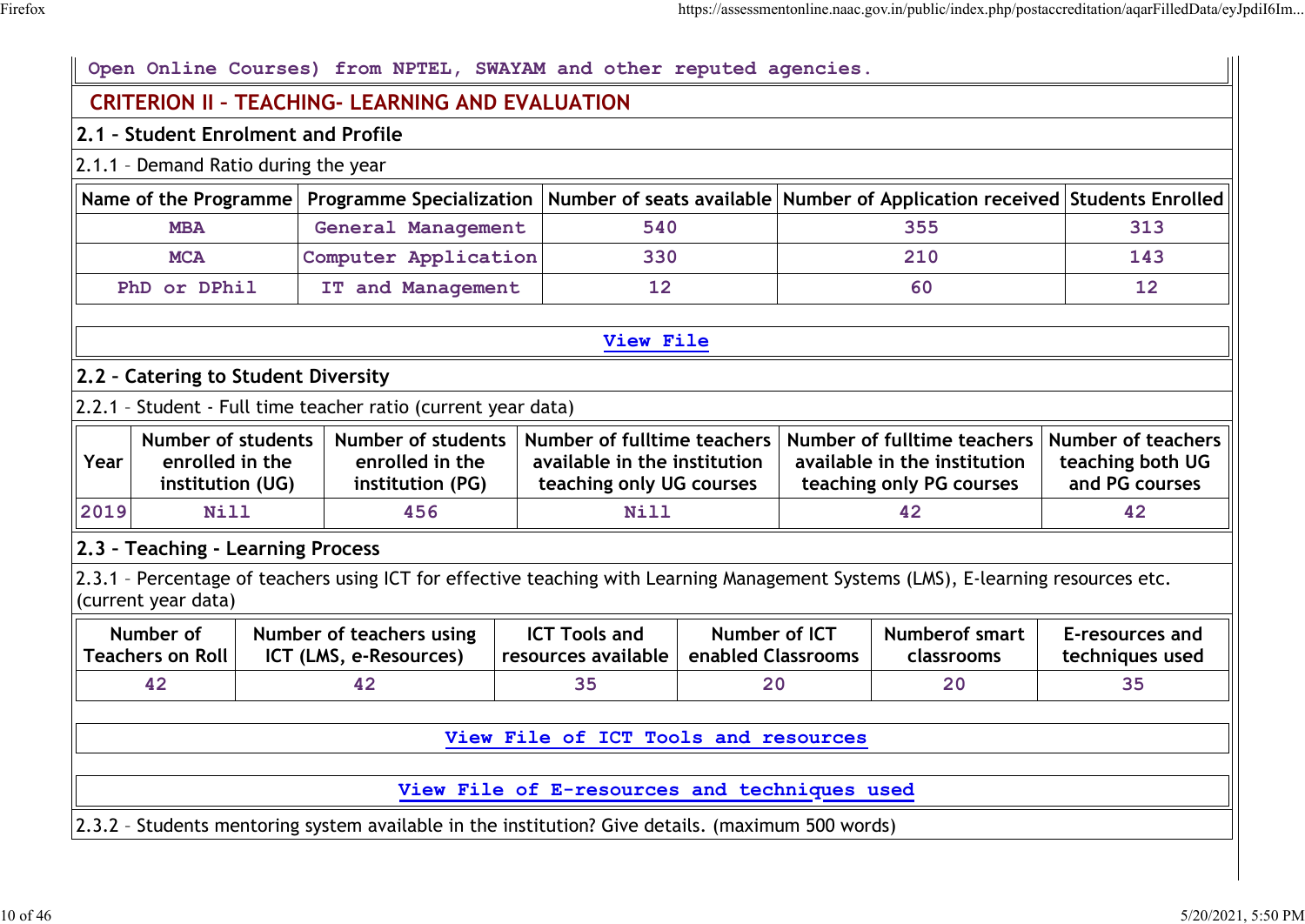Students are admitted through the Common Entrance Test (CET) resulting in a diverse blend of college, students from exceptional academic backgrounds, socioeconomic strata and vernacular language orientations so as to cater to this diversity. The organization has instituted the exercise of creating a pupil profile which gives an perception into the range and talents of the students. A psychometric check at the start of the first semester offers qualitative suggestions to the capabilities and interest of the scholars. This statistics is shared with the class coordinators and college that allows you to facilitate better personal and academic interaction. private interplay within the mentor mentee application, informal college boards for sharing school room interplay of college students and identifying susceptible or superior newbies, mechanism of non-stop assessment of the students through various internal reviews and quit term examinations are used to assess, plan and conduct numerous programs to facilitate mastering of vulnerable students and motivate advanced newbies to carry out higher. Techniques adopted for advanced learner: 1) Encouragement to enroll in value added packages like HR Analytics, virtual advertising, financial modelling, Six Sigma. 2) Possibilities to participate in intra and intercollegiate management competitions, task competitions, entrepreneurship workshops and several employer fests/event on managerial and technical skills. 3) Participation in Smart India Hackathon 2016 organized through HRD government of India. 4) Possibilities to take part in conferences, seminars, paper presentation competitions and publish their work 5) Meritorious students are provided for excellence in educational, extracurricular and co-curricular sports at the yearly prize distribution ceremony. Medals, certificates and a special prize in the shape of valuable books specifically chosen preserving the interest and abilities of every person awardee are distributed. 6) Special interest is given with the aid of all of the college for grooming the students during Academic classes and sports. 7) Special attention from Placement factor of view thru STP. Strategies adopted for Slow Learner: 1)Unique counseling of such college students is performed at some point of Mentor men-tee conferences. 2) Issue smart counseling is accomplished via respective teachers 3) If required, Possibilities are given to reappear for inner evaluation to enhance skill set and marks. 4) Remedial training and self-getting to know sessions are arranged past operating schedule. 5) Unique interest is given by using internal mission publications at some stage in the assignment internship program for the holistic development of gradual inexperienced persons and the enhancement of employability competencies. The center objective behind this is to growth the chances of pre placement possibilities. 6) Appropriate counseling is carried out and education is given to assist such students to get placed in enterprise. 7) Gradual learners are clubbed with the development newcomers for all the sports taking place in and outdoor the institute to increase the participate method. 8) English reading writing and comprehension classes are offered to students who come from vernacular backgrounds. 9) Bridge course for familiarization of basic concepts of accounting.

|                                                                | Number of students enrolled in the institution |  | Number of fulltime teachers                                                                                                                      | <b>Mentor: Mentee Ratio</b> |  |  |  |  |  |  |
|----------------------------------------------------------------|------------------------------------------------|--|--------------------------------------------------------------------------------------------------------------------------------------------------|-----------------------------|--|--|--|--|--|--|
|                                                                | 456                                            |  | 42                                                                                                                                               | 1:11                        |  |  |  |  |  |  |
|                                                                | 2.4 - Teacher Profile and Quality              |  |                                                                                                                                                  |                             |  |  |  |  |  |  |
| 2.4.1 - Number of full time teachers appointed during the year |                                                |  |                                                                                                                                                  |                             |  |  |  |  |  |  |
|                                                                |                                                |  | $\ $ No. of sanctioned positions No. of filled positions Vacant positions Positions filled during the current year No. of faculty with Ph.D $\ $ |                             |  |  |  |  |  |  |
| Nill<br>43<br>42                                               |                                                |  |                                                                                                                                                  |                             |  |  |  |  |  |  |
|                                                                |                                                |  | 2.4.2 - Honours and recognition received by teachers (received awards, recognition, fellowships at State, National, International level          |                             |  |  |  |  |  |  |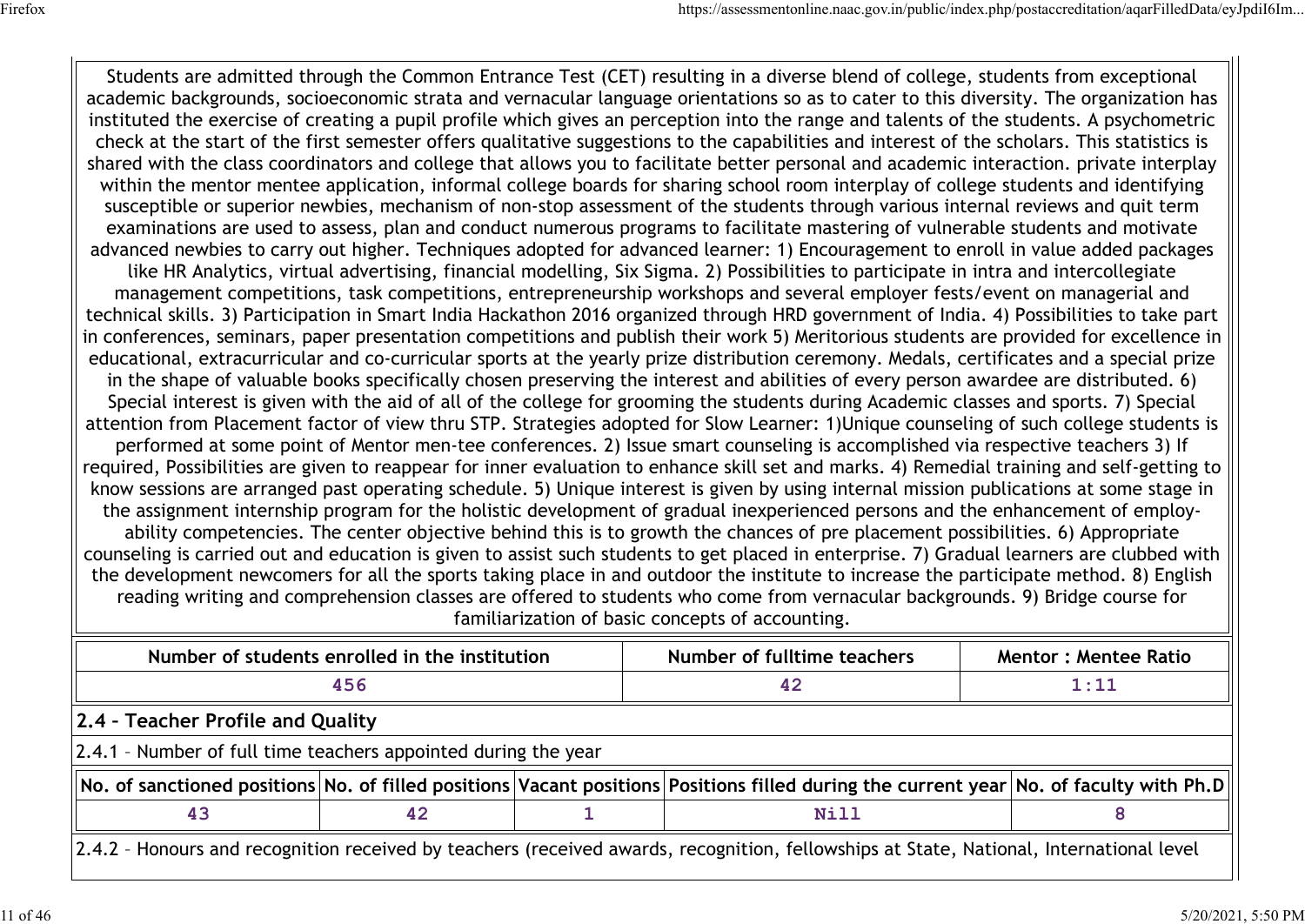|                          | from Government, recognised bodies during the year) |                                            |                                                                                                                |                          |                                                                                                                                                                                                                                                                                                                                                                                                                                                                                                                                                                                                                                                                                                                                                                                                                                                                                                                                                                                                                                                                                                                                                                                       |  |  |  |  |  |  |  |  |  |  |  |  |  |  |  |  |  |  |  |  |  |  |  |  |  |            |
|--------------------------|-----------------------------------------------------|--------------------------------------------|----------------------------------------------------------------------------------------------------------------|--------------------------|---------------------------------------------------------------------------------------------------------------------------------------------------------------------------------------------------------------------------------------------------------------------------------------------------------------------------------------------------------------------------------------------------------------------------------------------------------------------------------------------------------------------------------------------------------------------------------------------------------------------------------------------------------------------------------------------------------------------------------------------------------------------------------------------------------------------------------------------------------------------------------------------------------------------------------------------------------------------------------------------------------------------------------------------------------------------------------------------------------------------------------------------------------------------------------------|--|--|--|--|--|--|--|--|--|--|--|--|--|--|--|--|--|--|--|--|--|--|--|--|--|------------|
| Year of<br>Award         |                                                     | level, national level, international level | Name of full time teachers receiving awards from state                                                         | <b>Designation</b>       | Name of the award, fellowship, received from<br>Government or recognized bodies                                                                                                                                                                                                                                                                                                                                                                                                                                                                                                                                                                                                                                                                                                                                                                                                                                                                                                                                                                                                                                                                                                       |  |  |  |  |  |  |  |  |  |  |  |  |  |  |  |  |  |  |  |  |  |  |  |  |  |            |
|                          |                                                     |                                            | No Data Entered/Not Applicable !!!                                                                             |                          |                                                                                                                                                                                                                                                                                                                                                                                                                                                                                                                                                                                                                                                                                                                                                                                                                                                                                                                                                                                                                                                                                                                                                                                       |  |  |  |  |  |  |  |  |  |  |  |  |  |  |  |  |  |  |  |  |  |  |  |  |  |            |
|                          |                                                     |                                            |                                                                                                                |                          |                                                                                                                                                                                                                                                                                                                                                                                                                                                                                                                                                                                                                                                                                                                                                                                                                                                                                                                                                                                                                                                                                                                                                                                       |  |  |  |  |  |  |  |  |  |  |  |  |  |  |  |  |  |  |  |  |  |  |  |  |  |            |
|                          |                                                     |                                            | No file uploaded.                                                                                              |                          |                                                                                                                                                                                                                                                                                                                                                                                                                                                                                                                                                                                                                                                                                                                                                                                                                                                                                                                                                                                                                                                                                                                                                                                       |  |  |  |  |  |  |  |  |  |  |  |  |  |  |  |  |  |  |  |  |  |  |  |  |  |            |
|                          | 2.5 - Evaluation Process and Reforms                |                                            |                                                                                                                |                          |                                                                                                                                                                                                                                                                                                                                                                                                                                                                                                                                                                                                                                                                                                                                                                                                                                                                                                                                                                                                                                                                                                                                                                                       |  |  |  |  |  |  |  |  |  |  |  |  |  |  |  |  |  |  |  |  |  |  |  |  |  |            |
|                          |                                                     |                                            |                                                                                                                |                          | 2.5.1 - Number of days from the date of semester-end/ year- end examination till the declaration of results during the year                                                                                                                                                                                                                                                                                                                                                                                                                                                                                                                                                                                                                                                                                                                                                                                                                                                                                                                                                                                                                                                           |  |  |  |  |  |  |  |  |  |  |  |  |  |  |  |  |  |  |  |  |  |  |  |  |  |            |
| Programme<br><b>Name</b> | Programme<br>Code                                   | Semester/<br>year                          | Last date of the last semester-end/<br>year-end examination                                                    |                          | Date of declaration of results of semester-<br>end/ year- end examination                                                                                                                                                                                                                                                                                                                                                                                                                                                                                                                                                                                                                                                                                                                                                                                                                                                                                                                                                                                                                                                                                                             |  |  |  |  |  |  |  |  |  |  |  |  |  |  |  |  |  |  |  |  |  |  |  |  |  |            |
| <b>MCA</b>               | <b>MCA</b>                                          | II, IV and<br>VI                           | 11/05/2020                                                                                                     |                          | 22/06/2020                                                                                                                                                                                                                                                                                                                                                                                                                                                                                                                                                                                                                                                                                                                                                                                                                                                                                                                                                                                                                                                                                                                                                                            |  |  |  |  |  |  |  |  |  |  |  |  |  |  |  |  |  |  |  |  |  |  |  |  |  |            |
| <b>MCA</b>               | <b>MCA</b>                                          | I, III and<br>v                            | 16/12/2019                                                                                                     |                          |                                                                                                                                                                                                                                                                                                                                                                                                                                                                                                                                                                                                                                                                                                                                                                                                                                                                                                                                                                                                                                                                                                                                                                                       |  |  |  |  |  |  |  |  |  |  |  |  |  |  |  |  |  |  |  |  |  |  |  |  |  | 20/01/2020 |
| <b>MBA</b>               | <b>MBA</b>                                          | II and IV                                  |                                                                                                                | 11/05/2020<br>22/06/2020 |                                                                                                                                                                                                                                                                                                                                                                                                                                                                                                                                                                                                                                                                                                                                                                                                                                                                                                                                                                                                                                                                                                                                                                                       |  |  |  |  |  |  |  |  |  |  |  |  |  |  |  |  |  |  |  |  |  |  |  |  |  |            |
| <b>MBA</b>               | <b>MBA</b>                                          | I and III                                  | 13/12/2019                                                                                                     |                          | 14/01/2020                                                                                                                                                                                                                                                                                                                                                                                                                                                                                                                                                                                                                                                                                                                                                                                                                                                                                                                                                                                                                                                                                                                                                                            |  |  |  |  |  |  |  |  |  |  |  |  |  |  |  |  |  |  |  |  |  |  |  |  |  |            |
|                          |                                                     |                                            | View File                                                                                                      |                          |                                                                                                                                                                                                                                                                                                                                                                                                                                                                                                                                                                                                                                                                                                                                                                                                                                                                                                                                                                                                                                                                                                                                                                                       |  |  |  |  |  |  |  |  |  |  |  |  |  |  |  |  |  |  |  |  |  |  |  |  |  |            |
|                          |                                                     |                                            | 2.5.2 - Reforms initiated on Continuous Internal Evaluation(CIE) system at the institutional level (250 words) |                          |                                                                                                                                                                                                                                                                                                                                                                                                                                                                                                                                                                                                                                                                                                                                                                                                                                                                                                                                                                                                                                                                                                                                                                                       |  |  |  |  |  |  |  |  |  |  |  |  |  |  |  |  |  |  |  |  |  |  |  |  |  |            |
|                          |                                                     |                                            |                                                                                                                |                          | The internal evaluation is designed to recognize the capability and talent of a student. All<br>evaluation reforms of the University are adopted and effectively implemented as per the<br>guidelines issued by the authority from time to time. Following initiatives are taken by the<br>Institute for the improvement of internal evaluation process. . University reforms are aligned<br>with institute's evaluation criteria such as Attendance, Case Study, Class Test, MCQ's,<br>Presentation, Group Discussion, Written Home Assignment, Group Project, Mid-Term Exam and End-<br>Term Exam . Concurrent evaluation process as per the requirement of SPPU is adopted and all the<br>evaluations are conducted throughout the semester as per the set academic plan. Internal<br>Evaluation results are displayed regularly. . The continuous assessment provides a feedback on<br>teaching learning process. The feedback after being analyzed is passed on to the concerned<br>student for implementation and subsequent improvement. . The performance in evaluation of<br>students is displayed on notice board. . For student evaluation, complete transparent system is |  |  |  |  |  |  |  |  |  |  |  |  |  |  |  |  |  |  |  |  |  |  |  |  |  |            |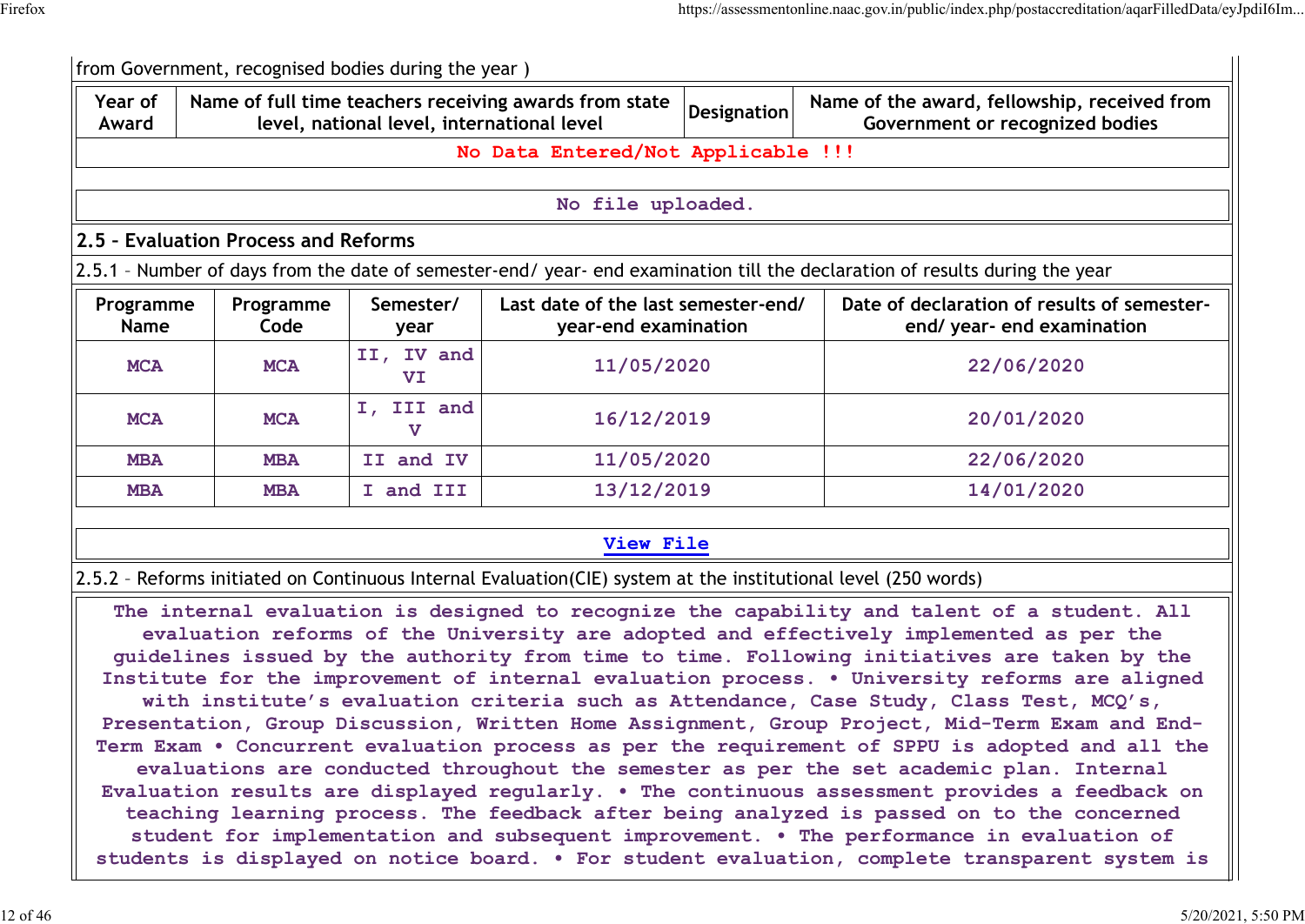**set by the institute which is aligned with university norms. Evaluation criteria are set with common staff meetings and with approval of all experts with each subject. • Subject Specific MCQ's, mid-term and end-term examination is conducted in each semester and its performance is accounted for Internal Performance Evaluation. • Internal subjects and projects are evaluated using rules and regulations of university. • Institute has examination cell for smooth conduction of class test internal examination. The results of exams are declared within a week of the conclusion of the test. The students can see their respective answer books and discuss their queries with concerned subject faculty member. University evaluation reforms: • The CEO and Examination Committee schedules and executes the evaluation process with strict monitoring on regular basis. Internal squad comprising of senior faculty members oversees the smooth conduction of University theory examination. • CCTV cameras are deployed at selected locations to monitor the online examinations.**

2.5.3 – Academic calendar prepared and adhered for conduct of Examination and other related matters (250 words)

**An academic calendar is prepared in accordance with the university academic schedule. The calendar is displayed on notice board and shared through emails time to time. The MCA course has two semesters in each academic year. A fixed number of courses are taught in each semester through different teaching methods. Faculty members prepare the session plan by referring various evaluations as per the calendar. Continuous internal evaluation criteria's are based on university requirements. Subject wise different evaluation parameters are set. Major subjects have 100 marks which are divided into 30-70 pattern 30 marks for internal examination and 70 for external examination. For practical and project 50 marks are allotted. In every semester one subject is reserved as internal of 70 marks. Students are continuously assessed throughout the semester and evaluated based on the Mid-Term examination, End-Term examination, Assignments, Presentations or Case studies, Projects, Practical, and Viva and so on. For Internal Evaluation of 30 marks, Institute conducts 40 Marks Mid-Term Examination and 70 Marks End- Term Examination and convert out of 110 marks into out of 10 marks. Presentation or Case Study is evaluated for 10 marks whereas assignments and attendance are evaluated for 5 marks each. Similarly for Internal Evaluation of 70 marks, Institute conducts 40 Marks Mid-Term Examination and 70 Marks End- Term Examination and convert out of 110 marks into out of 30 marks. Presentation or Case Study is evaluated for 25 marks whereas assignments and attendance are evaluated for 15 and 10 respectively. In practical exam student is evaluated based on problem solved, journal and viva. Projects are also evaluated based on Report, User Interface and Knowledge presentation. Academic calendar incorporates all curricular, co-curricular and extra-curricular activities in the calendar which ensure CIE. All these CIE methods enable the faculty to identify the advanced and slow learners. The institute strictly follows the provision for slow learners. For slow learners**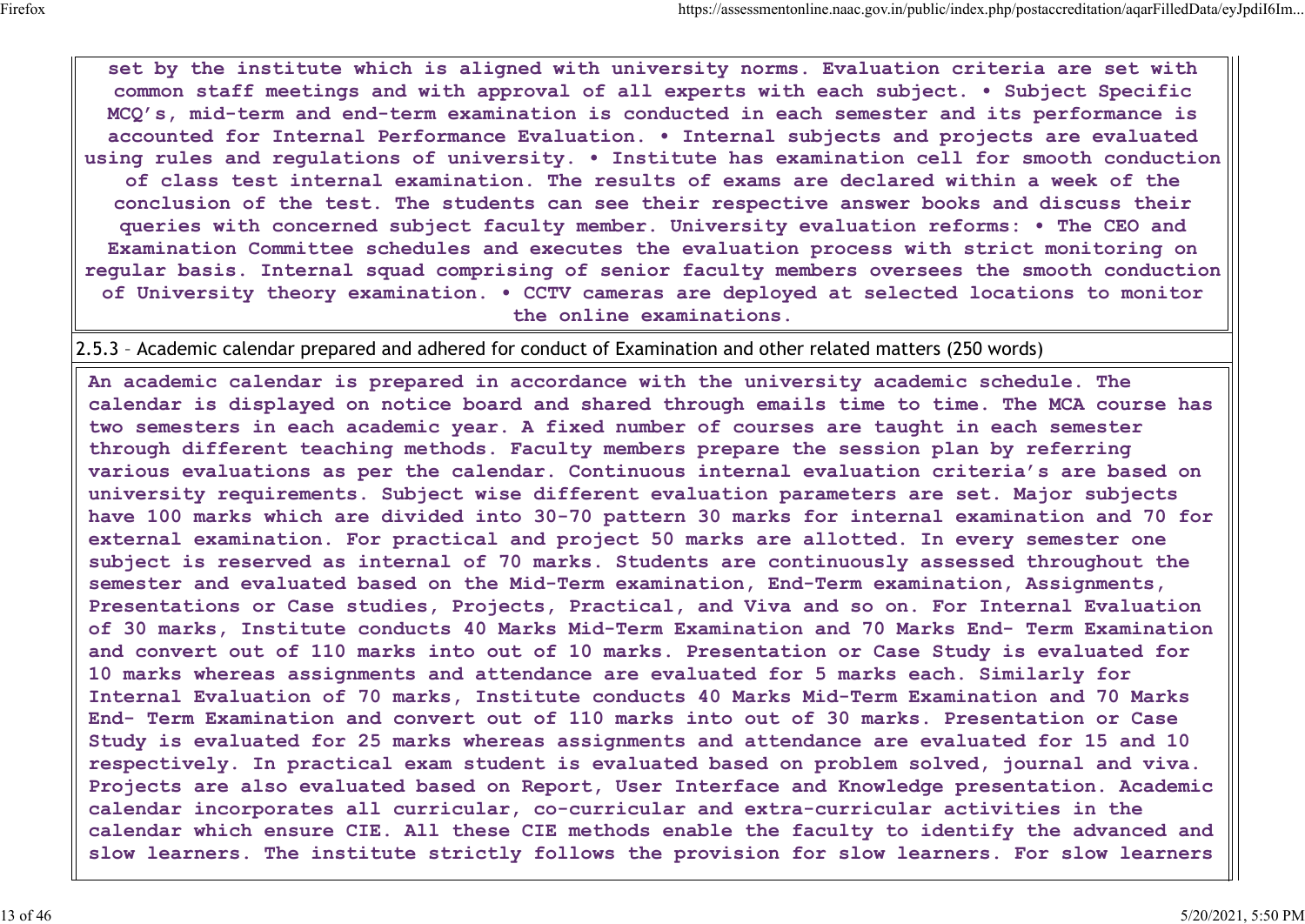**remedial coaching is given. Regular meetings and reviews are conducted by teachers, coordinators, director. This way the institute adheres to the academic calendar for conduct of CIE.**

#### **2.6 – Student Performance and Learning Outcomes**

2.6.1 – Program outcomes, program specific outcomes and course outcomes for all programs offered by the institution are stated and displayed in website of the institution (to provide the weblink)

**http://www.sinhgad.edu/SinhgadManagementInstitutes/SIMCA/NAAC.html**

# 2.6.2 – Pass percentage of students

| Programme<br>Code | Programme<br>Name | Programme<br>Specialization | Number of students appeared in<br>the final year examination | Number of students passed in<br>final year examination | <b>Pass</b><br>Percentage |
|-------------------|-------------------|-----------------------------|--------------------------------------------------------------|--------------------------------------------------------|---------------------------|
| <b>MCA</b>        | <b>MCA</b>        | <b>MCA</b>                  | 90                                                           |                                                        | 96.66                     |
| <b>MBA</b>        | <b>MBA</b>        | <b>MBA</b>                  | 105                                                          | 99                                                     | 94.28                     |

#### **View File**

# **2.7 – Student Satisfaction Survey**

2.7.1 – Student Satisfaction Survey (SSS) on overall institutional performance (Institution may design the questionnaire) (results and details be provided as weblink)

**http://www.sinhgad.edu/SinhgadManagementInstitutes/SIMCA/NAAC.html**

# **CRITERION III – RESEARCH, INNOVATIONS AND EXTENSION**

# **3.1 – Resource Mobilization for Research**

3.1.1 – Research funds sanctioned and received from various agencies, industry and other organisations

| Nature of the Project                                                   |      | $\vert$ Duration Name of the funding<br>agency | Total grant<br>sanctioned | Amount received<br>during the year |
|-------------------------------------------------------------------------|------|------------------------------------------------|---------------------------|------------------------------------|
| Students Research Projects (Other than<br>compulsory by the University) | 1825 | UGC: RGNF                                      | 1.25                      | 0.25                               |

**View File**

## **3.2 – Innovation Ecosystem**

3.2.1 – Workshops/Seminars Conducted on Intellectual Property Rights (IPR) and Industry-Academia Innovative practices during the year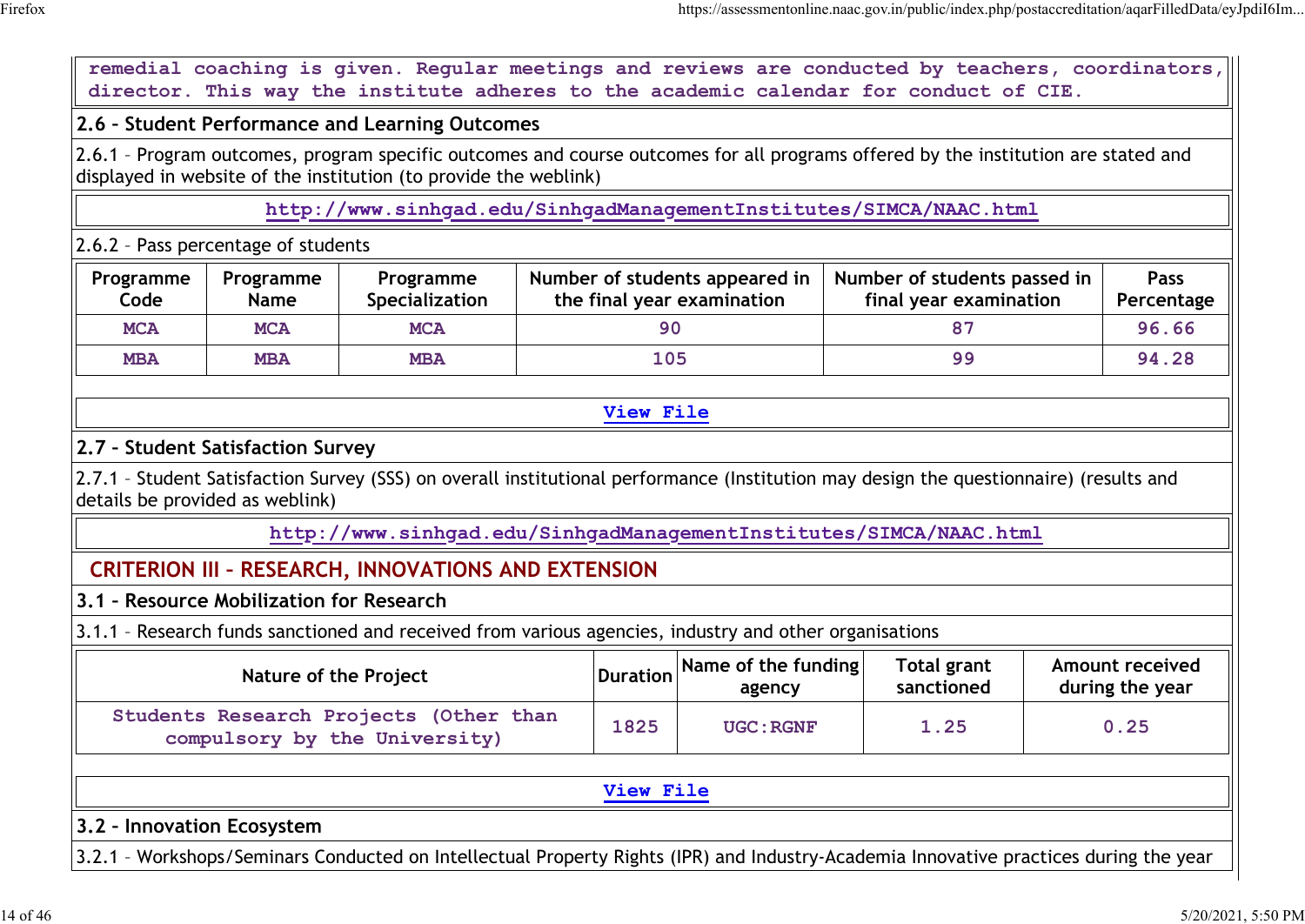| 2 Days Online Workshop on Research Methodology<br>MCA. MBA<br>Career in Finance- Startups in Financial Sector<br><b>MBA</b><br>Career in Marketing -Startups in IT Sector<br><b>MBA</b><br>Business Line Club workshop for B schools on Commodity Markets<br><b>MBA</b><br>COVID -19 "Pandemic General Awareness Quiz"<br>MCA. MBA<br>3.2.2 - Awards for Innovation won by Institution/Teachers/Research scholars/Students during the year<br>Date of<br>Name of Awardee<br>Title of the innovation<br><b>Awarding Agency</b><br>award<br>Dr Milind A<br>TRIZ association of<br>TRIZ and Design for<br>18/06/2020<br>Patentability<br>Marathe<br>Asia<br>Kumar Foods Corporation :<br>Dr Milind A<br>Product and Market Growth<br>20/01/2020<br>Ivey Publishing<br>Marathe<br><b>Strategies</b><br>International Conferences on<br>Mr. Amar Yedake,<br>Paper presented at<br>09/03/2020<br>International<br>Innovations in IT and<br>Dr. Milind A<br>Marathe<br>Conference<br>Management (IC2TM)<br>View File<br>3.2.3 - No. of Incubation centre created, start-ups incubated on campus during the year<br>Name of the<br><b>Sponsered By</b><br><b>Incubation Center</b><br><b>Nature of Start-up</b><br><b>Name</b><br>Start-up<br>Innovation,<br>Savitribai Phule<br>SIMCA Start up<br>Software<br><b>PRAJWAL</b><br>Incubation and<br>and Innovation<br>Pune University,<br>Consultancy<br><b>BRILLIANCE</b><br>Linkage<br><b>Cell</b><br>Pune<br>View File |  |  | Title of workshop/seminar |  |  |  | Name of the Dept. | Date                          |
|------------------------------------------------------------------------------------------------------------------------------------------------------------------------------------------------------------------------------------------------------------------------------------------------------------------------------------------------------------------------------------------------------------------------------------------------------------------------------------------------------------------------------------------------------------------------------------------------------------------------------------------------------------------------------------------------------------------------------------------------------------------------------------------------------------------------------------------------------------------------------------------------------------------------------------------------------------------------------------------------------------------------------------------------------------------------------------------------------------------------------------------------------------------------------------------------------------------------------------------------------------------------------------------------------------------------------------------------------------------------------------------------------------------------------------------------------------------|--|--|---------------------------|--|--|--|-------------------|-------------------------------|
|                                                                                                                                                                                                                                                                                                                                                                                                                                                                                                                                                                                                                                                                                                                                                                                                                                                                                                                                                                                                                                                                                                                                                                                                                                                                                                                                                                                                                                                                  |  |  |                           |  |  |  |                   | 06/06/2020                    |
|                                                                                                                                                                                                                                                                                                                                                                                                                                                                                                                                                                                                                                                                                                                                                                                                                                                                                                                                                                                                                                                                                                                                                                                                                                                                                                                                                                                                                                                                  |  |  |                           |  |  |  |                   | 10/10/2019                    |
|                                                                                                                                                                                                                                                                                                                                                                                                                                                                                                                                                                                                                                                                                                                                                                                                                                                                                                                                                                                                                                                                                                                                                                                                                                                                                                                                                                                                                                                                  |  |  |                           |  |  |  |                   | 01/01/2020                    |
|                                                                                                                                                                                                                                                                                                                                                                                                                                                                                                                                                                                                                                                                                                                                                                                                                                                                                                                                                                                                                                                                                                                                                                                                                                                                                                                                                                                                                                                                  |  |  |                           |  |  |  |                   | 07/11/2019                    |
|                                                                                                                                                                                                                                                                                                                                                                                                                                                                                                                                                                                                                                                                                                                                                                                                                                                                                                                                                                                                                                                                                                                                                                                                                                                                                                                                                                                                                                                                  |  |  |                           |  |  |  |                   | 05/02/2020                    |
|                                                                                                                                                                                                                                                                                                                                                                                                                                                                                                                                                                                                                                                                                                                                                                                                                                                                                                                                                                                                                                                                                                                                                                                                                                                                                                                                                                                                                                                                  |  |  |                           |  |  |  |                   |                               |
|                                                                                                                                                                                                                                                                                                                                                                                                                                                                                                                                                                                                                                                                                                                                                                                                                                                                                                                                                                                                                                                                                                                                                                                                                                                                                                                                                                                                                                                                  |  |  |                           |  |  |  |                   | Category                      |
|                                                                                                                                                                                                                                                                                                                                                                                                                                                                                                                                                                                                                                                                                                                                                                                                                                                                                                                                                                                                                                                                                                                                                                                                                                                                                                                                                                                                                                                                  |  |  |                           |  |  |  |                   | Orientation<br>Session        |
|                                                                                                                                                                                                                                                                                                                                                                                                                                                                                                                                                                                                                                                                                                                                                                                                                                                                                                                                                                                                                                                                                                                                                                                                                                                                                                                                                                                                                                                                  |  |  |                           |  |  |  | Case Study        |                               |
|                                                                                                                                                                                                                                                                                                                                                                                                                                                                                                                                                                                                                                                                                                                                                                                                                                                                                                                                                                                                                                                                                                                                                                                                                                                                                                                                                                                                                                                                  |  |  |                           |  |  |  |                   | <b>Best Research</b><br>Paper |
|                                                                                                                                                                                                                                                                                                                                                                                                                                                                                                                                                                                                                                                                                                                                                                                                                                                                                                                                                                                                                                                                                                                                                                                                                                                                                                                                                                                                                                                                  |  |  |                           |  |  |  |                   |                               |
|                                                                                                                                                                                                                                                                                                                                                                                                                                                                                                                                                                                                                                                                                                                                                                                                                                                                                                                                                                                                                                                                                                                                                                                                                                                                                                                                                                                                                                                                  |  |  |                           |  |  |  |                   |                               |
|                                                                                                                                                                                                                                                                                                                                                                                                                                                                                                                                                                                                                                                                                                                                                                                                                                                                                                                                                                                                                                                                                                                                                                                                                                                                                                                                                                                                                                                                  |  |  |                           |  |  |  |                   | Date of<br>Commencement       |
|                                                                                                                                                                                                                                                                                                                                                                                                                                                                                                                                                                                                                                                                                                                                                                                                                                                                                                                                                                                                                                                                                                                                                                                                                                                                                                                                                                                                                                                                  |  |  |                           |  |  |  | 27/06/2020        |                               |
|                                                                                                                                                                                                                                                                                                                                                                                                                                                                                                                                                                                                                                                                                                                                                                                                                                                                                                                                                                                                                                                                                                                                                                                                                                                                                                                                                                                                                                                                  |  |  |                           |  |  |  |                   |                               |
| 3.3 - Research Publications and Awards                                                                                                                                                                                                                                                                                                                                                                                                                                                                                                                                                                                                                                                                                                                                                                                                                                                                                                                                                                                                                                                                                                                                                                                                                                                                                                                                                                                                                           |  |  |                           |  |  |  |                   |                               |
| 3.3.1 - Incentive to the teachers who receive recognition/awards                                                                                                                                                                                                                                                                                                                                                                                                                                                                                                                                                                                                                                                                                                                                                                                                                                                                                                                                                                                                                                                                                                                                                                                                                                                                                                                                                                                                 |  |  |                           |  |  |  |                   |                               |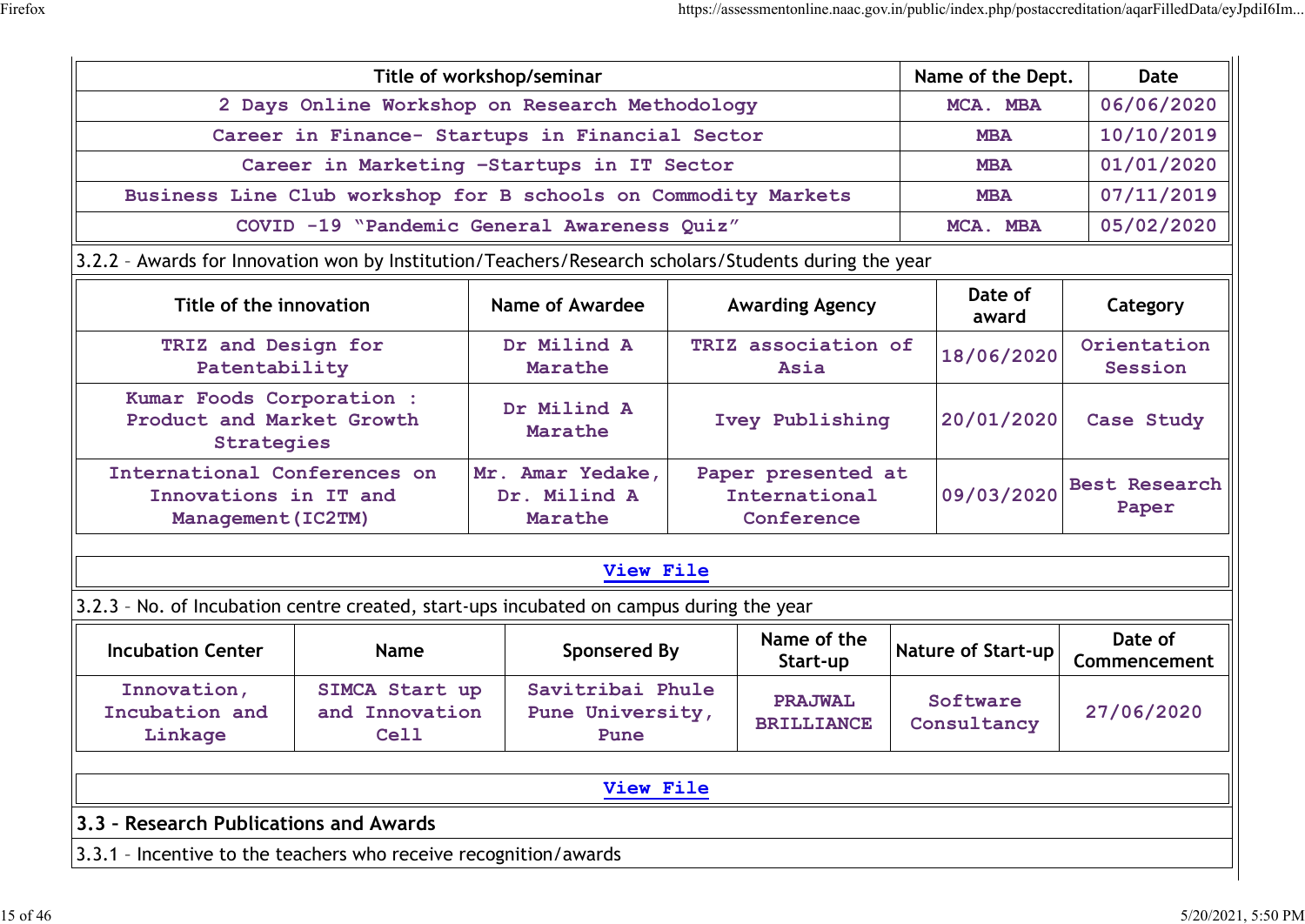|                                                                                       |                        | <b>National</b> | International                |   |                                                                                                                                      |  |  |
|---------------------------------------------------------------------------------------|------------------------|-----------------|------------------------------|---|--------------------------------------------------------------------------------------------------------------------------------------|--|--|
| $\mathbf 0$                                                                           |                        | 0               |                              | 0 |                                                                                                                                      |  |  |
| 3.3.2 - Ph. Ds awarded during the year (applicable for PG College, Research Center)   |                        |                 |                              |   |                                                                                                                                      |  |  |
|                                                                                       | Name of the Department |                 |                              |   | Number of PhD's Awarded                                                                                                              |  |  |
|                                                                                       | <b>MBA</b>             |                 |                              |   | 3                                                                                                                                    |  |  |
| 3.3.3 - Research Publications in the Journals notified on UGC website during the year |                        |                 |                              |   |                                                                                                                                      |  |  |
| <b>Type</b>                                                                           | <b>Department</b>      |                 | <b>Number of Publication</b> |   | Average Impact Factor (if any)                                                                                                       |  |  |
| National                                                                              | <b>MCA</b>             |                 | 12                           |   | 6.8                                                                                                                                  |  |  |
| International                                                                         | <b>MCA</b>             |                 | 5                            |   | 3.0                                                                                                                                  |  |  |
| International                                                                         | <b>MBA</b>             |                 | 17                           |   | 6.8                                                                                                                                  |  |  |
|                                                                                       |                        |                 | View File                    |   |                                                                                                                                      |  |  |
|                                                                                       |                        |                 |                              |   |                                                                                                                                      |  |  |
|                                                                                       |                        |                 |                              |   | 3.3.4 - Books and Chapters in edited Volumes / Books published, and papers in National/International Conference Proceedings per      |  |  |
| <b>Department</b>                                                                     |                        |                 |                              |   | <b>Number of Publication</b>                                                                                                         |  |  |
| <b>MBA</b>                                                                            |                        |                 |                              |   | 1                                                                                                                                    |  |  |
| <b>MCA</b>                                                                            |                        |                 |                              |   | 1                                                                                                                                    |  |  |
| Teacher during the year                                                               |                        |                 | View File                    |   |                                                                                                                                      |  |  |
| PubMed/ Indian Citation Index                                                         |                        |                 |                              |   | 3.3.5 - Bibliometrics of the publications during the last Academic year based on average citation index in Scopus/ Web of Science or |  |  |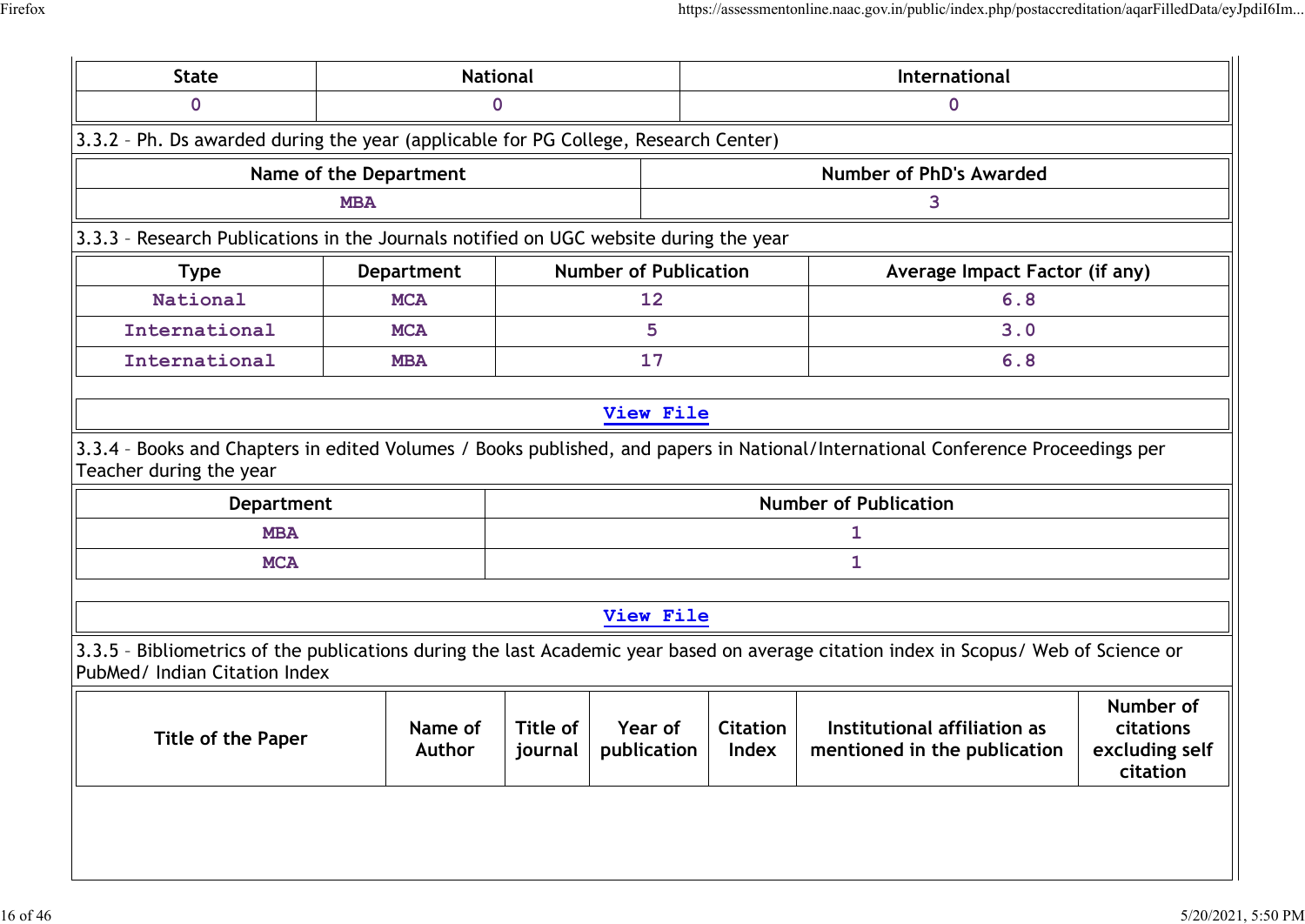|                            | Literature review on<br>Customer perception about<br>Online shoppng with<br>reference to Amazon                                                                                                                   |                          | Dr Milind<br>A Marathe | Juni<br>Khyat                                   | 2020                               |                                                       | $\mathbf{1}$   | Sinhqad Institute of<br>Management and computer<br>Applications, Pune |                 |                    |                           | 1                                      |                                 |
|----------------------------|-------------------------------------------------------------------------------------------------------------------------------------------------------------------------------------------------------------------|--------------------------|------------------------|-------------------------------------------------|------------------------------------|-------------------------------------------------------|----------------|-----------------------------------------------------------------------|-----------------|--------------------|---------------------------|----------------------------------------|---------------------------------|
|                            |                                                                                                                                                                                                                   |                          |                        |                                                 | View File                          |                                                       |                |                                                                       |                 |                    |                           |                                        |                                 |
|                            | 3.3.6 - h-Index of the Institutional Publications during the year. (based on Scopus/ Web of science)                                                                                                              |                          |                        |                                                 |                                    |                                                       |                |                                                                       |                 |                    |                           |                                        |                                 |
| Title of the<br>Paper      | Title of<br>Year of<br>Name of<br>h-index<br>Author<br>publication<br>journal                                                                                                                                     |                          |                        |                                                 |                                    | <b>Number of citations</b><br>excluding self citation |                |                                                                       |                 | in the publication |                           | Institutional affiliation as mentioned |                                 |
|                            |                                                                                                                                                                                                                   |                          |                        |                                                 | No Data Entered/Not Applicable !!! |                                                       |                |                                                                       |                 |                    |                           |                                        |                                 |
|                            |                                                                                                                                                                                                                   |                          |                        |                                                 | No file uploaded.                  |                                                       |                |                                                                       |                 |                    |                           |                                        |                                 |
|                            |                                                                                                                                                                                                                   |                          |                        |                                                 |                                    |                                                       |                |                                                                       |                 |                    |                           |                                        |                                 |
|                            | 3.3.7 - Faculty participation in Seminars/Conferences and Symposia during the year :                                                                                                                              |                          |                        |                                                 |                                    |                                                       |                |                                                                       |                 |                    |                           |                                        |                                 |
|                            |                                                                                                                                                                                                                   | <b>Number of Faculty</b> |                        |                                                 |                                    | International                                         |                |                                                                       | <b>National</b> | <b>State</b>       |                           | Local                                  |                                 |
|                            | Attended/Seminars/Workshops                                                                                                                                                                                       |                          |                        |                                                 |                                    |                                                       | 34             |                                                                       |                 | 11                 | 21                        |                                        | 6                               |
|                            |                                                                                                                                                                                                                   | Presented papers         |                        |                                                 |                                    |                                                       | 28             |                                                                       |                 | 1                  | 1                         |                                        | Nill                            |
|                            |                                                                                                                                                                                                                   | Resource persons         |                        |                                                 |                                    |                                                       | $\overline{2}$ |                                                                       |                 | $\overline{2}$     | 4                         |                                        | Nill                            |
|                            |                                                                                                                                                                                                                   |                          |                        |                                                 | View File                          |                                                       |                |                                                                       |                 |                    |                           |                                        |                                 |
| 3.4 - Extension Activities |                                                                                                                                                                                                                   |                          |                        |                                                 |                                    |                                                       |                |                                                                       |                 |                    |                           |                                        |                                 |
|                            | 3.4.1 - Number of extension and outreach programmes conducted in collaboration with industry, community and Non-Government<br>Organisations through NSS/NCC/Red cross/Youth Red Cross (YRC) etc., during the year |                          |                        |                                                 |                                    |                                                       |                |                                                                       |                 |                    |                           |                                        |                                 |
|                            | Title of the activities                                                                                                                                                                                           |                          |                        | Organising unit/agency/<br>collaborating agency |                                    |                                                       |                | <b>Number of teachers</b><br>participated in such activities          |                 |                    | <b>Number of students</b> |                                        | participated in such activities |
|                            | Tree plantation                                                                                                                                                                                                   |                          |                        | <b>SIMCA, Narhe</b>                             |                                    |                                                       |                | 3                                                                     |                 |                    | 80                        |                                        |                                 |
|                            | Fit India Movement -2019                                                                                                                                                                                          |                          |                        | <b>SIMCA, Narhe</b>                             |                                    |                                                       |                | 3                                                                     |                 |                    | 201                       |                                        |                                 |
|                            | Poster Making Competition<br>Women Empowerment                                                                                                                                                                    |                          |                        | <b>SIMCA, Narhe</b>                             |                                    | 1                                                     |                |                                                                       |                 |                    | 40                        |                                        |                                 |
|                            |                                                                                                                                                                                                                   |                          |                        |                                                 |                                    |                                                       |                |                                                                       |                 |                    |                           |                                        |                                 |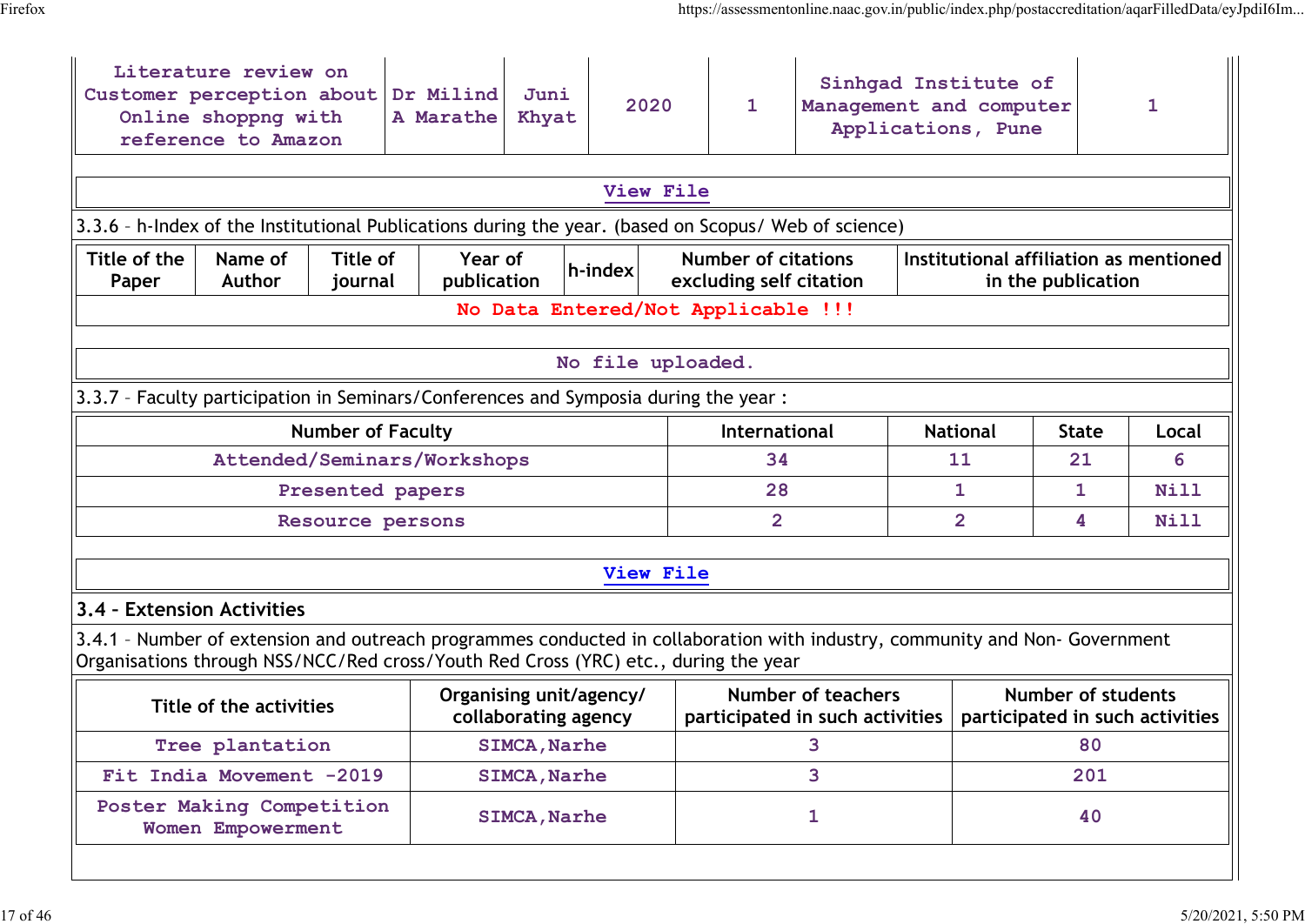| Rangoli Competition-Nari<br>Sashaktikaran                                                                                                                                                                      | <b>SIMCA, Narhe</b>                                    |                         | 1                                                              |              |                                           | 55                                                             |          |
|----------------------------------------------------------------------------------------------------------------------------------------------------------------------------------------------------------------|--------------------------------------------------------|-------------------------|----------------------------------------------------------------|--------------|-------------------------------------------|----------------------------------------------------------------|----------|
| Best out of Waste<br>Competition                                                                                                                                                                               | <b>SIMCA, Narhe</b>                                    |                         | $\overline{2}$                                                 |              |                                           | 40                                                             |          |
| Covid Center in Campus                                                                                                                                                                                         | <b>SIMCA, Narhe</b>                                    |                         |                                                                | $\mathbf{1}$ |                                           | 85                                                             |          |
|                                                                                                                                                                                                                |                                                        | View File               |                                                                |              |                                           |                                                                |          |
| 3.4.2 - Awards and recognition received for extension activities from Government and other recognized bodies during the year                                                                                   |                                                        |                         |                                                                |              |                                           |                                                                |          |
| Name of the activity                                                                                                                                                                                           | Award/Recognition                                      |                         | <b>Awarding Bodies</b>                                         |              |                                           | Number of students Benefited                                   |          |
|                                                                                                                                                                                                                | No Data Entered/Not Applicable !!!                     |                         |                                                                |              |                                           |                                                                |          |
|                                                                                                                                                                                                                |                                                        | No file uploaded.       |                                                                |              |                                           |                                                                |          |
| 3.4.3 - Students participating in extension activities with Government Organisations, Non-Government Organisations and programmes<br>such as Swachh Bharat, Aids Awareness, Gender Issue, etc. during the year |                                                        |                         |                                                                |              |                                           |                                                                |          |
| Name of the scheme                                                                                                                                                                                             | <b>Organising unit/Agency</b><br>/collaborating agency | Name of the<br>activity | <b>Number of teachers</b><br>participated in such<br>activites |              |                                           | <b>Number of students</b><br>participated in such<br>activites |          |
| <b>Poster Making</b><br>Competition on "Women<br>Empowerment"                                                                                                                                                  | SIMCA, Narhe                                           | "Women<br>Empowerment"  |                                                                |              | 5                                         | 15                                                             |          |
|                                                                                                                                                                                                                |                                                        | View File               |                                                                |              |                                           |                                                                |          |
| 3.5 - Collaborations                                                                                                                                                                                           |                                                        |                         |                                                                |              |                                           |                                                                |          |
| 3.5.1 - Number of Collaborative activities for research, faculty exchange, student exchange during the year                                                                                                    |                                                        |                         |                                                                |              |                                           |                                                                |          |
|                                                                                                                                                                                                                | <b>Nature of activity</b>                              |                         | Participant                                                    |              |                                           | Source of financial support                                    | Duration |
| Fifth International Conference on Innovations in It                                                                                                                                                            | and Management ( 5-ICI2TM-2020)                        |                         | 114                                                            |              | Savitribai Phule Pune<br>University, Pune |                                                                | 03       |
| Phd Research Centre Presentations                                                                                                                                                                              |                                                        |                         | 41                                                             |              | Savitribai Phule Pune<br>University, Pune |                                                                | 01       |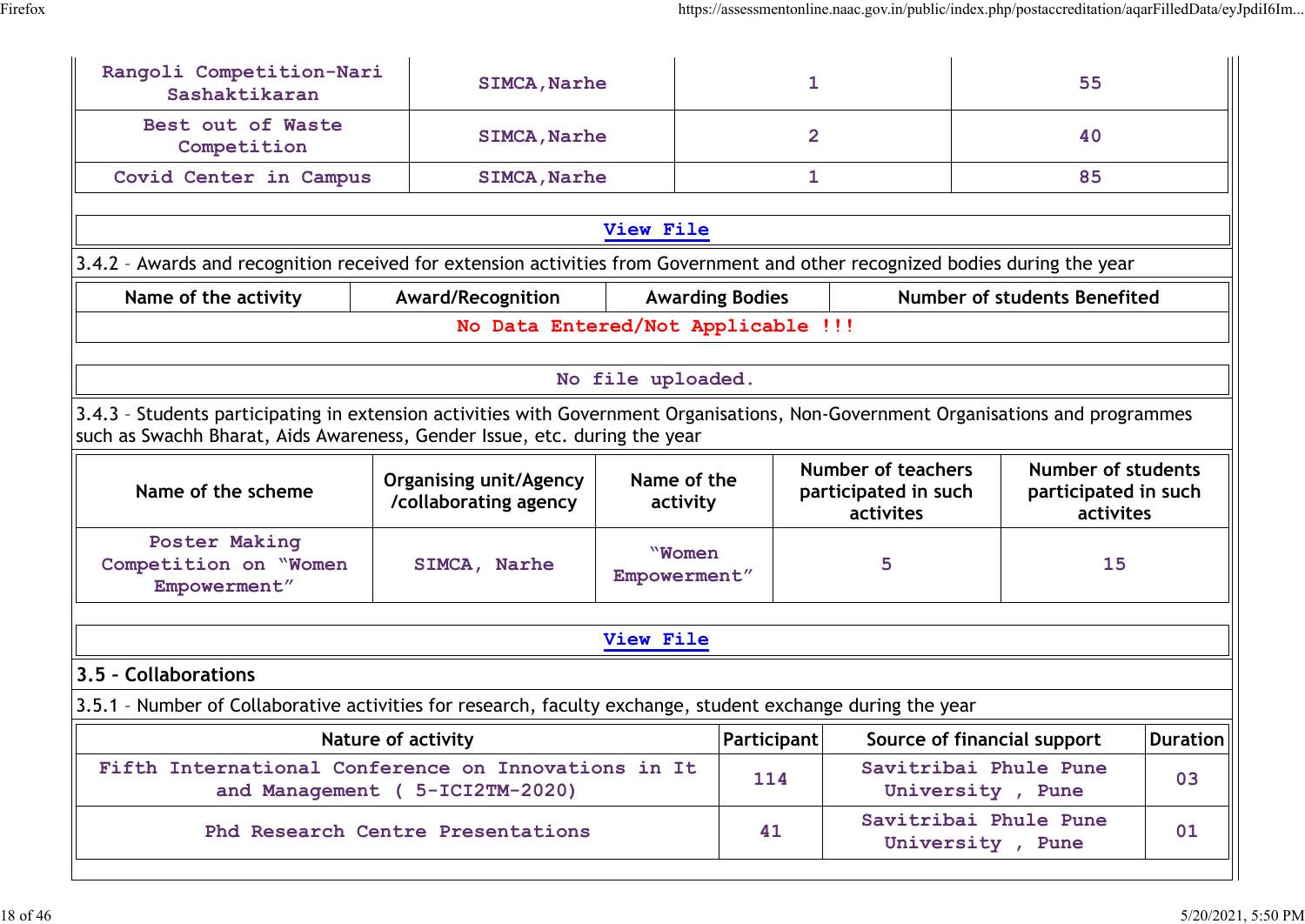|--|--|

3.5.2 – Linkages with institutions/industries for internship, on-the- job training, project work, sharing of research facilities etc. during the year

| Nature of<br>linkage | Title of the linkage                        | Name of the partnering institution/<br>$^{\dagger}$ industry /research lab with contact details $_{\textrm{\tiny{H}}}$ | <b>Duration</b><br>From | Duration To   Participant |     |
|----------------------|---------------------------------------------|------------------------------------------------------------------------------------------------------------------------|-------------------------|---------------------------|-----|
| <b>MOU</b>           | Whitesnow Software<br>Consultancy Pvt. Ltd. | <b>STES, SIMCA</b>                                                                                                     |                         | 15/02/2019 31/12/2019     | 90  |
| <b>MOU</b>           | <b>ASSMSIOM Pune</b>                        | <b>STES, SIMCA</b>                                                                                                     | 25/09/2019 30/06/2020   |                           | 41  |
| <b>MOU</b>           | Suryadatta Group of<br>Institutes           | STES, SIMCA                                                                                                            | 25/09/2019 30/06/2020   |                           | 41  |
| <b>MOU</b>           | <b>Commodity Markets</b>                    | STES, SIMCA                                                                                                            | 07/11/2019 30/06/2020   |                           | 201 |

### **View File**

3.5.3 – MoUs signed with institutions of national, international importance, other universities, industries, corporate houses etc. during the year

| <b>Organisation</b>                                         | Date of MoU<br><b>Purpose/Activities</b><br>signed |                                                                                                     | Number of students/teachers<br>participated under MoUs |
|-------------------------------------------------------------|----------------------------------------------------|-----------------------------------------------------------------------------------------------------|--------------------------------------------------------|
| Equity Analytics and<br>Training LLP, Pune                  | 25/09/2019                                         | Guest sessions, opportunities<br>for short projects, SIP                                            | 30                                                     |
| <b>ASSMSIOM</b>                                             | 25/09/2019                                         | Research                                                                                            | 41                                                     |
| Suryadatta Group of<br>Institutes                           | 25/09/2019                                         | Research                                                                                            | 41                                                     |
|                                                             |                                                    |                                                                                                     |                                                        |
|                                                             |                                                    | <b>View File</b>                                                                                    |                                                        |
| <b>CRITERION IV - INFRASTRUCTURE AND LEARNING RESOURCES</b> |                                                    |                                                                                                     |                                                        |
| 4.1 - Physical Facilities                                   |                                                    |                                                                                                     |                                                        |
|                                                             |                                                    | $\vert$ 4.1.1 - Budget allocation, excluding salary for infrastructure augmentation during the year |                                                        |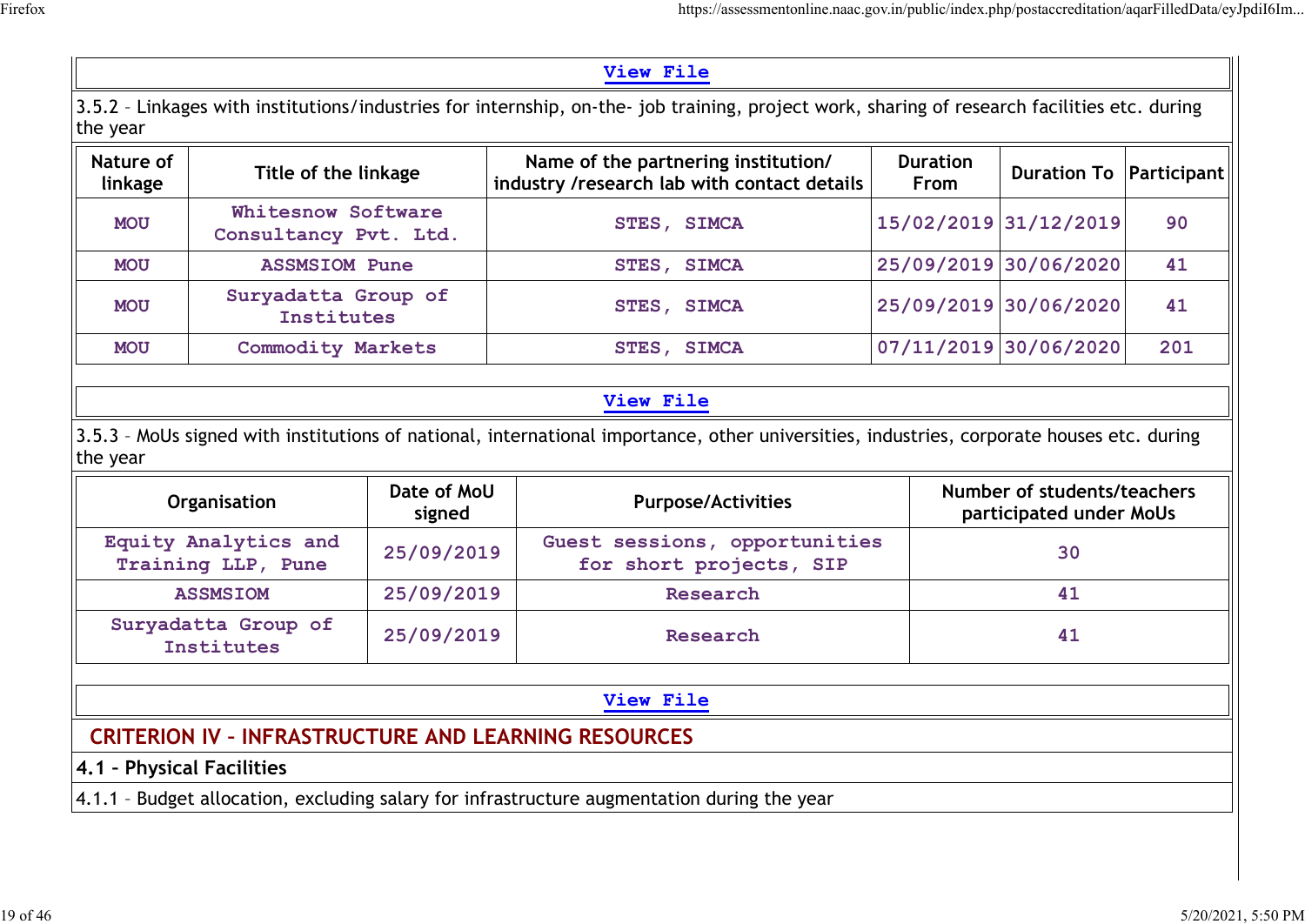| Budget allocated for infrastructure augmentation<br>Budget utilized for infrastructure development |                                                                            |                                          |                |                    |       |          |                                |
|----------------------------------------------------------------------------------------------------|----------------------------------------------------------------------------|------------------------------------------|----------------|--------------------|-------|----------|--------------------------------|
| 67.06                                                                                              |                                                                            |                                          |                |                    | 52.58 |          |                                |
| 4.1.2 - Details of augmentation in infrastructure facilities during the year                       |                                                                            |                                          |                |                    |       |          |                                |
|                                                                                                    | <b>Facilities</b>                                                          |                                          |                |                    |       |          | <b>Existing or Newly Added</b> |
| Classrooms with Wi-Fi OR LAN                                                                       |                                                                            |                                          |                |                    |       |          | Existing                       |
| Value of the equipment purchased during the year (rs. in lakhs)                                    |                                                                            |                                          |                |                    |       |          | Existing                       |
|                                                                                                    | Seminar halls with ICT facilities                                          |                                          |                |                    |       |          | Existing                       |
|                                                                                                    | Classrooms with LCD facilities                                             |                                          |                |                    |       |          | Existing                       |
|                                                                                                    | Seminar Halls                                                              |                                          |                |                    |       |          | Existing                       |
|                                                                                                    | Laboratories                                                               |                                          |                |                    |       |          | Existing                       |
|                                                                                                    | Class rooms                                                                |                                          |                |                    |       |          | Existing                       |
|                                                                                                    | <b>Campus Area</b>                                                         |                                          |                |                    |       | Existing |                                |
| Value of the equipment purchased during the year (rs. in lakhs)                                    |                                                                            |                                          |                |                    |       | Existing |                                |
|                                                                                                    |                                                                            | View File                                |                |                    |       |          |                                |
| 4.2 - Library as a Learning Resource                                                               |                                                                            |                                          |                |                    |       |          |                                |
| 4.2.1 - Library is automated {Integrated Library Management System (ILMS)}                         |                                                                            |                                          |                |                    |       |          |                                |
| Name of the ILMS software                                                                          |                                                                            | Nature of automation (fully or patially) |                | <b>Version</b>     |       |          | <b>Year of automation</b>      |
| SLIM <sub>21</sub>                                                                                 |                                                                            | Fully                                    |                | 2.6.8.29           |       |          | 2010                           |
| 4.2.2 - Library Services                                                                           |                                                                            |                                          |                |                    |       |          |                                |
| <b>Library Service Type</b>                                                                        |                                                                            | <b>Existing</b>                          |                | <b>Newly Added</b> |       |          | <b>Total</b>                   |
| <b>Text Books</b>                                                                                  | 30503                                                                      | 9433375                                  | <b>Nill</b>    | 2250               | 30503 |          | 9435625                        |
| <b>Reference Books</b>                                                                             | 68                                                                         | <b>Nill</b>                              | $\overline{2}$ | <b>Nill</b>        | 70    |          | <b>Nill</b>                    |
| e-Books                                                                                            | 400                                                                        | <b>Nill</b>                              | 100            | <b>Nill</b>        | 500   |          | <b>Nill</b>                    |
|                                                                                                    | 3 <sup>1</sup><br>Journals<br>12 <sub>2</sub><br>Nill<br><b>Nill</b><br>15 |                                          |                |                    |       | Nill     |                                |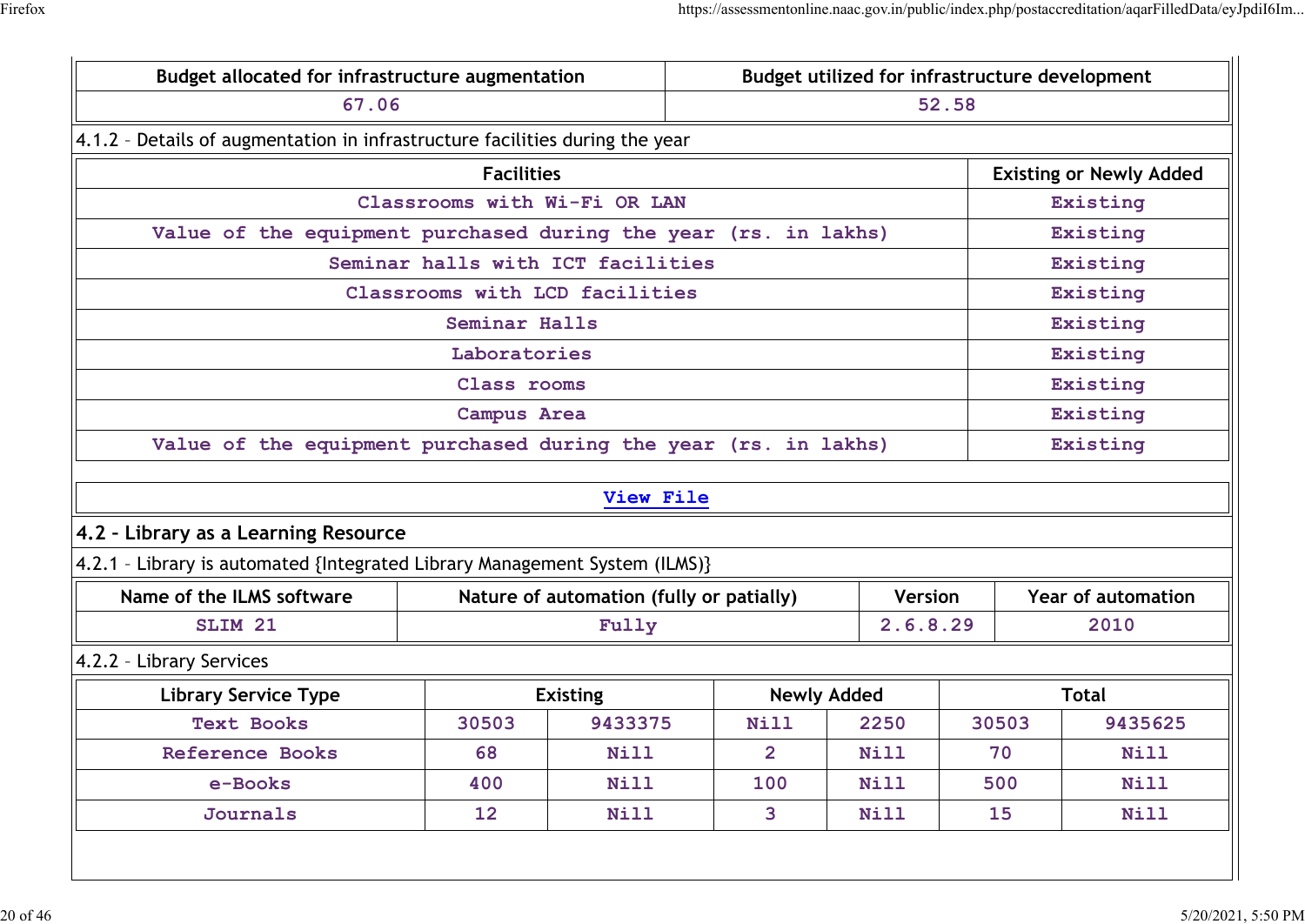|                         |                                                                                     |                    |                        |                                            | <b>View File</b>                      |                                           |                    |                                                                                                                                                                                                                                                                       |               |
|-------------------------|-------------------------------------------------------------------------------------|--------------------|------------------------|--------------------------------------------|---------------------------------------|-------------------------------------------|--------------------|-----------------------------------------------------------------------------------------------------------------------------------------------------------------------------------------------------------------------------------------------------------------------|---------------|
|                         |                                                                                     |                    |                        |                                            |                                       |                                           |                    | 4.2.3 - E-content developed by teachers such as: e-PG- Pathshala, CEC (under e-PG- Pathshala CEC (Under Graduate) SWAYAM other<br>MOOCs platform NPTEL/NMEICT/any other Government initiatives & institutional (Learning Management System (LMS) etc                  |               |
| Name of the Teacher     |                                                                                     | Name of the Module |                        |                                            | Platform on which module is developed |                                           |                    | Date of launching e-content                                                                                                                                                                                                                                           |               |
|                         |                                                                                     |                    |                        | No Data Entered/Not Applicable !!!         |                                       |                                           |                    |                                                                                                                                                                                                                                                                       |               |
|                         |                                                                                     |                    |                        |                                            |                                       |                                           |                    |                                                                                                                                                                                                                                                                       |               |
|                         |                                                                                     |                    |                        |                                            | No file uploaded.                     |                                           |                    |                                                                                                                                                                                                                                                                       |               |
| 4.3 - IT Infrastructure |                                                                                     |                    |                        |                                            |                                       |                                           |                    |                                                                                                                                                                                                                                                                       |               |
|                         | 4.3.1 - Technology Upgradation (overall)                                            |                    |                        |                                            |                                       |                                           |                    |                                                                                                                                                                                                                                                                       |               |
| <b>Type</b>             | <b>Total</b><br><b>Computers</b>                                                    | Computer<br>Lab    | Internet               | <b>Browsing</b><br>centers                 | Computer<br><b>Centers</b>            |                                           | Office Departments | <b>Available Bandwidth</b><br>(MBPS/GBPS)                                                                                                                                                                                                                             | <b>Others</b> |
| Existing                | 200                                                                                 | 4                  | 200                    | 1                                          | 1.                                    | $\mathbf{1}$                              | $\overline{2}$     | 32                                                                                                                                                                                                                                                                    | $\Omega$      |
| <b>Added</b>            | $\overline{0}$                                                                      | $\mathbf{0}$       | $\mathbf{O}$           | $\Omega$                                   | $\overline{0}$                        | $\mathbf{O}$                              | $\overline{0}$     | $\mathbf{0}$                                                                                                                                                                                                                                                          | $\mathbf{O}$  |
| Total                   | 200                                                                                 | 4                  | 200                    | $\mathbf{1}$                               | $\mathbf{1}$                          | $\mathbf{1}$                              | $\overline{2}$     | 32                                                                                                                                                                                                                                                                    | $\mathbf 0$   |
|                         | 4.3.2 - Bandwidth available of internet connection in the Institution (Leased line) |                    |                        |                                            |                                       |                                           |                    |                                                                                                                                                                                                                                                                       |               |
|                         |                                                                                     |                    |                        |                                            | 32 MBPS/ GBPS                         |                                           |                    |                                                                                                                                                                                                                                                                       |               |
|                         | 4.3.3 - Facility for e-content                                                      |                    |                        |                                            |                                       |                                           |                    |                                                                                                                                                                                                                                                                       |               |
|                         | Name of the e-content development facility                                          |                    |                        |                                            |                                       |                                           |                    | Provide the link of the videos and media centre and recording facility                                                                                                                                                                                                |               |
|                         |                                                                                     |                    |                        | No Data Entered/Not Applicable !!!         |                                       |                                           |                    |                                                                                                                                                                                                                                                                       |               |
|                         | 4.4 - Maintenance of Campus Infrastructure                                          |                    |                        |                                            |                                       |                                           |                    |                                                                                                                                                                                                                                                                       |               |
| the year                |                                                                                     |                    |                        |                                            |                                       |                                           |                    | 4.4.1 - Expenditure incurred on maintenance of physical facilities and academic support facilities, excluding salary component, during                                                                                                                                |               |
|                         | <b>Assigned Budget on</b><br>academic facilities                                    |                    | of academic facilities | <b>Expenditure incurred on maintenance</b> |                                       | Assigned budget on<br>physical facilities |                    | Expenditure incurredon maintenance<br>of physical facilites                                                                                                                                                                                                           |               |
|                         | 0.75                                                                                |                    | 0.57                   |                                            |                                       | 0.55                                      |                    | 0.42                                                                                                                                                                                                                                                                  |               |
|                         |                                                                                     |                    |                        |                                            |                                       |                                           |                    | 4.4.2 - Procedures and policies for maintaining and utilizing physical, academic and support facilities - laboratory, library, sports<br>complex, computers, classrooms etc. (maximum 500 words) (information to be available in institutional Website, provide link) |               |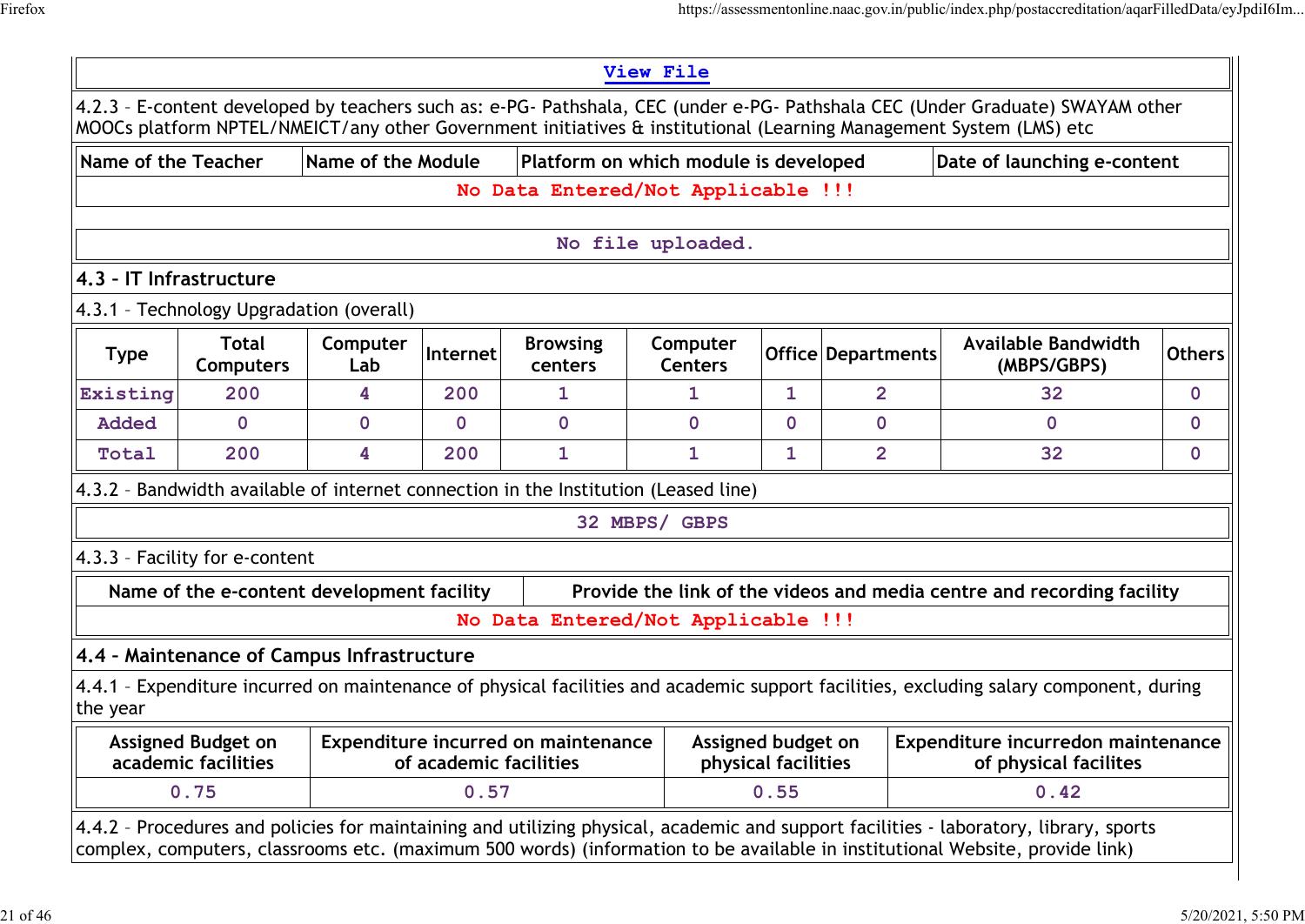**Maintenance and utilization of Campus Infrastructure: The Estate office of the campus is taking care of the effective maintenance and utilization of the campus infrastructure. It takes care of the following tasks. • The civil work maintenance is taken care by a Civil Engineer. The Civil Engineer and his team are responsible for the upkeep of the building structure and ensure its fitness for use. Constant maintenance works are taken up round the year under the guidance of Civil Engineer. • Electrical Maintenance is taken care by an Electrical Engineer appointed for the purpose. The Electrical Engineer and his team monitor the campus electrical and their replacement throughout the year. •A Power Substation for electrification of the campus is being monitored and taken care by the Electrical Engineer and his team. • A System Administrator and technical assistant are appointed to ensure the upkeep of all laboratories and computers in the institute. • Housekeeping jobs like cleaning, sweeping the corridors and classrooms is maintained by the peons of the college. Library: Library collection is continually updated as per the**

**collection and development policy of library. The new books, journals and magazines are continuously added as per the need and requirement of the syllabus of SPPU. Sports Facilities: The Institute has a sports complex which includes gymnasium hall, badminton, basketball court, volley ball ground etc. The maintenance of all these grounds is well taken care by ground staff under the guidance of the estate office. Cleaning of all these grounds are done on daily basis.**

**Water is sprayed on all these grounds through sprinkler irrigation system. Computers: The computers and other ICT equipment's are well taken care by the technical team. The technical team is taking care of all the hardware and software of the institute. They are continuously working on updating the configuration of the computers, hardware and software as and when needed. Class rooms: The class rooms of the institute are well maintained cleaned by administrative staff. The**

**ICT facilities are regularly updated by the technical team. The curtains of the windows are washed and cleaned frequently. Free Medical Facilities for students, staff: Medical health-care facility is available in the campus in the form of Rural Health Centre. The medical facilities and medicines are given free of cost to the students, staff. Specialized doctors are made available on weekly basis. Also medical store is available in the campus. Fire Audit of the Institute Building: To carry out a systematic and critical appraisal of all potential fire hazards involving premises of institute, the campus estate office conducts fire audit of the institute building twice a year. For that purpose fire officer has been appointed at the each campus level of the society. At institute level the responsibility is allocated to fire officer of the institute.**

http://www.sinhgad.edu/SinhgadManagementInstitutes/SIMCA/NAAC.html

**CRITERION V – STUDENT SUPPORT AND PROGRESSION**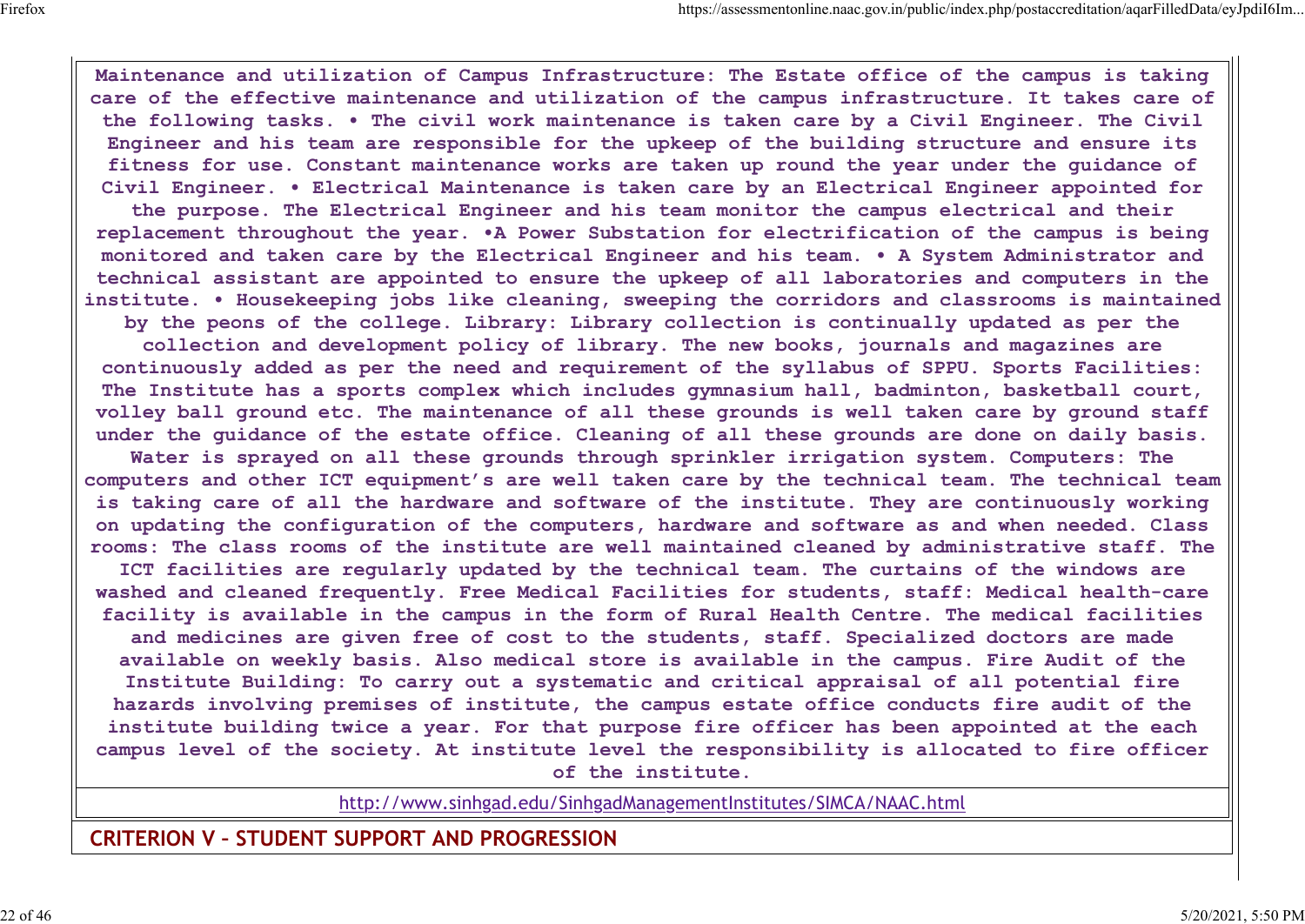#### **5.1 – Student Support** 5.1.1 – Scholarships and Financial Support **Name/Title of the scheme Number of students Amount in Rupees Financial Support from institution Scholorship/ Freeship Category wise <sup>333</sup> <sup>12396971</sup> Financial Support from Other Sources a) National PhD Scholorship 1 125000 b)International Nill Nill Nill View File** 5.1.2 – Number of capability enhancement and development schemes such as Soft skill development, Remedial coaching, Language lab, Bridge courses, Yoga, Meditation, Personal Counselling and Mentoring etc., **Name of the capability enhancement scheme Date of implemetation Number of students enrolled Agencies involved Soft skill development 14/05/2020 56 Alumni Soft skill development 04/10/2019 45 Nivedita's NLP Corner Soft skill development 08/11/2019 48 MITU Skillologies, Pune Soft skill development 07/02/2020 <sup>95</sup> Intelligent Quotient Security System, Soft skill development 14/03/2020 33 MITU Skillologies, Pune Soft skill development 03/07/2020 33 MITU Skillologies, Pune Soft skill development 04/07/2020 33 MITU Skillologies, Pune View File** 5.1.3 – Students benefited by guidance for competitive examinations and career counselling offered by the institution during the year **Year Name of the scheme Number of benefited students benefited students Number of Number of students who Number of studentsp**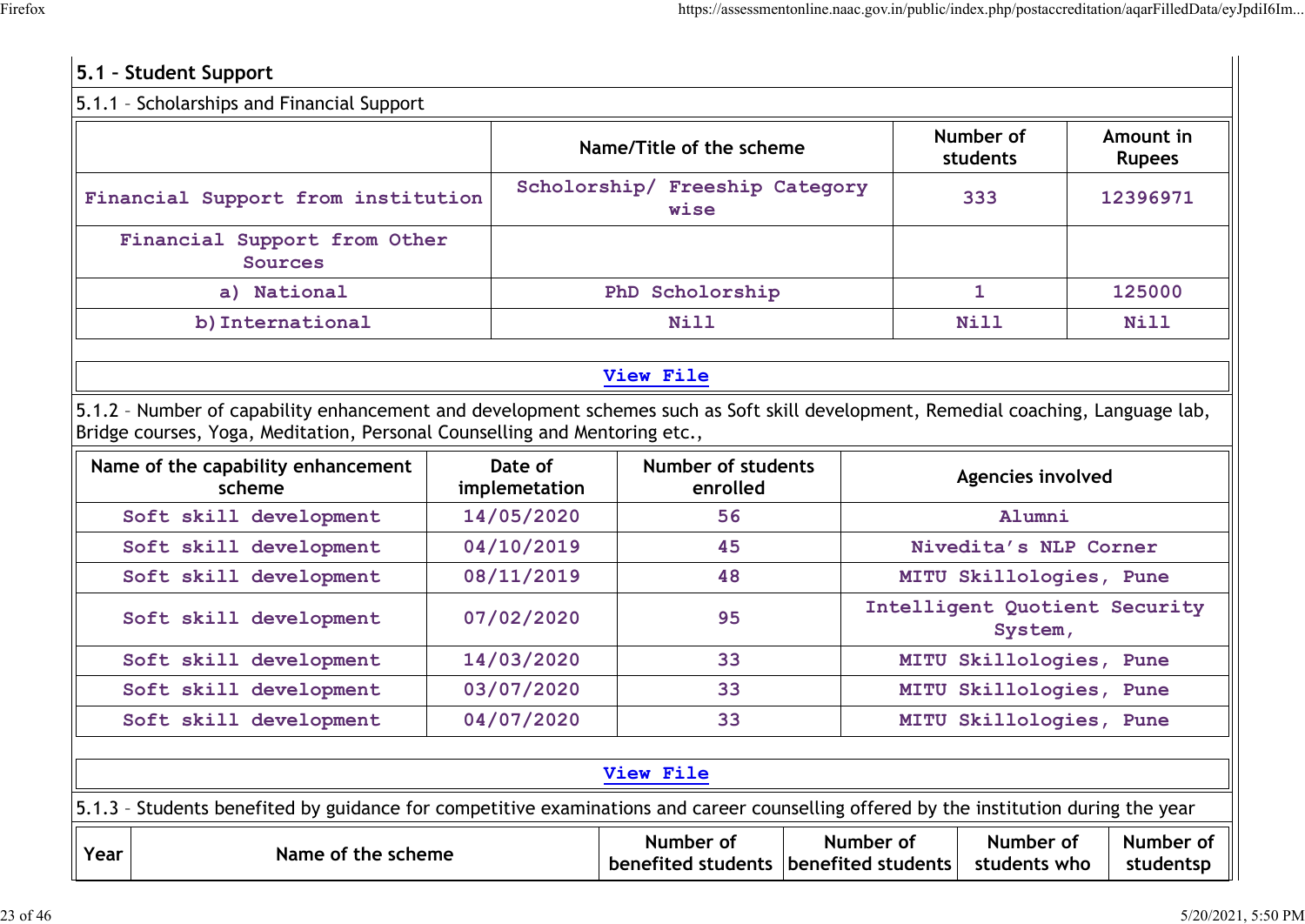|           |                                                                                                                                                                                       |  |                                           |                                |     | for competitive<br>examination |                                        | by career<br>counseling<br>activities       | have passedin<br>the comp. exam |    | placed                       |
|-----------|---------------------------------------------------------------------------------------------------------------------------------------------------------------------------------------|--|-------------------------------------------|--------------------------------|-----|--------------------------------|----------------------------------------|---------------------------------------------|---------------------------------|----|------------------------------|
| 2019      | Expert Lecture on "How do you uplift<br>your Career Amidst Corona Virus<br>Outbreak" by RiseUP - Webinar Series,<br>Moderated by Markets PRO today                                    |  |                                           |                                | 481 |                                | 481                                    | 51                                          |                                 | 51 |                              |
| 2019      | MBA Placement Preparatory session<br>(Aptitude) BY Mr. Jayesh Minase                                                                                                                  |  |                                           |                                |     | 481                            |                                        | 481                                         | 51                              |    | 51                           |
| 2019      | Technical Expert Lecture Scheme for<br>Online Webinar by our alumni Mr.<br>Pritesh Singh, under "Saturday SIMCA<br>Alumni Forum" on "Post COVID - 19<br>Opportunities and Challenges" |  |                                           |                                |     | 481                            |                                        | 481                                         | 51                              |    | 51                           |
|           |                                                                                                                                                                                       |  |                                           |                                |     | View File                      |                                        |                                             |                                 |    |                              |
|           | 5.1.4 - Institutional mechanism for transparency, timely redressal of student grievances, Prevention of sexual harassment and ragging<br>cases during the year                        |  |                                           |                                |     |                                |                                        |                                             |                                 |    |                              |
|           | <b>Total grievances received</b>                                                                                                                                                      |  |                                           | Number of grievances redressed |     |                                |                                        | Avg. number of days for grievance redressal |                                 |    |                              |
|           | 1                                                                                                                                                                                     |  |                                           | 1.                             |     |                                |                                        |                                             | 8                               |    |                              |
|           | 5.2 - Student Progression                                                                                                                                                             |  |                                           |                                |     |                                |                                        |                                             |                                 |    |                              |
|           | 5.2.1 - Details of campus placement during the year                                                                                                                                   |  |                                           |                                |     |                                |                                        |                                             |                                 |    |                              |
|           |                                                                                                                                                                                       |  | On campus                                 |                                |     |                                |                                        | Off campus                                  |                                 |    |                              |
|           | <b>Nameof organizations</b><br>visited                                                                                                                                                |  | <b>Number of students</b><br>participated | Number of<br>stduents placed   |     |                                | <b>Nameof organizations</b><br>visited | <b>Number of students</b><br>participated   |                                 |    | Number of<br>stduents placed |
|           | 618<br>266<br>113                                                                                                                                                                     |  |                                           | 72<br>290                      |     | 57                             |                                        |                                             |                                 |    |                              |
|           | View File                                                                                                                                                                             |  |                                           |                                |     |                                |                                        |                                             |                                 |    |                              |
| $5.2.2 -$ | Student progression to higher education in percentage during the year                                                                                                                 |  |                                           |                                |     |                                |                                        |                                             |                                 |    |                              |
| Year      | <b>Number of students</b><br>Name of programme admitted<br><b>Depratment</b><br>Programme<br>Name of institution joined                                                               |  |                                           |                                |     |                                |                                        |                                             |                                 |    |                              |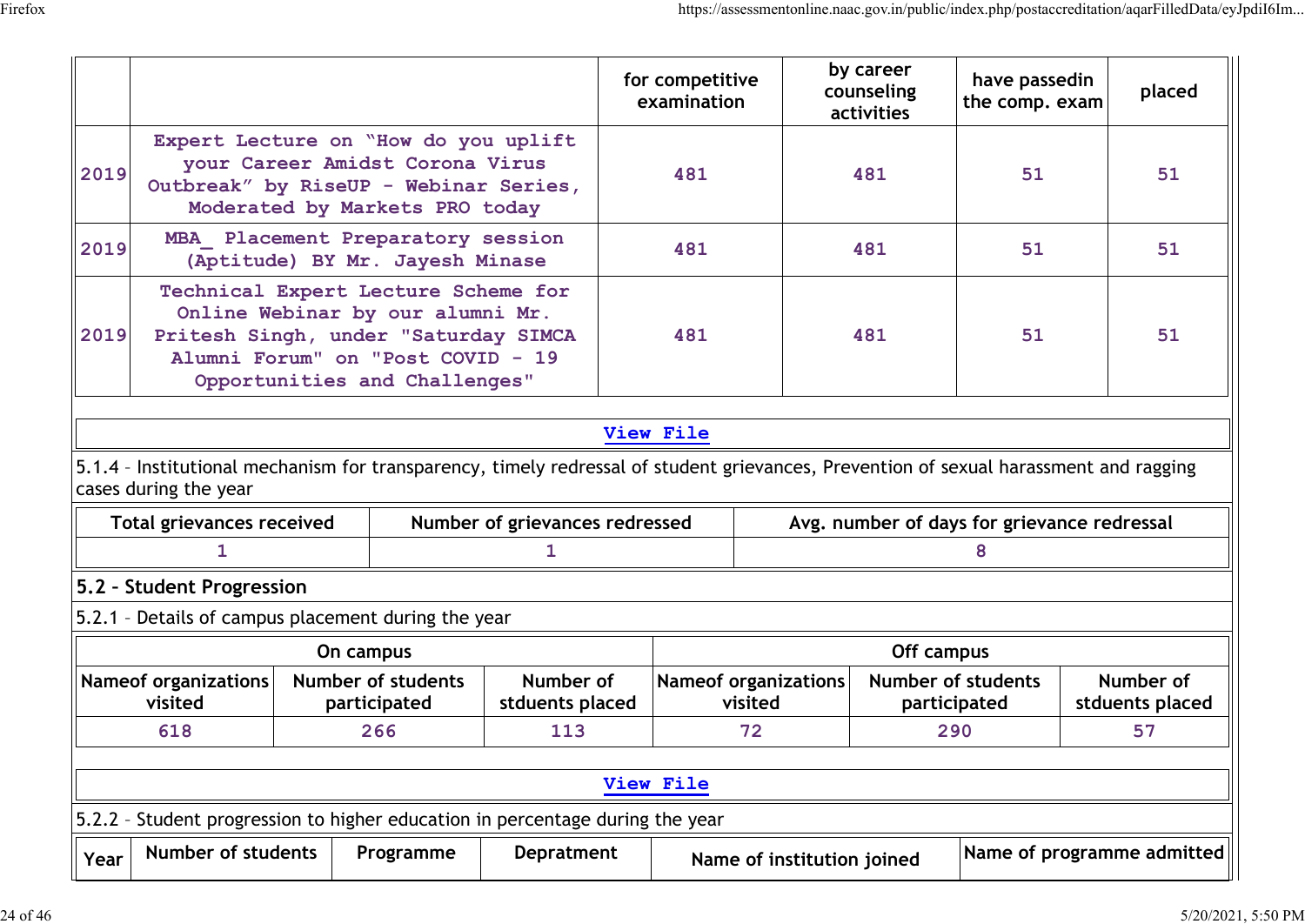|                                                         | enrolling into higher<br>education |                     | graduated from                                       | graduated from          |                                                                                                          | to                                                                                                                              |  |
|---------------------------------------------------------|------------------------------------|---------------------|------------------------------------------------------|-------------------------|----------------------------------------------------------------------------------------------------------|---------------------------------------------------------------------------------------------------------------------------------|--|
| 2019                                                    | $\mathbf{1}$                       |                     | MCA from<br><b>SIMCA</b>                             | Computer<br>Application | 130 Snell Engineering<br>Center, Northeastern<br>University, USA                                         | Master of Science in<br><b>Computer Systems</b><br>Engineering                                                                  |  |
|                                                         |                                    |                     |                                                      |                         | <b>View File</b>                                                                                         |                                                                                                                                 |  |
|                                                         |                                    |                     | /GRE/TOFEL/Civil Services/State Government Services) |                         |                                                                                                          | 5.2.3 - Students qualifying in state/ national/ international level examinations during the year (eg:NET/SET/SLET/GATE/GMAT/CAT |  |
| Number of students selected/ qualifying<br><b>Items</b> |                                    |                     |                                                      |                         |                                                                                                          |                                                                                                                                 |  |
|                                                         | 1<br><b>GRE</b>                    |                     |                                                      |                         |                                                                                                          |                                                                                                                                 |  |
|                                                         |                                    |                     |                                                      |                         |                                                                                                          |                                                                                                                                 |  |
|                                                         |                                    |                     |                                                      |                         | <b>View File</b>                                                                                         |                                                                                                                                 |  |
|                                                         |                                    |                     |                                                      |                         | 5.2.4 - Sports and cultural activities / competitions organised at the institution level during the year |                                                                                                                                 |  |
|                                                         |                                    |                     | Activity                                             |                         | Level                                                                                                    | <b>Number of Participants</b>                                                                                                   |  |
| Chess (Girls)                                           |                                    |                     |                                                      |                         | Inter-college                                                                                            | 1                                                                                                                               |  |
|                                                         |                                    |                     | <b>Chess (Boys)</b>                                  |                         | Inter-college                                                                                            | 1                                                                                                                               |  |
|                                                         |                                    |                     | Table Tennis Mix-Doubles                             |                         | Inter-college                                                                                            | $\overline{2}$                                                                                                                  |  |
|                                                         |                                    |                     | Table Tennis Doubles (Girls)                         |                         | Inter-college                                                                                            | $\overline{2}$                                                                                                                  |  |
|                                                         |                                    |                     | Table Tennis Doubles (Boys)                          |                         | Inter-college                                                                                            | $\overline{2}$                                                                                                                  |  |
|                                                         |                                    |                     | Table Tennis (Girls)                                 |                         | Inter-college                                                                                            | $\mathbf{1}$                                                                                                                    |  |
|                                                         |                                    | Table Tennis (Boys) |                                                      | Inter-college           | $\mathbf{1}$                                                                                             |                                                                                                                                 |  |
|                                                         |                                    | Volleyball (Boys)   |                                                      |                         | Inter-college                                                                                            | 7                                                                                                                               |  |
|                                                         | Football (Boys)                    |                     |                                                      |                         | Inter-college                                                                                            | 15                                                                                                                              |  |
|                                                         |                                    |                     | Cricket (Boys)                                       |                         | Inter-college                                                                                            | 15                                                                                                                              |  |
|                                                         |                                    |                     |                                                      |                         |                                                                                                          |                                                                                                                                 |  |
|                                                         |                                    |                     |                                                      |                         | View File                                                                                                |                                                                                                                                 |  |
|                                                         |                                    |                     | 5.3 - Student Participation and Activities           |                         |                                                                                                          |                                                                                                                                 |  |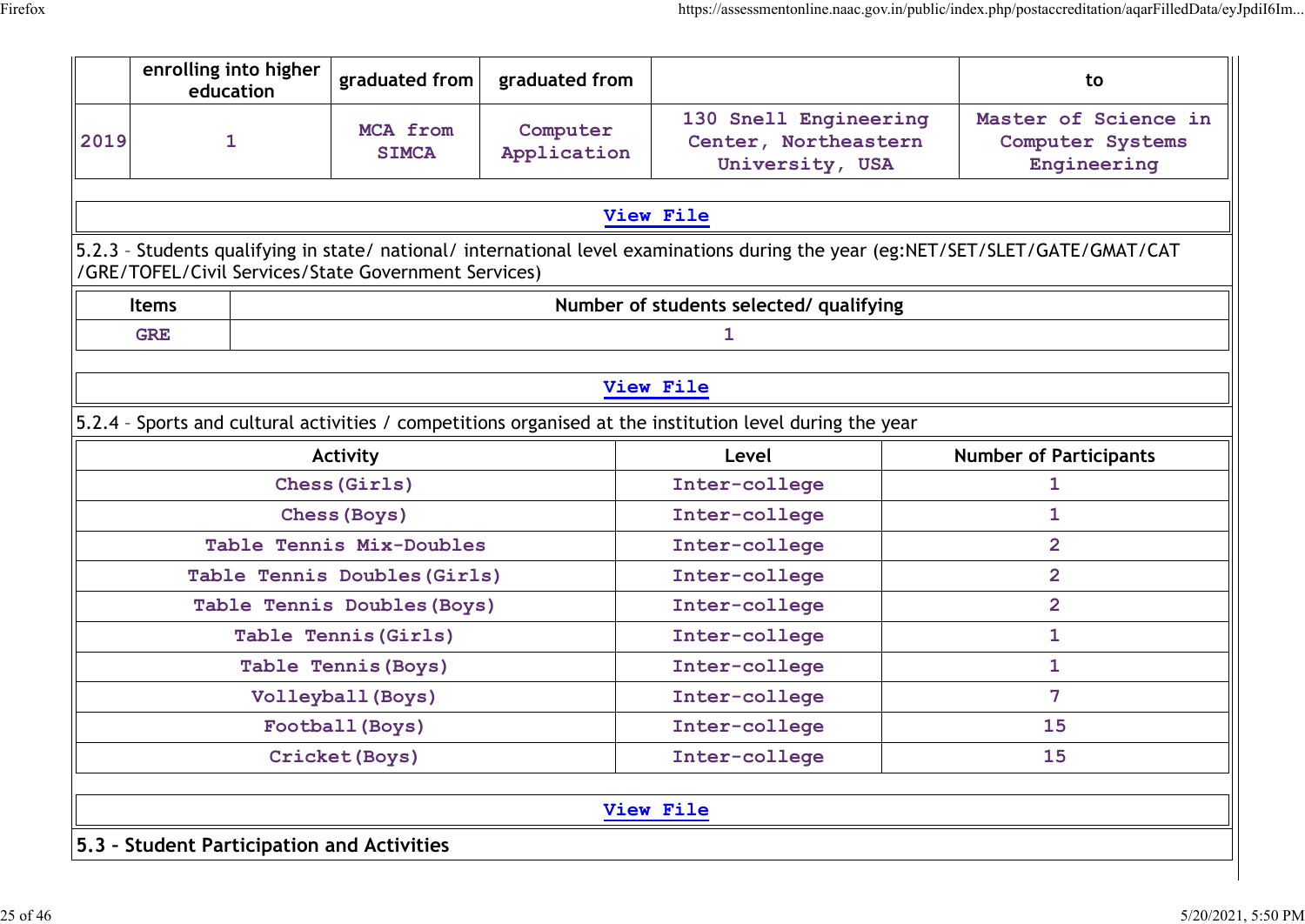5.3.1 – Number of awards/medals for outstanding performance in sports/cultural activities at national/international level (award for a team event should be counted as one)

| Year | Name of the award/medal                                                  | <b>National/</b><br>Internaional | awards for<br><b>Sports</b> | Number of   Number of  <br>awards for<br><b>Cultural</b> | Student<br>ID<br>number | Name of the student                                                                                                                                |
|------|--------------------------------------------------------------------------|----------------------------------|-----------------------------|----------------------------------------------------------|-------------------------|----------------------------------------------------------------------------------------------------------------------------------------------------|
| 2019 | Second Prize in<br>Sinhqad Karandak<br>Cultural Program<br>(group Dance) | National                         | <b>Nill</b>                 |                                                          | 206                     | Ankita Mohite Manisha Bhandalkar<br>Gourav Joge Kartil Bongirkar Ritu<br>Zade Ashmi Komal Pallavi Prasad<br>Gaikwad Bhaqwat Mane Sangeeta<br>Yadav |

#### **View File**

5.3.2 – Activity of Student Council & representation of students on academic & administrative bodies/committees of the institution (maximum 500 words)

**Taking cognizance of important role of students in different academic and administrative activities, students are nominated as members of various committees. SIMCA started separate Student Activity Centre. In addition to the Student Activity Centre the co-curricular activities also take an equally important role. This provides an excellent opportunity and awareness to every student. By this SIMCA ensures the overall development of the student as above with appropriate standards. Student members represent the various issues and present their ideas at the respective committee meetings. Their suggestions are given due importance in arriving at decisions. The involvement of students in these creates better understanding between the administration and students. Academic Bodies Student chapters of various bodies like - Sports and Cultural Committee, Class Monitoring Committee, Library Committee, College Academic Committee. Administrative Bodies like - Anti ragging committee, Women Grievance Redress Committee etc. SIMCA has begun to form student's council where in there will be Student's representatives from MBA/MCA 1st, 2nd and 3rd year, under the name of SIMCA Student's Committee (SSC), who actively take part in administrative work of the institute by means of developing effective communication between students and the institute administration. Members of SIMCA Student's Council 1. Faculty Coordinator 2. Activity Coordinator Faculty 3. Student Representative members The new student representatives are elected unanimously among the MBA/MCA First year students, while the second and third year representatives are continued from first year representatives group. The SSC comprise of 6 student members (2 each from first, second and third year (1 girl 1 boy) selected based on following criteria: 1. Good communication skillsverbal and written) 2. Planning**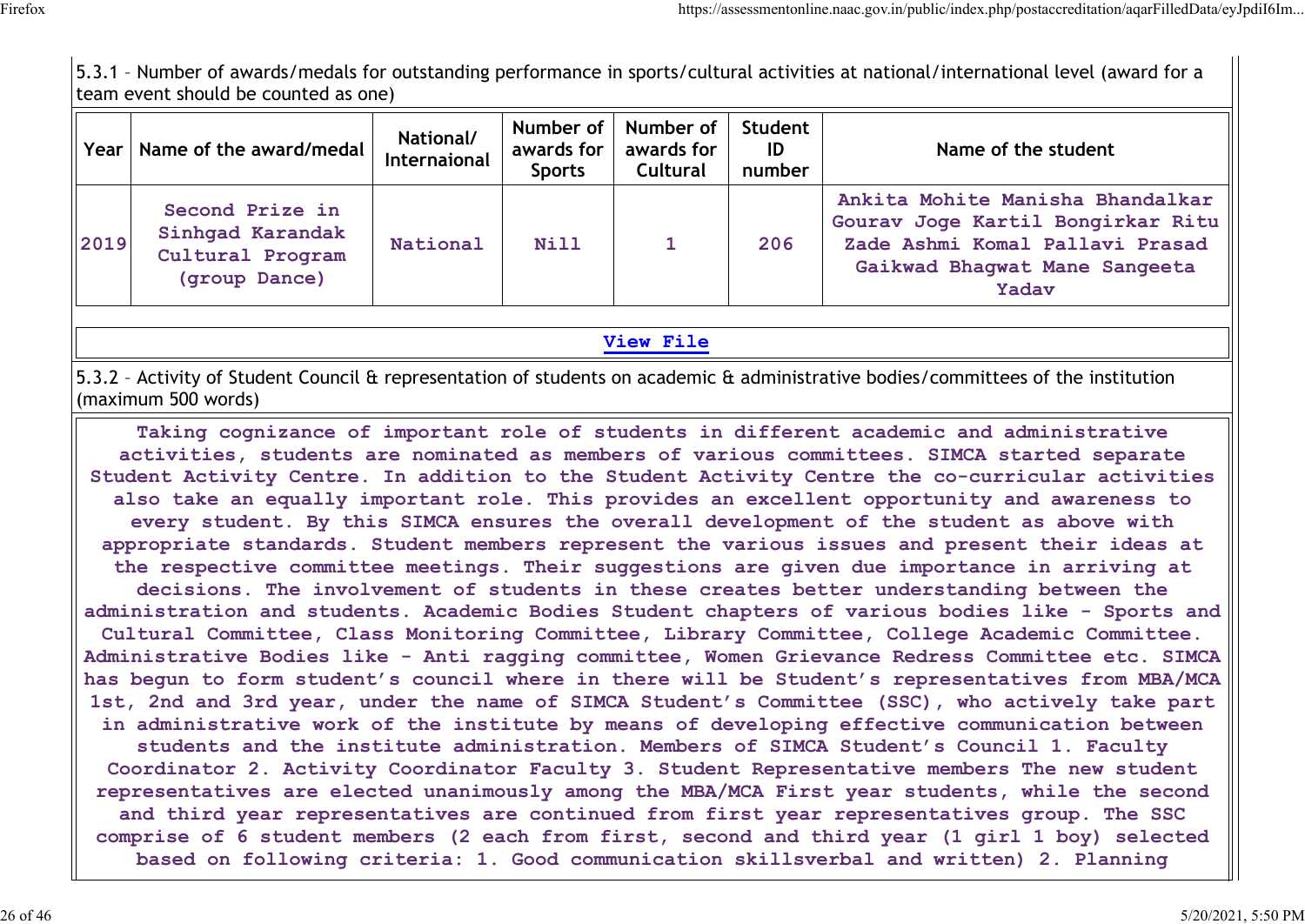**Organizational skills 3. Problem solving Reasoning skills 4. Interpersonal skills 5. Ability to give constructive suggestions and appropriate solutions Role Responsibilities of the SSC members: 1. Organizing and participating in the meetings along with the faculty members from the council, at least once in a month preferably 2. To work as a conduit between students and college administrators. 3. To serve as liaison in bringing any issues/suggestions/feedback to the administration at meetings. 4. To relay key messages from the administration to the students (College also forward such important messages through formed whats app group as well as through official email). 5. To suggest, develop and implement solutions to problems related to campus life. 6. To collaborate with students to coordinate events to enhance students communication. Role Responsibilities of Institute: 1. Understanding the issues raised by the student representatives related to students and providing the necessary solutions and getting feedback from the representative members about the resolution of issues. 2. Active participation of students and the representatives for organizing and conducting the activities at institute, campus level and providing the necessary support. Every year various activities are carried out under Student Activity centre, some are – Induction, Fresher's party, Teachers day, Blood Donation Camp, Technical fests and Sinhgad Karandak(Annual event of STES Group)**

#### **5.4 – Alumni Engagement**

#### 5.4.1 – Whether the institution has registered Alumni Association?

**Yes**

**Sinhgad Institute of Management and Computer Application (SIMCA) welcomes you all to join our great community which endeavors to impart, share and collaborate our collective experience among ourselves, the society and the future alumni. In order to have continuous and formal interaction with the alumni college decided to form a Past Students Association in the name of SIMCA Alumni Association. ON, Oct 2010 'SIMCAALUMNI- ASSOCIATION' has been registered (Registration No. Maha/2185/2010/Pune Dated 18/10/2010). Feeling a duty to give back to our beloved institution the leanings that we acquired from it with renewed and fruitful learning we experienced in life enriching it further. Its time we act together, now and in synchrony to make our society and environment a better place to be in. Alumni of Sinhgad Institute - SIMCA has always been a source of support and inspiration for the students and the staff of this college. With a long list of famous personalities in the field of IT companies and even entrepreneurship, who have become an alumni of this college have made the institution proud for years. The alumni always come back to the institution to contribute in various ways. They often guide the current students and share their experiences in the academics (by orienting and teaching them or donating their books and other materials) or employment ( by training them for their recruitment**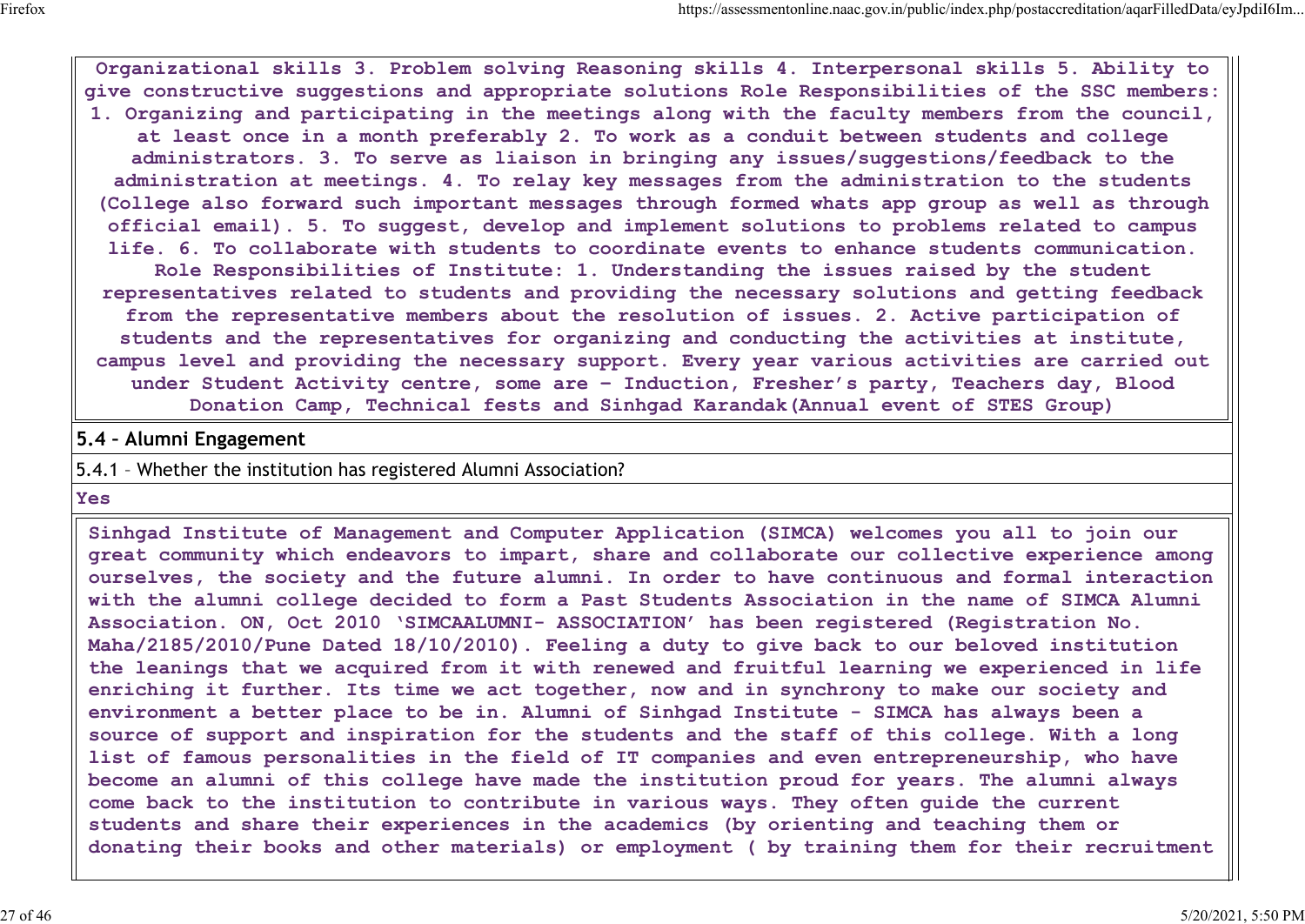**in corporate world or making them aware about the career options in their own field). OUR MISSION: To re-unite in the nest from where we grew and flew off. To build a bridge between college life and career life, so as introduce present students to the professional world and to make them proactive to face the challenges that may emerge in their career path. To provide job opportunities to Final year students through references of professionals. To conduct orientation and training programs to students on various topics to enhance their skills. To create awareness among students about the scope of their subject in the professional world. To provide a platform for students to develop their qualities. To participate in social welfare activities for social accountability.**

5.4.2 – No. of enrolled Alumni:

**3831**

5.4.3 – Alumni contribution during the year (in Rupees) :

**0**

5.4.4 – Meetings/activities organized by Alumni Association :

**The SIMCA Alumni Association conducted the Annual Alumni Meet. Rendezvous - Alumni Meet 2020 was organized for alumni's of SIMCA, SSBS, and SITS. It was open to all alumni from the first batch onwards. The alumni meet is conducted every year in order to reconnect with the Alumni and celebrate their success and various achievements. Over 200 alumni's attended this Alumni meet. The main objective of the Alumni Meet was: • To promote a sustained sense of belonging to the Alma Mater among the Alumni by being in regular contact with them. • To act as a bridge between professionals for interaction on new developments in different areas. • To keep a roster of all Alumni of college and their pertinent data. • To encourage, foster and promote close relations among the alumni themselves. • To provide a forum for the Alumni for exchange of ideas on academic, cultural and social issues of the day by organizing and coordinating reunion activities of the Alumni. . Alumni Meetings held for various objectives like Syllabus updating, Industry Seminars etc The Alumni Association of Sinhgad Institute of Management and Computer Application (SIMCA), achieves these objectives by staging an Alumni Meet every year through communications, interaction in various ways namely alumni meet, mock interviews, guest lectures, and many more. Activities organized by Alumni Association Alumni Student Interaction: Social Initiatives: Alumni Participation in Placement: To Sum-up • Alumni have their communication network on WhatsApp, Facebook groups. Alumni post their articles on various topics, their achievements, advancements and career opportunities. • Alumni always help the institute for the summer internship as well as final Placements of students. • Alumni visit the Institute for**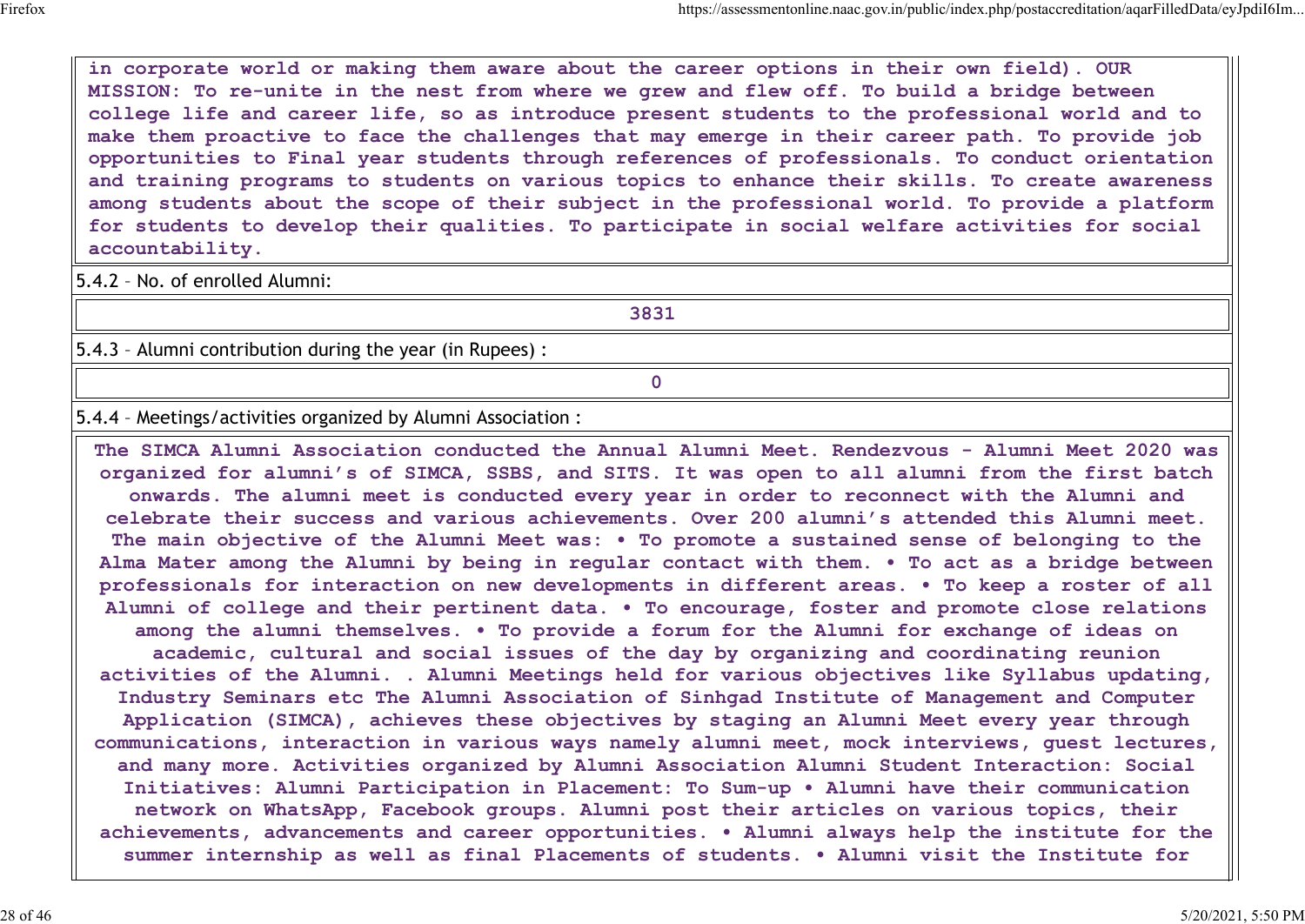**sharing their valuable experiences with juniors. • They guide the institute students in their industry oriented project work. Alumni help the institute for identifying and making available the Guest lecturers for the academic and industry oriented development of the students.**

### **CRITERION VI – GOVERNANCE, LEADERSHIP AND MANAGEMENT**

**6.1 – Institutional Vision and Leadership**

6.1.1 – Mention two practices of decentralization and participative management during the last year (maximum 500 words)

**Vision: To shape professionals to be Thought Leaders in world of business, by institutionalizing creativity and innovation in thought process and action and dissemination of relevant knowledge through structured learning systems. Mission: We realize that education is fundamental for the complete development of individuals. As a premier teaching institute, we endeavor to harness this inherent potential through meeting the growing needs of higher technical education. As we grow, we will expand into new technologies, methodologies, disciplines, resources and even attitudes. To achieve this, SIMCA will ensure the highest quality of faculty, resources and infrastructure. These will be structured with focus on academic excellence and versatility in approach that will meet the ever increasing needs of the students. The Narhe campus houses hostels for girl and boy students for all the three colleges located on the campus. The hostel administration functions independently and is governed by the rules and regulations laid down by the campus office guided by the parent body i.e. STES. The girl students apply for night out leave either for visiting their local guardians or to go home in the preparatory break or vacations. The girls were found to indulge in wrong practices on some occasions to obtain leave giving rise to issues related to their safety and security .The hostel authorities found it difficult to check with each institution the genuineness of the request for leave. So they designed a form which would require the signature of the Heads of the institution and stamp of the institution for sanction of leave. This was a good step, however it posed its own set of issues for the institution. There were instances when the Director was not available due to some engagements outside the institution or due to his preoccupation with work related issues. The students were inconvenienced as they had to wait for long hours or make frequent trips from their classes to check the Directors' availability for verification and signature. The students conveyed this difficulty to their class coordinators and the Director decided to incorporate a system in order to resolve the issue and affect smooth sanctioning of leave. The Director called an informal meeting of all the Class coordinators, head of the first year program and HOD's. After appraising the faculty of the issue it was decided by mutual consent that the Director would transfer this responsibility to a faculty member .Since this matter of leave was more relevant to students of the first year program, it was decided to authorize the first year**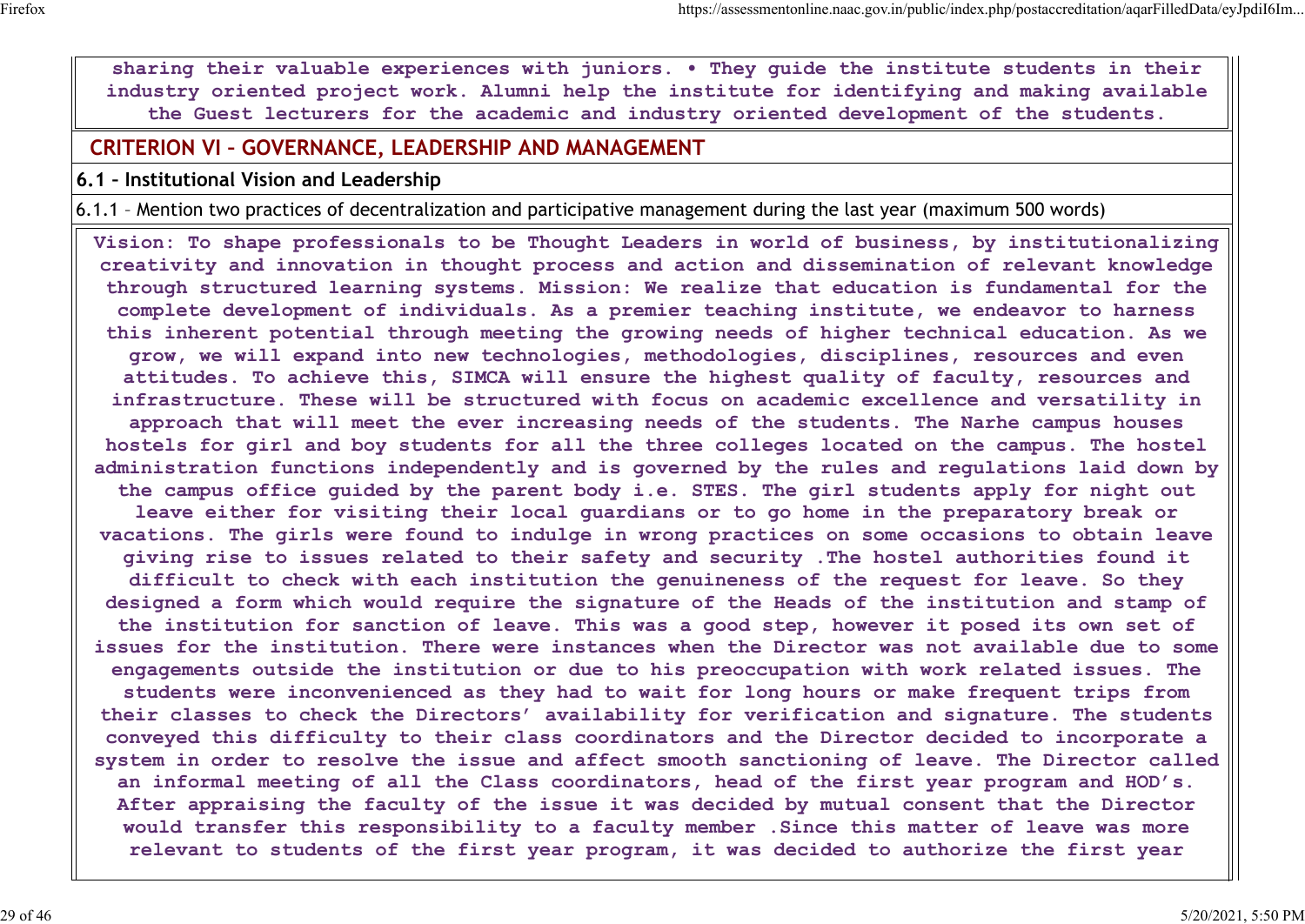|                           | Program Head to sanction the leave and give the college seal. However to avoid any other related<br>issues cropping up, the student would first have to get the approval of his or her class<br>coordinator, who would verify the details mentioned by the students and then recommend for leave.<br>The Program head would then sanction the leave on the basis of the recommendation. In case of<br>special cases the Director would still remain the final sanctioning authority. In case both the<br>class<br>6.1.2 - Does the institution have a Management Information System (MIS)?<br><b>No</b>                                                                                                                                                                                                                                                                                                                                                                                                                                                                                                                                                                                                                                                                                                                                                                                                                                                                                                                                                                                                                                                                                                                                                                                                                                           |  |  |  |  |  |
|---------------------------|---------------------------------------------------------------------------------------------------------------------------------------------------------------------------------------------------------------------------------------------------------------------------------------------------------------------------------------------------------------------------------------------------------------------------------------------------------------------------------------------------------------------------------------------------------------------------------------------------------------------------------------------------------------------------------------------------------------------------------------------------------------------------------------------------------------------------------------------------------------------------------------------------------------------------------------------------------------------------------------------------------------------------------------------------------------------------------------------------------------------------------------------------------------------------------------------------------------------------------------------------------------------------------------------------------------------------------------------------------------------------------------------------------------------------------------------------------------------------------------------------------------------------------------------------------------------------------------------------------------------------------------------------------------------------------------------------------------------------------------------------------------------------------------------------------------------------------------------------|--|--|--|--|--|
|                           | 6.2 - Strategy Development and Deployment                                                                                                                                                                                                                                                                                                                                                                                                                                                                                                                                                                                                                                                                                                                                                                                                                                                                                                                                                                                                                                                                                                                                                                                                                                                                                                                                                                                                                                                                                                                                                                                                                                                                                                                                                                                                         |  |  |  |  |  |
|                           | 6.2.1 - Quality improvement strategies adopted by the institution for each of the following (with in 100 words each):                                                                                                                                                                                                                                                                                                                                                                                                                                                                                                                                                                                                                                                                                                                                                                                                                                                                                                                                                                                                                                                                                                                                                                                                                                                                                                                                                                                                                                                                                                                                                                                                                                                                                                                             |  |  |  |  |  |
| <b>Strategy Type</b>      | <b>Details</b>                                                                                                                                                                                                                                                                                                                                                                                                                                                                                                                                                                                                                                                                                                                                                                                                                                                                                                                                                                                                                                                                                                                                                                                                                                                                                                                                                                                                                                                                                                                                                                                                                                                                                                                                                                                                                                    |  |  |  |  |  |
| Curriculum<br>Development | Institute is affiliated to SPPU and follows the curriculum provided by SPPU. The<br>institute follows a well- documented structured process to plan and execute<br>activities for effective implementation of the curriculum delivery. CO<br>attainment is judged based on various mechanisms like Mid-term examination, End-<br>term examination, Mock test, Guest lectures, presentations, assignments etc. The<br>Institute encourages faculty to actively participate in the syllabus discussion<br>meetings conducted by Board of Studies (BoS) at university level. The faculty<br>members participates and organizes various workshops, Faculty Development<br>Programs (FDP) and Short Term Training Programs (STTPs) to understand the breadth<br>and depth of the subject for effective delivery of the curriculum. The Institute<br>organizes the Debate competition, Group discussions, various management games,<br>and management movie sessions, Harvard Business Article Discussion, Yoga day<br>etc. The institute has signed up MOU with various National and Multinational<br>companies. Institute offers certification courses which are designed in<br>association with IIT Bombay i.e. JAVA, C and CPP, PHP and My SQL etc. The<br>institute has organized value added courses which are Digital Marketing, HR<br>analytics and Advanced Excel, Linux OS, Introduction to website development and<br>launch. The Governing Education Management System (GEMS) facilitates students<br>for e-learning. The institute has organized blood donation camp, Eye check up<br>camp, Women's Day Celebration, Tree Plantation for the awareness of the students<br>to improve their point of view towards social causes, through which the students<br>acquire moral and ethical values. Yearly Feedback on the curriculum is taken |  |  |  |  |  |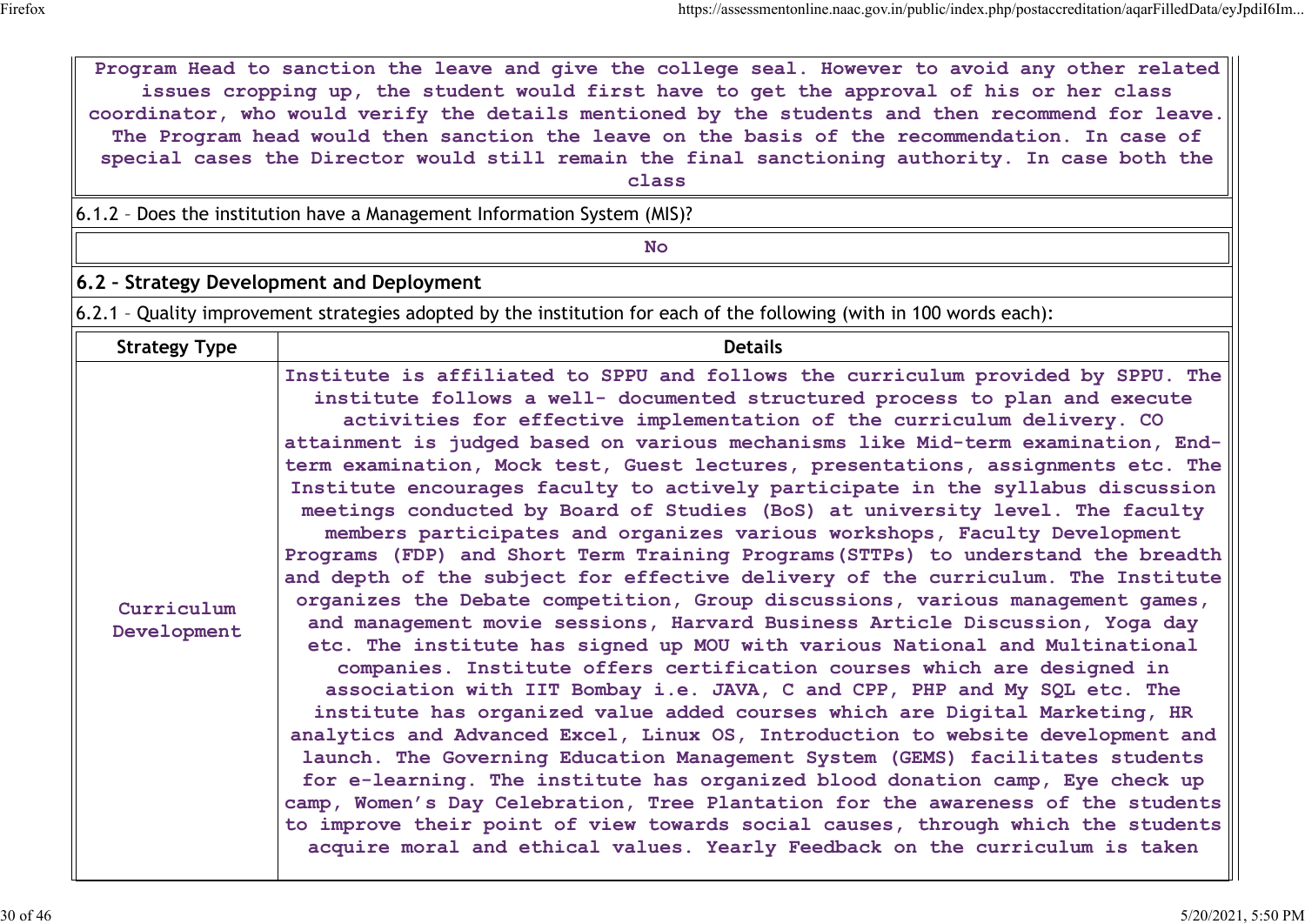|                                 | from different stake holders like students, faculty, alumni, and industry.                                                                                                                                                                                                                                                                                                                                                                                                                                                                                                                                                                                                                                                                                                                                                                                                                                                                                                                                                                                                                                                                                                                                                                                                                                                                        |
|---------------------------------|---------------------------------------------------------------------------------------------------------------------------------------------------------------------------------------------------------------------------------------------------------------------------------------------------------------------------------------------------------------------------------------------------------------------------------------------------------------------------------------------------------------------------------------------------------------------------------------------------------------------------------------------------------------------------------------------------------------------------------------------------------------------------------------------------------------------------------------------------------------------------------------------------------------------------------------------------------------------------------------------------------------------------------------------------------------------------------------------------------------------------------------------------------------------------------------------------------------------------------------------------------------------------------------------------------------------------------------------------|
| <b>Teaching and</b><br>Learning | Institute admit the students through Centralized Admission Process (CAP) by<br>strictly following the statutory reservation policies set by All India Council<br>for Technical Education (AICTE) and Maharashtra State Government and Directorate<br>of Technical Education (DTE). The teaching learning process adopted is student<br>centric. Every student is taken care in all respects by adopting Mentor-Mentee<br>program. As per the guidelines of the university examination the institute<br>follows continuous evaluation process transparently and conducts the<br>examinations at different levels. Then based on the evaluation results of these<br>examinations along with feedback from mentor mentee program, students are<br>categorized in advanced learners and slow learners. For slow learner students<br>remedial classes are regularly conducted to improve their skills and<br>performance. The student staff ratio is always maintained as per the norms of<br>AICTE. The Faculty selections are done by affiliating University. The students<br>are also encouraged for their creativity and conducts various competition to<br>prepare posters, present papers and attend seminars or conferences. The college<br>encourages faculty to organize and attend FDP programs, workshops, seminars and<br>conferences etc. |
| Examination and<br>Evaluation   | Internal evaluation reforms: The internal evaluation is designed to recognize<br>the capability and talent of a student. All evaluation reforms of the University<br>are adopted and effectively implemented as per the guidelines issued by the<br>authority from time to time. Following initiatives are taken by the Institute<br>for the improvement of internal evaluation process. University reforms are<br>aligned with institute's evaluation criteria such as Attendance, Case Study,<br>Class Test, MCQ's, Presentation, Group Discussion, Written Home Assignment,<br>Group Project, Mid-Term Exam and End-Term Exam Concurrent evaluation process as<br>per the requirement of SPPU is adopted and all the evaluations are conducted<br>throughout the semester as per the set academic plan. Internal Evaluation<br>results are displayed reqularly. University evaluation reforms: The CEO and<br>Examination Committee schedules and executes the evaluation process with strict<br>monitoring on regular basis. Internal squad comprising of senior faculty members<br>oversees the smooth conduction of University theory examination. CCTV cameras<br>are deployed at selected locations to monitor the online examinations.                                                                                                   |
| Research and<br>Development     | In order to promote a climate for academic excellence with openness to learning,<br>research and development of professional skills, the Institute has started a                                                                                                                                                                                                                                                                                                                                                                                                                                                                                                                                                                                                                                                                                                                                                                                                                                                                                                                                                                                                                                                                                                                                                                                  |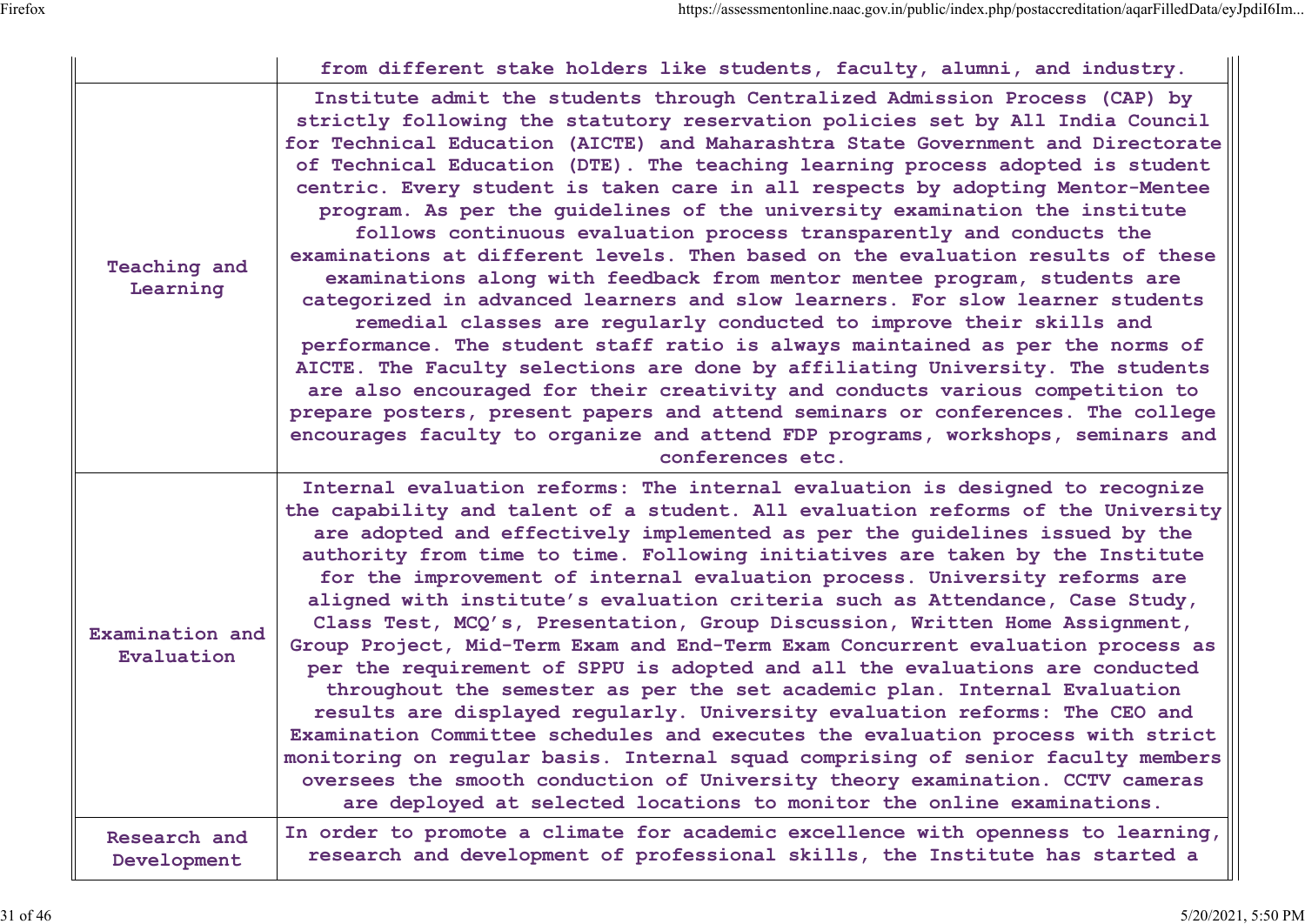|                                                                     | Research Centre since 2013. The Research Centre offers PhD programmes in IT and<br>Management. The faculty members are supported with financial assistance, writing<br>proposals and liaison with the research institutes of eminence. Institute<br>reqularly organize and attend programs related to the research. Research<br>contribution is considered in the career advancement scheme, and appropriate<br>study leaves are awarded for the further research. Adequate provisions are made<br>in the annual budget of the institute. The institute conducts International<br>Conference, Research oriented workshops and seminars on filing patents. BCUD of<br>SPPU supports research activities of the institute by providing research grants<br>in addition to the provision of seed money in the annual budget of the<br>institute. Faculty members to write and publish the papers in the UGC approved<br>journals of high impact factor and International Conference Proceeding. Faculty<br>members are involved in interdisciplinary projects. Some faculty members have<br>received awards and recognitions for their research at national as well as<br>International level. The Institute has organised number of collaborative<br>activities for research, faculty exchange, student exchange during the year such<br>as Ph.D. Course Work for the faculty of Commerce and Management, State Level<br>Seminar, National Conference, Fourth International Conference on Innovations in<br>IT and Management (4-ICI2TM-2019) |
|---------------------------------------------------------------------|--------------------------------------------------------------------------------------------------------------------------------------------------------------------------------------------------------------------------------------------------------------------------------------------------------------------------------------------------------------------------------------------------------------------------------------------------------------------------------------------------------------------------------------------------------------------------------------------------------------------------------------------------------------------------------------------------------------------------------------------------------------------------------------------------------------------------------------------------------------------------------------------------------------------------------------------------------------------------------------------------------------------------------------------------------------------------------------------------------------------------------------------------------------------------------------------------------------------------------------------------------------------------------------------------------------------------------------------------------------------------------------------------------------------------------------------------------------------------------------------------------------------------------------------|
| Library, ICT and<br>Physical<br>Infrastructure /<br>Instrumentation | The institution has good state of art infrastructure to meet the educational<br>requirements of students according to the norms strictly provided by the SPPU<br>AICTE. The Institution Facilities includes Classrooms, Tutorial rooms, Seminar<br>Hall, Computer Centre, Library and Reading Room, Digital library, Language lab,<br>The Classrooms are well equipped with white board and LCD projection facilities<br>with good ambiance with 60 seating capacity. The Tutorial rooms are equipped<br>with a round table, white board and a seating capacity of 30 students and LCD<br>projectors. The institute has four Seminar halls with varying seating capacity<br>as 250, 150, 125 and 50 capacities of students with LCD projectors, public<br>addressing system, and white board. Computer labs are well equipped with latest<br>configuration desktops and software's as well as LCD projectors. The institute's<br>library has good collection of Text books -30593 Volumes Titles - 6097, CDs -<br>184, E-books which includes Reference books, journals, technical magazines,<br>digital library newspapers etc. The Library offers reprographic, internet and<br>Wi-Fi facilities the library is automated with SLIM 21 software and author-<br>wise/title T wise search is facilitated through OPAC. Reading room has a seating<br>arrangement for 180 students along with drinking water and wash room facilities.                                                                                                      |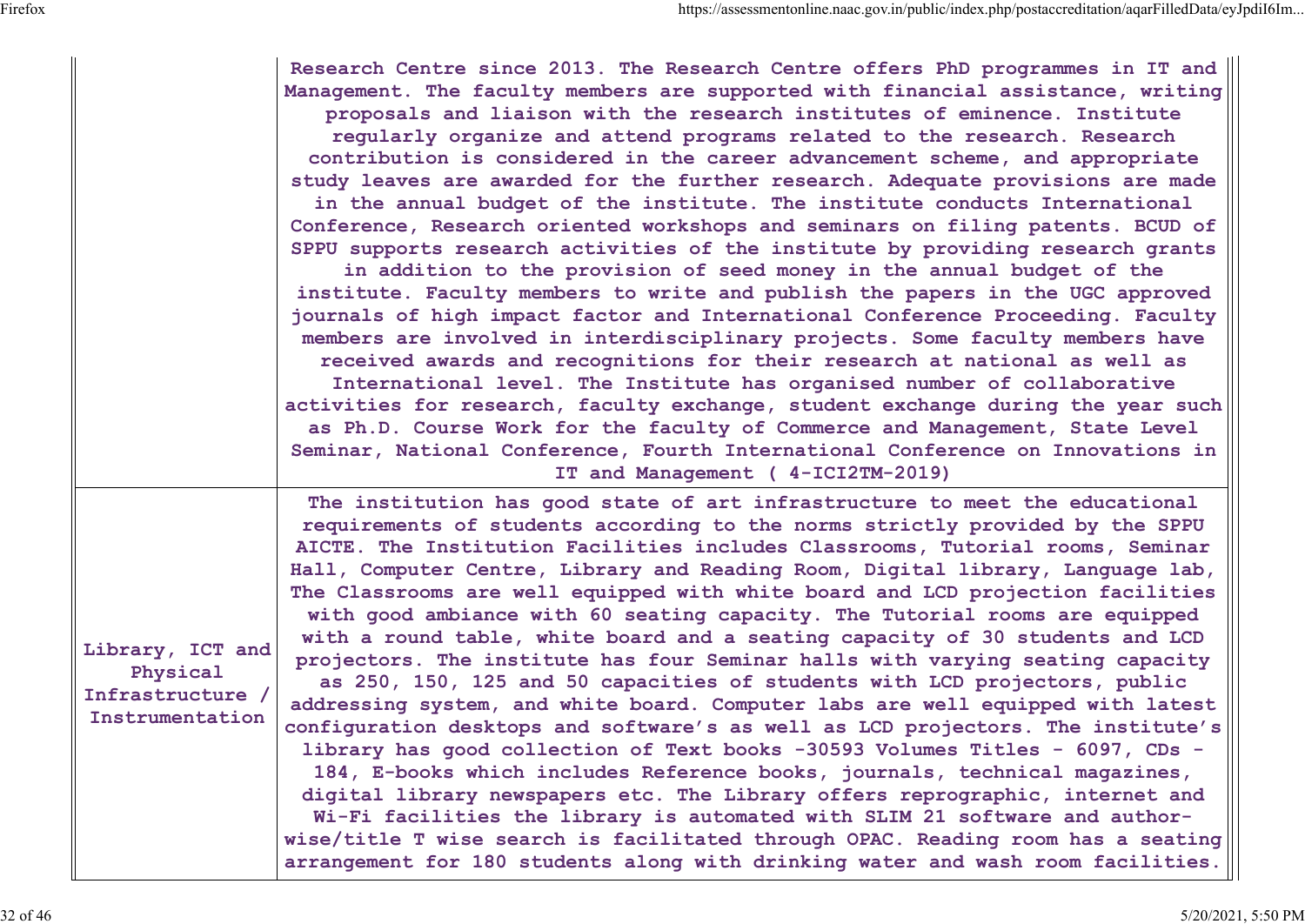|                                            | The management has taken all the care in building a campus with all the<br>amenities. 24x7 Wi-Fi facility is available for the students in the institute as<br>well as hostel. Generators are installed for complete power back up.                                                                                                                                                                                                                                                                                                                                                                                                                                                                                                                                                                                                                                                                                                                                                                                                                                                               |
|--------------------------------------------|---------------------------------------------------------------------------------------------------------------------------------------------------------------------------------------------------------------------------------------------------------------------------------------------------------------------------------------------------------------------------------------------------------------------------------------------------------------------------------------------------------------------------------------------------------------------------------------------------------------------------------------------------------------------------------------------------------------------------------------------------------------------------------------------------------------------------------------------------------------------------------------------------------------------------------------------------------------------------------------------------------------------------------------------------------------------------------------------------|
| Human Resource<br>Management               | The Sinhgad Technical Education Society is one of the renowned technical<br>educational Group in Pune (India), and it has gained its name in the field of<br>education, by implementing their plans and policies effectively and efficiently<br>through the participative type of the governance. The Institute has Leave<br>policy, Maternity Leave policy, Medical Leave Policy, Group Insurance Scheme,<br>Free medical treatment, Provident Fund Scheme Vacation is given as per the norms<br>to the staff, Additional increment is given if the Faculty member gets Ph.D.<br>awarded , Residential facility for staff, Teacher feedback policy, performance<br>appraisal is taken annually, Holidays are given as per university calendar.                                                                                                                                                                                                                                                                                                                                                   |
| Industry<br>Interaction /<br>Collaboration | The institute is enhancing the quality of education through guest lectures by<br>eminent speakers through industry interactions. To increase career options for<br>all the students by broadening career path to include association with alumni<br>and industry interaction. Alumni Student Interaction: The connection between the<br>alumni and the students is one of the major goals of the Alumni Association<br>formed at SIMCA. SIMCA has organized alumni interaction programs with existing<br>students, which helps students to keep the connect with the alumni, mentoring of<br>students in terms of choosing the job profile, preparing for interview,<br>importance of campus life while entering in corporate life, preparation required<br>for corporate life, and how participation in college activities help student's<br>emotional wellness and better prepare them for the real world, general awareness<br>about the world outside and many more. This activity helps in inviting alumni to<br>visit the campus, interact with the students, share and guide the students. |
| Admıssıon of<br><b>Students</b>            | Institute admits the students through Centralized Admission Process (CAP) by<br>strictly following the statutory reservation policies set by All India Council<br>for Technical Education (AICTE) and Maharashtra State Government and Directorate<br>of Technical Education (DTE). Eligibility Criteria for MBA MCA Students:<br>Academic Year - 2018-19 1. Candidates must have a bachelor's degree from a<br>recognized university (Appearing candidates also eligible) 2. Candidate should<br>have secured minimum 50 marks in graduation level (45 in case of reserved<br>category students) 3. Candidates must have valid MH-MBA-CET / C-MAT / CAT<br>scorecard or any other entrance recognized by AICTE. Candidates securing a<br>position in the merit list are eligible to participate in the counselling                                                                                                                                                                                                                                                                               |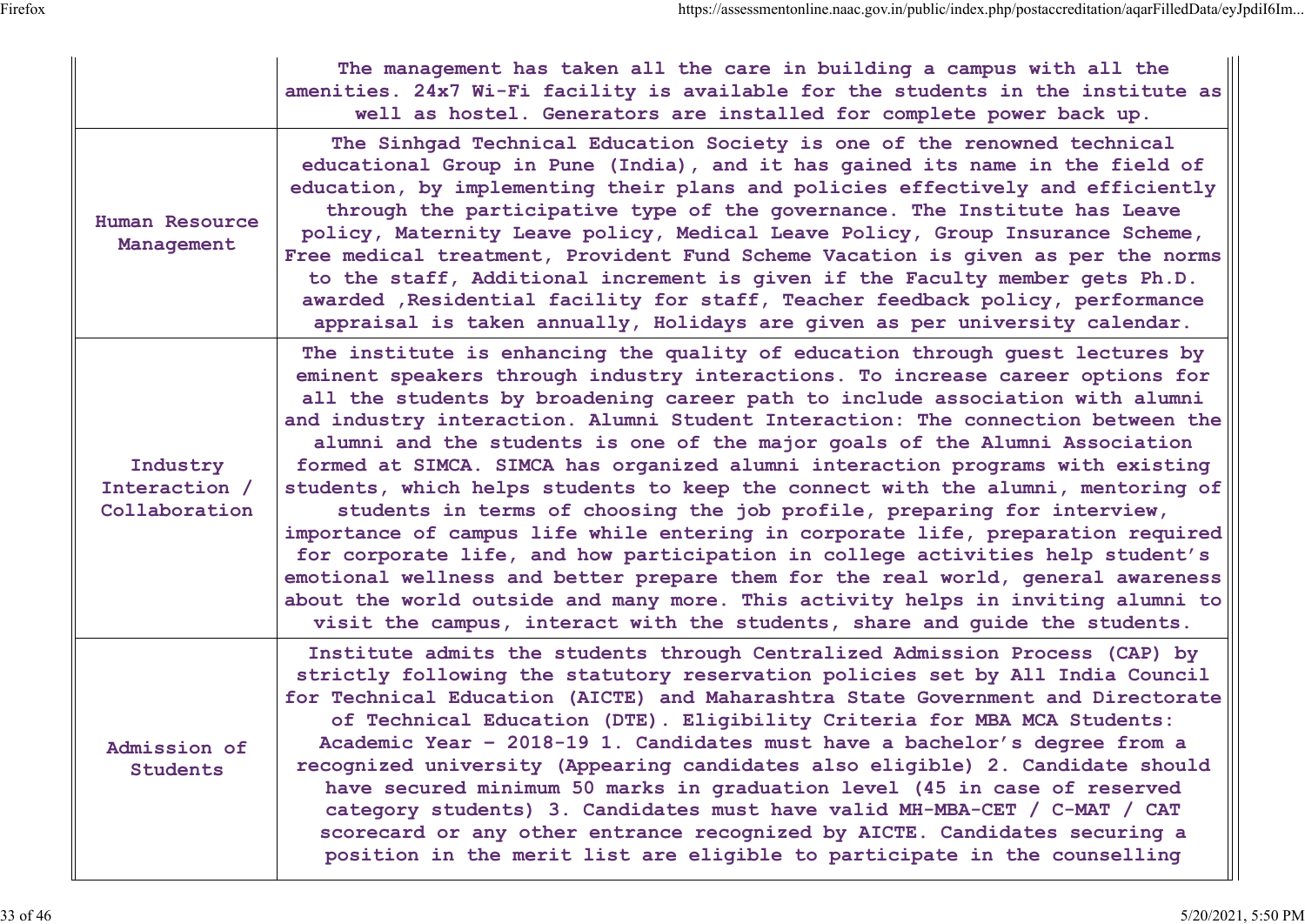|                  | procedure. Stages under counselling involves filling of application form,<br>document verification, seat allotment, preference filling and reporting to<br>college for confirmation of seat.                                                                                                                                                                                                                                                                                                                                                                                                                   |  |  |  |  |  |
|------------------|----------------------------------------------------------------------------------------------------------------------------------------------------------------------------------------------------------------------------------------------------------------------------------------------------------------------------------------------------------------------------------------------------------------------------------------------------------------------------------------------------------------------------------------------------------------------------------------------------------------|--|--|--|--|--|
|                  | 6.2.2 - Implementation of e-governance in areas of operations:                                                                                                                                                                                                                                                                                                                                                                                                                                                                                                                                                 |  |  |  |  |  |
| E-governace area | <b>Details</b>                                                                                                                                                                                                                                                                                                                                                                                                                                                                                                                                                                                                 |  |  |  |  |  |
| Examination      | Continuous evaluation and analysis of the attainment of course outcomes is done by<br>means of solving assignments, Midterm examination, end term examination, MCQs,<br>presentations etc. CO attainment is judged based on various mechanisms like Mid-<br>term examination, End-term Examination, Mock test. As per the quidelines of the<br>university examination the institute follows continuous evaluation process<br>transparently and conducts the examinations at different levels. Then based on the<br>evaluation results of these examinations along with feedback from mentor mentee<br>program. |  |  |  |  |  |
|                  |                                                                                                                                                                                                                                                                                                                                                                                                                                                                                                                                                                                                                |  |  |  |  |  |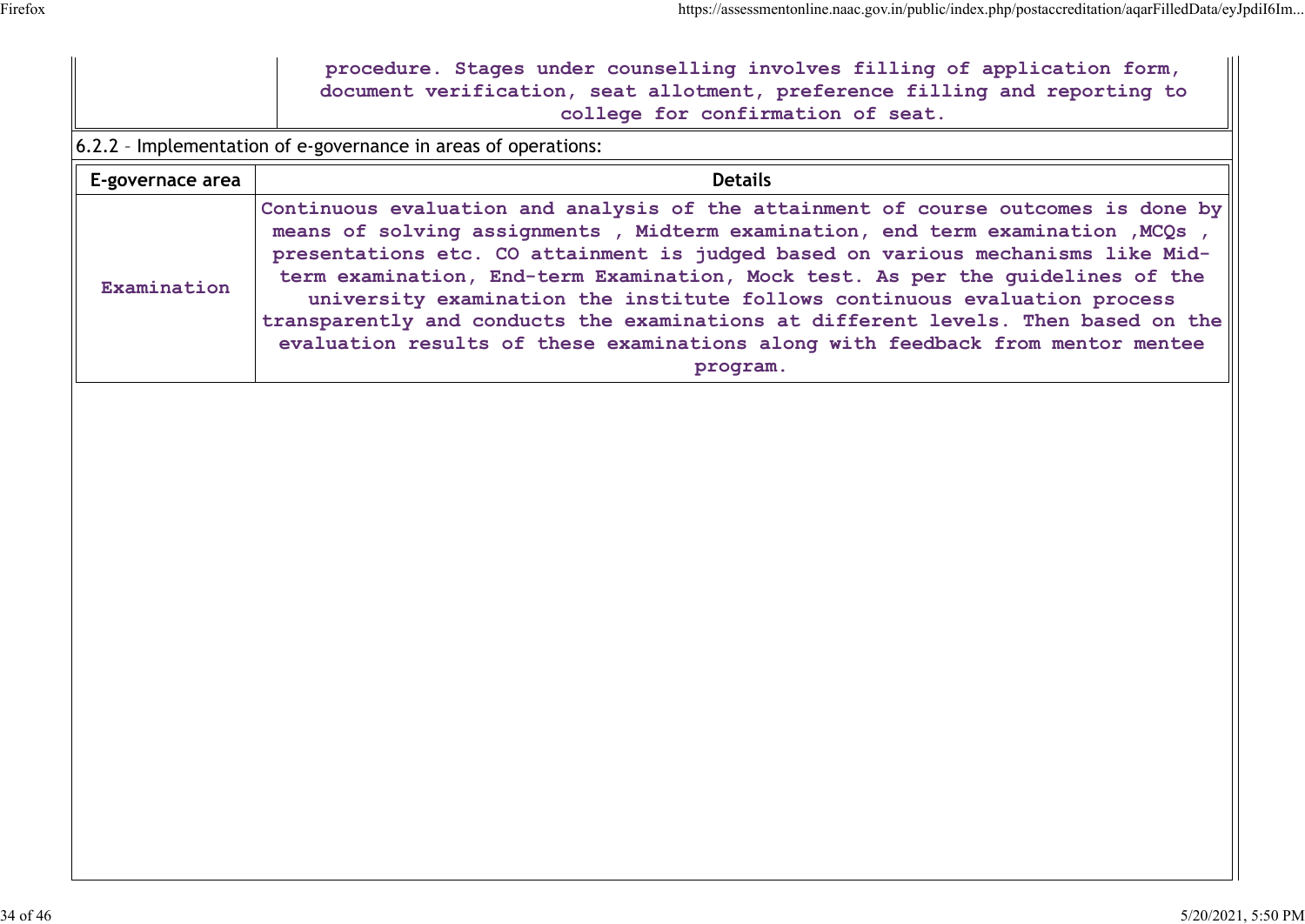| Student<br>Admission and<br>Support | The Institute provides financial assistance, scholarships, free ships and<br>insurance to the deserving students, as per the government norms. The institute<br>arranges special coaching for competitive examinations and soft skills. The<br>institute has the "Mentoring System" where a mentor is allotted for every 15<br>students. He/ She shall monitor all the aspects of the students regarding<br>attendance, performance, discipline and maintain regular touch with parents.<br>Institute conducts several extracurricular, co-curricular activities and sports<br>for the overall development of the students, throughout the year. The Training<br>Placement (TP) cell of the institute provides career guidance and organizes campus<br>recruitment drives for the students and provides overall grooming of students for<br>placement. Development of entrepreneurial skills is encouraged in the students<br>through Entrepreneurship Development Cell (EDC). The institute has a well-<br>established registered alumni association. The institute has a separate grievance<br>mechanism to address the issues like sexual and ragging issues through separate<br>committees. The conducive environment of the institute highly favors in reducing<br>dropouts and improving the pass percentage. The institute promotes students to<br>participate in various sports and cultural activities along with technical<br>activities to ensure overall growth of the students. Student's participation and<br>feedback through students council is considered while developing such activities.<br>The students have good representation in various committees of published material.<br>On average of more than 50-60 of the enrolled students are getting placed through<br>on/off campus drives. |
|-------------------------------------|-------------------------------------------------------------------------------------------------------------------------------------------------------------------------------------------------------------------------------------------------------------------------------------------------------------------------------------------------------------------------------------------------------------------------------------------------------------------------------------------------------------------------------------------------------------------------------------------------------------------------------------------------------------------------------------------------------------------------------------------------------------------------------------------------------------------------------------------------------------------------------------------------------------------------------------------------------------------------------------------------------------------------------------------------------------------------------------------------------------------------------------------------------------------------------------------------------------------------------------------------------------------------------------------------------------------------------------------------------------------------------------------------------------------------------------------------------------------------------------------------------------------------------------------------------------------------------------------------------------------------------------------------------------------------------------------------------------------------------------------------------------------------------------------------------------------|
| Finance and<br>Accounts             | Budgeting and optimum utilization of finance as well as mobilization of resources<br>are the key issues handled by the Management. There are established procedures and<br>processes for planning and allocation of financial resources which leads to<br>effective efficient use of financial resources. The Budget Process which is an<br>inclusive and collaborative process is as follows: Departmental Budget Templates<br>are circulated to collect the Budget Requirements for the forthcoming year. The<br>respective HODs of the departments then submit the requirements in the<br>Standardized format which are consolidated. The various heads of the budget<br>include the department capital requirements, staff cost based on the manpower<br>plan, student faculty related expenses, event expenses, research development,<br>administrative expenses including lab consumables, repairs maintenance other<br>infrastructure related expenses, etc. The utilization of the current year approved<br>budget along with the budget projected for the forthcoming year is presented to<br>the Finance Committee after discussions in the Executive Committee. After the                                                                                                                                                                                                                                                                                                                                                                                                                                                                                                                                                                                                                              |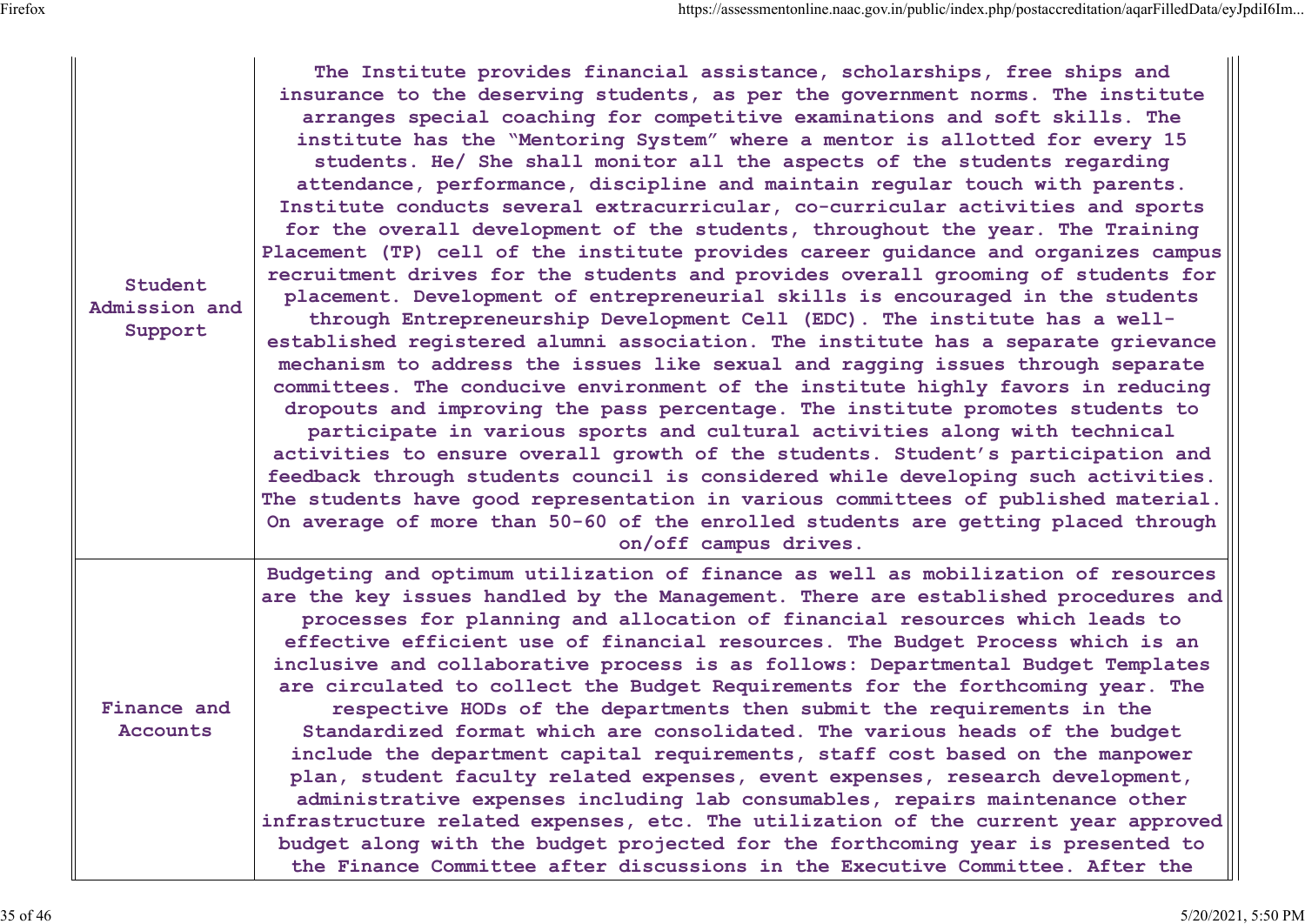|                       | approval of the finance committee, it is also approved by the Governing Council.                                                                                                                                                                                                                                                                                                                                                                                                                                                                                                                                                                                                                                                                                                                                                                                                                                                                                                                                                                                                                                  |
|-----------------------|-------------------------------------------------------------------------------------------------------------------------------------------------------------------------------------------------------------------------------------------------------------------------------------------------------------------------------------------------------------------------------------------------------------------------------------------------------------------------------------------------------------------------------------------------------------------------------------------------------------------------------------------------------------------------------------------------------------------------------------------------------------------------------------------------------------------------------------------------------------------------------------------------------------------------------------------------------------------------------------------------------------------------------------------------------------------------------------------------------------------|
| <b>Administration</b> | The institute is governed by Sinhgad Technical Education Society (STES), Pune. The<br>quality policy is designed by the management and implemented by The Director, LMC<br>members faculty members, keeping in mind the vision of the Hon. President of the<br>STES. Sinhgad Institute of Management and Computer Application (SIMCA) was<br>established in 2004. SIMCA shapes the personality of an individual and makes an<br>individual competent to face the industry pressures. This is done methodically in<br>SIMCA. SIMCA is engaged in Multi-faceted training program structure following the<br>University syllabus and going beyond the syllabus to shape the personality of the<br>student. For academic excellence, SIMCA has a retinue of dedicated, devoted and<br>determined teaching faculties, who encourage empower students to do their best.<br>The curriculum embraces both the vertical (industry specific) and horizontal<br>(functional discipline specific) specialization streams. It focuses on the<br>practice of oriented-learning thus creating knowledge-base through experience. |
|                       | Tally ERP-9 was started in the year 2004-05 PAYWHIZ FOR SALARY TAXES started in                                                                                                                                                                                                                                                                                                                                                                                                                                                                                                                                                                                                                                                                                                                                                                                                                                                                                                                                                                                                                                   |
| Planning and          | the year 2008-09 GEMS ERP SOFTWARE has been started in the year 2013-14, prior to                                                                                                                                                                                                                                                                                                                                                                                                                                                                                                                                                                                                                                                                                                                                                                                                                                                                                                                                                                                                                                 |
| Development           | that manual system was there. APEX S/W Pvt. Ltd 9 started in the year 2017-18 ZOOM                                                                                                                                                                                                                                                                                                                                                                                                                                                                                                                                                                                                                                                                                                                                                                                                                                                                                                                                                                                                                                |
|                       | SOFTWARE FOR COLLECTION OF FEES software started in the year 2017-18.                                                                                                                                                                                                                                                                                                                                                                                                                                                                                                                                                                                                                                                                                                                                                                                                                                                                                                                                                                                                                                             |

#### **6.3 – Faculty Empowerment Strategies**

6.3.1 – Teachers provided with financial support to attend conferences / workshops and towards membership fee of professional bodies during the year

| Year        | Name of<br>Teacher     | Name of conference/ workshop attended for which<br>financial support provided               | Name of the professional body for<br>which membership fee is provided | Amount of<br>support |
|-------------|------------------------|---------------------------------------------------------------------------------------------|-----------------------------------------------------------------------|----------------------|
| 2019        | Dr. Sachin<br>Wankhede | 5th International Conference Innovations<br>in IT Management (5th ICI2TM-2020)              | <b>Nill</b>                                                           | 500                  |
| 2020        | Mr. Yogesh<br>Sharma   | Syllabus Content Development Workshop at<br>Zeal Institute                                  | <b>Nill</b>                                                           | 200                  |
| <b>Nill</b> | Mr. Sachin<br>Gupta    | Syllabus Content Development Workshop at<br>Zeal Institute                                  | <b>Nill</b>                                                           | 200                  |
| Nill        | Mr. Yogesh<br>Sharma   | FDP on MCA Semeter Vs Syllabus design in<br>Association with SPPU at D Y Patil<br>Institute | <b>Nill</b>                                                           | 200                  |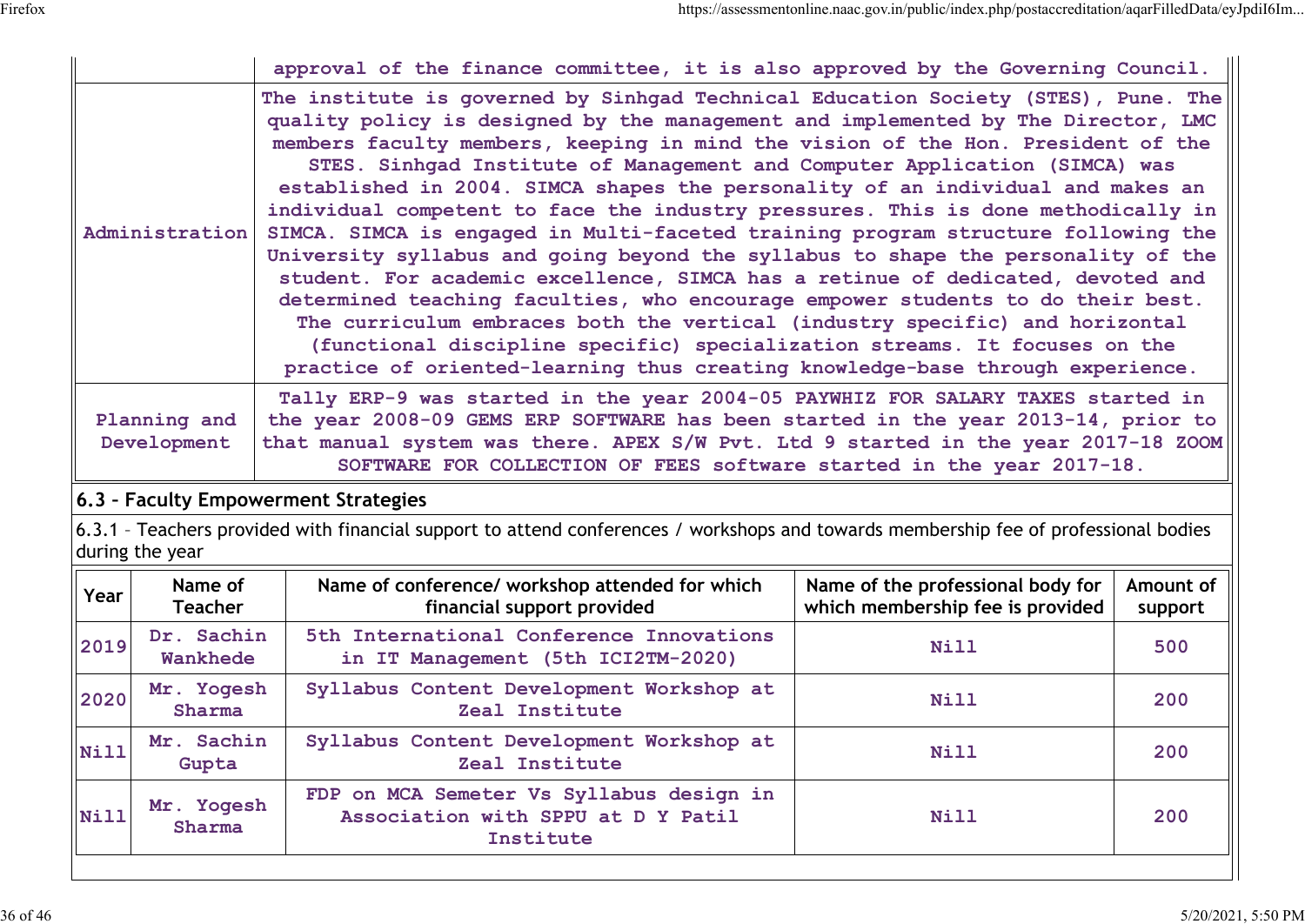| <b>Nill</b> | Mr. Sachin<br>Gupta                                                                                                                                                                                                  |     | FDP on MCA Semeter Vs Syllabus design in<br>Association with SPPU at D Y Patil<br>Institute                                                                                                | Nill           |                       | 200                                           |             |                                                    |  |  |  |
|-------------|----------------------------------------------------------------------------------------------------------------------------------------------------------------------------------------------------------------------|-----|--------------------------------------------------------------------------------------------------------------------------------------------------------------------------------------------|----------------|-----------------------|-----------------------------------------------|-------------|----------------------------------------------------|--|--|--|
| View File   |                                                                                                                                                                                                                      |     |                                                                                                                                                                                            |                |                       |                                               |             |                                                    |  |  |  |
|             | 6.3.2 - Number of professional development / administrative training programmes organized by the College for teaching and non<br>teaching staff during the year                                                      |     |                                                                                                                                                                                            |                |                       |                                               |             |                                                    |  |  |  |
| Year        | Title of the administrative<br>Title of the professional<br>training programme<br><b>From date</b><br><b>To Date</b><br>development programme<br>organised for non-teaching<br>organised for teaching staff<br>staff |     |                                                                                                                                                                                            |                |                       | Number of<br>participants<br>(Teaching staff) |             | Number of<br>participants (non-<br>teaching staff) |  |  |  |
| 2020        | <b>Bloomberg Training</b><br>Programme                                                                                                                                                                               |     | Nill                                                                                                                                                                                       |                | 26/02/2020 28/02/2020 | 3                                             | <b>Nill</b> |                                                    |  |  |  |
| 2020        | Training on<br>Microsoft Teams<br>Software                                                                                                                                                                           |     | Training on Microsoft<br><b>Teams Software</b>                                                                                                                                             |                | 23/06/2020 23/06/2020 | 27                                            |             | 9                                                  |  |  |  |
|             |                                                                                                                                                                                                                      |     |                                                                                                                                                                                            | View File      |                       |                                               |             |                                                    |  |  |  |
|             |                                                                                                                                                                                                                      |     | 6.3.3 - No. of teachers attending professional development programmes, viz., Orientation Programme, Refresher Course, Short Term<br>Course, Faculty Development Programmes during the year |                |                       |                                               |             |                                                    |  |  |  |
|             | Number of teachers who<br><b>From Date</b><br>Title of the professional development programme<br>To date<br><b>Duration</b><br>attended                                                                              |     |                                                                                                                                                                                            |                |                       |                                               |             |                                                    |  |  |  |
|             |                                                                                                                                                                                                                      |     | IKIGAI Quest Webinar 2020                                                                                                                                                                  | $\overline{2}$ |                       | 13/06/2020 13/12/2020                         |             | 01                                                 |  |  |  |
|             |                                                                                                                                                                                                                      |     | Evolution from Offline to Online Teaching                                                                                                                                                  | 1              |                       | 30/05/2020 03/06/2020                         |             | 05                                                 |  |  |  |
|             |                                                                                                                                                                                                                      | Law | Intelectual Property Rights and Competitive                                                                                                                                                | 1              |                       | 01/07/2019 30/09/2020                         |             | 90                                                 |  |  |  |
| View File   |                                                                                                                                                                                                                      |     |                                                                                                                                                                                            |                |                       |                                               |             |                                                    |  |  |  |
|             |                                                                                                                                                                                                                      |     | 6.3.4 - Faculty and Staff recruitment (no. for permanent recruitment):                                                                                                                     |                |                       |                                               |             |                                                    |  |  |  |
|             | <b>Teaching</b><br>Non-teaching                                                                                                                                                                                      |     |                                                                                                                                                                                            |                |                       |                                               |             |                                                    |  |  |  |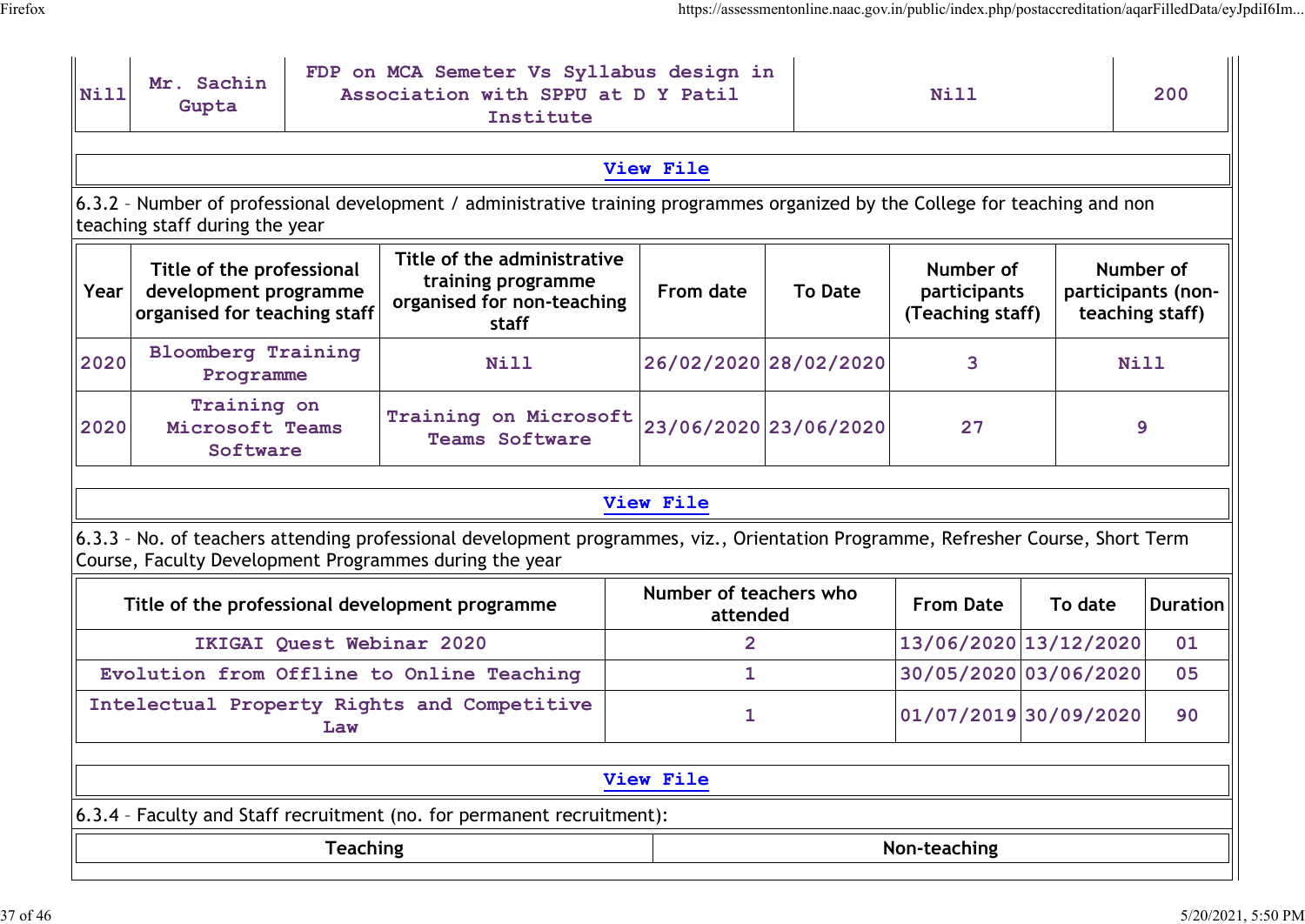| Permanent                                                                                              | <b>Full Time</b>                | Permanent                                 | <b>Full Time</b>                                                                                                                                                                                                                                                                                                                                                                                                                                                                                                                                                                                                                                                                                                                                                                                                                                                                                                                                                                                                                                                                                                                                                                                                                                                                                                                                                                                                                                                                                        |  |  |  |  |  |  |  |
|--------------------------------------------------------------------------------------------------------|---------------------------------|-------------------------------------------|---------------------------------------------------------------------------------------------------------------------------------------------------------------------------------------------------------------------------------------------------------------------------------------------------------------------------------------------------------------------------------------------------------------------------------------------------------------------------------------------------------------------------------------------------------------------------------------------------------------------------------------------------------------------------------------------------------------------------------------------------------------------------------------------------------------------------------------------------------------------------------------------------------------------------------------------------------------------------------------------------------------------------------------------------------------------------------------------------------------------------------------------------------------------------------------------------------------------------------------------------------------------------------------------------------------------------------------------------------------------------------------------------------------------------------------------------------------------------------------------------------|--|--|--|--|--|--|--|
| No Data Entered/Not Applicable !!!                                                                     |                                 |                                           |                                                                                                                                                                                                                                                                                                                                                                                                                                                                                                                                                                                                                                                                                                                                                                                                                                                                                                                                                                                                                                                                                                                                                                                                                                                                                                                                                                                                                                                                                                         |  |  |  |  |  |  |  |
| 6.3.5 - Welfare schemes for                                                                            |                                 |                                           |                                                                                                                                                                                                                                                                                                                                                                                                                                                                                                                                                                                                                                                                                                                                                                                                                                                                                                                                                                                                                                                                                                                                                                                                                                                                                                                                                                                                                                                                                                         |  |  |  |  |  |  |  |
| <b>Teaching</b>                                                                                        | Non-teaching<br><b>Students</b> |                                           |                                                                                                                                                                                                                                                                                                                                                                                                                                                                                                                                                                                                                                                                                                                                                                                                                                                                                                                                                                                                                                                                                                                                                                                                                                                                                                                                                                                                                                                                                                         |  |  |  |  |  |  |  |
| 27                                                                                                     |                                 | 25                                        | 22                                                                                                                                                                                                                                                                                                                                                                                                                                                                                                                                                                                                                                                                                                                                                                                                                                                                                                                                                                                                                                                                                                                                                                                                                                                                                                                                                                                                                                                                                                      |  |  |  |  |  |  |  |
| 6.4 - Financial Management and Resource Mobilization                                                   |                                 |                                           |                                                                                                                                                                                                                                                                                                                                                                                                                                                                                                                                                                                                                                                                                                                                                                                                                                                                                                                                                                                                                                                                                                                                                                                                                                                                                                                                                                                                                                                                                                         |  |  |  |  |  |  |  |
| 6.4.1 - Institution conducts internal and external financial audits regularly (with in 100 words each) |                                 |                                           |                                                                                                                                                                                                                                                                                                                                                                                                                                                                                                                                                                                                                                                                                                                                                                                                                                                                                                                                                                                                                                                                                                                                                                                                                                                                                                                                                                                                                                                                                                         |  |  |  |  |  |  |  |
|                                                                                                        |                                 | 4. Notes forming the part of the accounts | Rigorous Internal Audit is conducted every year in order to verify compliance with respect to<br>rules, regulations and standard operating procedures. Institute Budget is sanctioned twice a<br>year, which gives directions as far as utilization of financial resources are concerned. Incomes<br>and expenditures proofs are maintained in legitimate formats, in case of off the budget<br>expenditures prior permission is taken from appropriate authorities. The Tally, a financial<br>software, is used for maintain all the quantitative financial records. The GEMS, internally<br>developed ERP system, is used for maintaining employee records. Biometric attendance is recorded<br>and verified against the payment of salaries. Internal Auditor visits the branch every year and<br>investigates all the records, with proofs, before submitting the final report to the management.<br>Till date institute has maintained its record of not receiving any query about mobilization of<br>financial resources or concern over SOPs. External Audit is conducted every year in order to<br>verify legal compliance. External Auditor scrutinizes all the financial statements, to see that<br>all the Accounting Standards are followed properly. Till date institute has maintained its<br>record of not receiving any query from the auditor. External Auditor's report include -<br>1. Balance Sheet 2. Income and Expenditure Account 3. Different Income and Expenditure Schedules |  |  |  |  |  |  |  |

 $\big|$ 6.4.2 - Funds / Grants received from management, non-government bodies, individuals, philanthropies during the year(not covered in Criterion III)

| Name of the non government funding agencies /individuals | Funds/ Grnats received in Rs. | <b>Purpose</b> |  |  |  |  |  |
|----------------------------------------------------------|-------------------------------|----------------|--|--|--|--|--|
| No Data Entered/Not Applicable !!!                       |                               |                |  |  |  |  |  |
|                                                          |                               |                |  |  |  |  |  |
| No file uploaded.                                        |                               |                |  |  |  |  |  |
| $\vert$ 6.4.3 - Total corpus fund generated              |                               |                |  |  |  |  |  |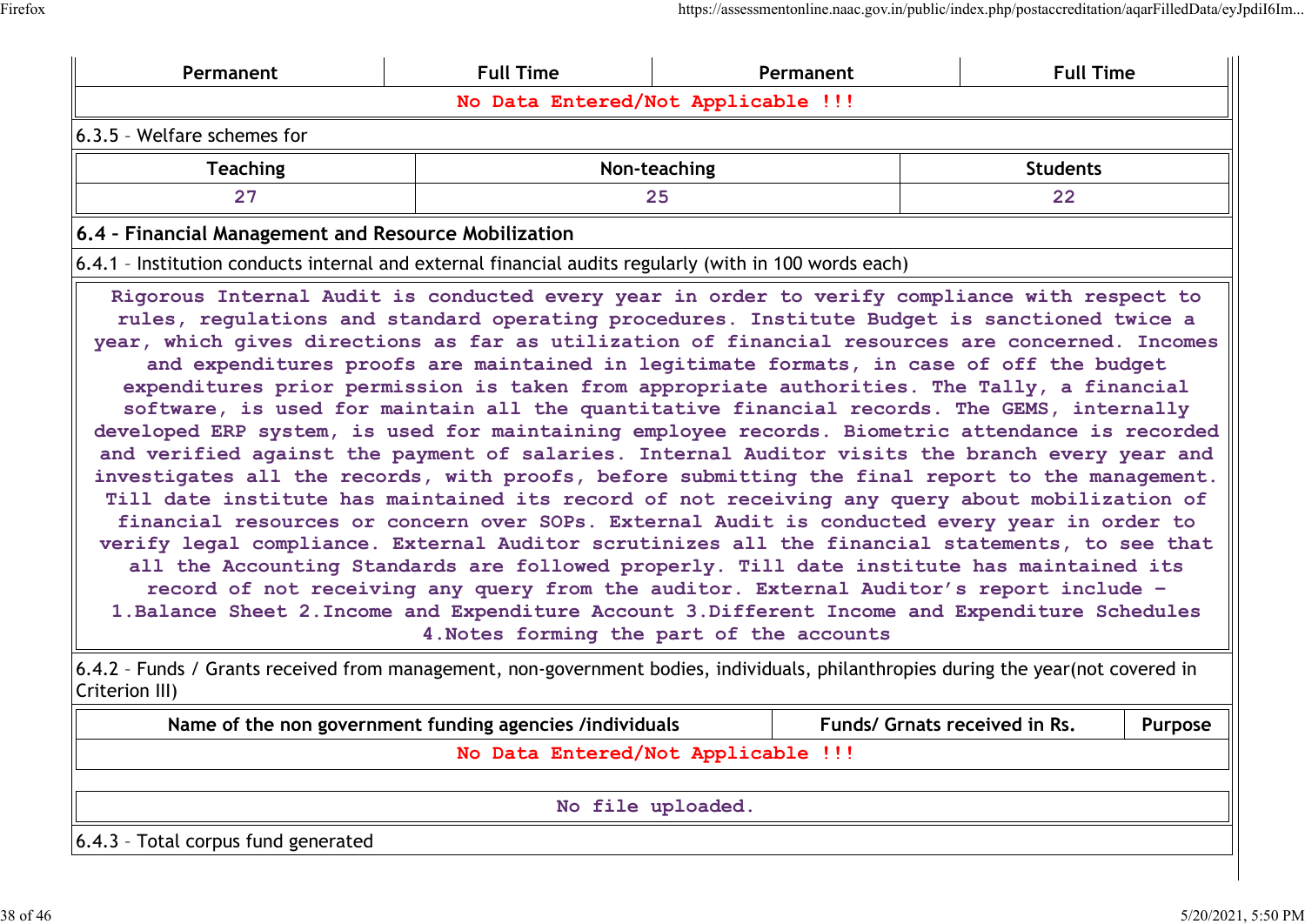| 53060                                            |                                                                                                                |                                                                                |                                                                                                                                                                                                                                                                                                   |                                   |  |                                |                    |                           |  |  |
|--------------------------------------------------|----------------------------------------------------------------------------------------------------------------|--------------------------------------------------------------------------------|---------------------------------------------------------------------------------------------------------------------------------------------------------------------------------------------------------------------------------------------------------------------------------------------------|-----------------------------------|--|--------------------------------|--------------------|---------------------------|--|--|
| 6.5 - Internal Quality Assurance System          |                                                                                                                |                                                                                |                                                                                                                                                                                                                                                                                                   |                                   |  |                                |                    |                           |  |  |
|                                                  |                                                                                                                |                                                                                | 6.5.1 - Whether Academic and Administrative Audit (AAA) has been done?                                                                                                                                                                                                                            |                                   |  |                                |                    |                           |  |  |
| <b>External</b><br><b>Audit Type</b><br>Internal |                                                                                                                |                                                                                |                                                                                                                                                                                                                                                                                                   |                                   |  |                                |                    |                           |  |  |
|                                                  | Yes/No<br>Yes/No<br>Authority<br>Agency                                                                        |                                                                                |                                                                                                                                                                                                                                                                                                   |                                   |  |                                |                    |                           |  |  |
|                                                  | Academic                                                                                                       | <b>STES IQAC Committee</b><br>SIMCA IQAC Committee<br><b>Yes</b><br><b>Yes</b> |                                                                                                                                                                                                                                                                                                   |                                   |  |                                |                    |                           |  |  |
|                                                  | Administrative<br><b>STES Statutory Audit Committee</b><br><b>K.S.MALI Company</b><br><b>Yes</b><br><b>Yes</b> |                                                                                |                                                                                                                                                                                                                                                                                                   |                                   |  |                                |                    |                           |  |  |
|                                                  |                                                                                                                |                                                                                | 6.5.2 - Activities and support from the Parent - Teacher Association (at least three)                                                                                                                                                                                                             |                                   |  |                                |                    |                           |  |  |
|                                                  |                                                                                                                |                                                                                | Supplying of Basic necessities to the Blind Girls Tree Plantation Women s Day Celebration<br>Orphanage visit to mentally Challenged kid's from the weaker section of the society                                                                                                                  |                                   |  |                                |                    |                           |  |  |
|                                                  |                                                                                                                |                                                                                | 6.5.3 - Development programmes for support staff (at least three)                                                                                                                                                                                                                                 |                                   |  |                                |                    |                           |  |  |
|                                                  |                                                                                                                |                                                                                | 1. Tally Training 2. GST Training And Challenges to accounts master in tally 3. TDS Compliance<br>4. GST Training And accounts finalization 5. Microsoft Teams Training                                                                                                                           |                                   |  |                                |                    |                           |  |  |
|                                                  |                                                                                                                |                                                                                | 6.5.4 - Post Accreditation initiative(s) (mention at least three)                                                                                                                                                                                                                                 |                                   |  |                                |                    |                           |  |  |
|                                                  |                                                                                                                |                                                                                | 1. Covid Center at Campus 2. Tree Plantation CSR Activity 3. Industrial MOU'S with Core Code IT<br>Solutions Pvt Ltd., Krishana Tool Room, Lawrence Mayo(India) Pvt Ltd, Nissar Transformers Pvt.<br>Limited, Defacto Vertias Certification Private Ltd, Whitesnow Software Consultancy Pvt. Ltd, | AICTE And Fourth Ambit            |  |                                |                    |                           |  |  |
|                                                  | 6.5.5 - Internal Quality Assurance System Details                                                              |                                                                                |                                                                                                                                                                                                                                                                                                   |                                   |  |                                |                    |                           |  |  |
|                                                  |                                                                                                                |                                                                                | a) Submission of Data for AISHE portal                                                                                                                                                                                                                                                            |                                   |  |                                |                    | <b>Yes</b>                |  |  |
|                                                  |                                                                                                                |                                                                                | b) Participation in NIRF                                                                                                                                                                                                                                                                          |                                   |  |                                |                    | <b>No</b>                 |  |  |
|                                                  |                                                                                                                |                                                                                | c)ISO certification                                                                                                                                                                                                                                                                               |                                   |  |                                |                    | <b>No</b>                 |  |  |
|                                                  |                                                                                                                |                                                                                | d)NBA or any other quality audit                                                                                                                                                                                                                                                                  |                                   |  |                                |                    | <b>No</b>                 |  |  |
|                                                  |                                                                                                                |                                                                                | 6.5.6 - Number of Quality Initiatives undertaken during the year                                                                                                                                                                                                                                  |                                   |  |                                |                    |                           |  |  |
| Year                                             |                                                                                                                |                                                                                | Name of quality initiative by IQAC                                                                                                                                                                                                                                                                | Date of conducting<br><b>IQAC</b> |  | <b>Duration</b><br><b>From</b> | <b>Duration To</b> | Number of<br>participants |  |  |
|                                                  |                                                                                                                |                                                                                |                                                                                                                                                                                                                                                                                                   |                                   |  |                                |                    |                           |  |  |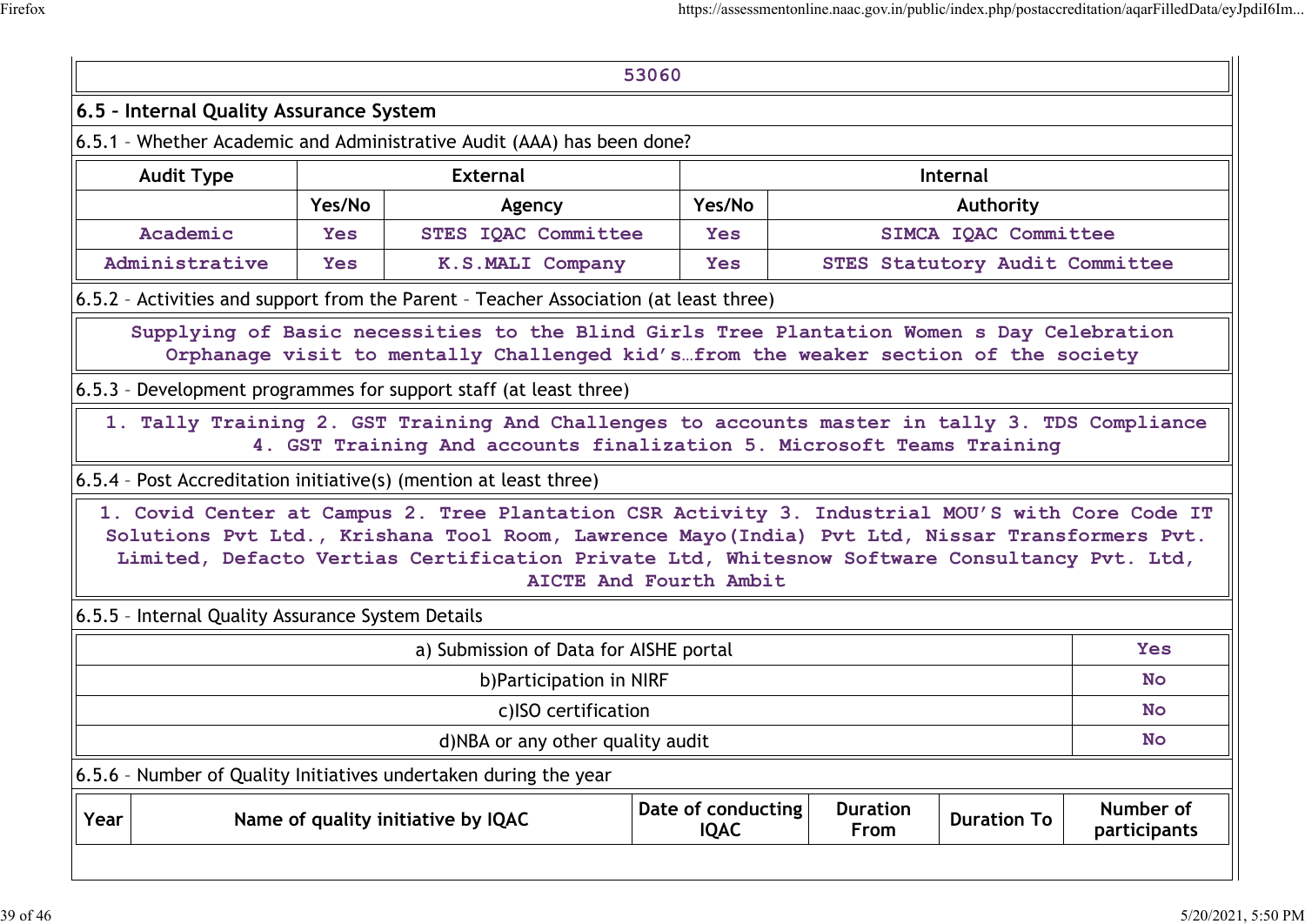| 2020                                                                          | Fifth International Conference on<br>06/02/2020<br>Innovations in It and Management                               |                       |                       |                                                                                                                                  | 06/02/2020 08/02/2020 |        | 114  |  |  |  |  |  |
|-------------------------------------------------------------------------------|-------------------------------------------------------------------------------------------------------------------|-----------------------|-----------------------|----------------------------------------------------------------------------------------------------------------------------------|-----------------------|--------|------|--|--|--|--|--|
| 2020                                                                          | Workshop on Research Methodology                                                                                  | 06/02/2020            |                       |                                                                                                                                  | 06/02/2020 08/02/2020 |        | 100  |  |  |  |  |  |
| 2020                                                                          | <b>Bloomberg Training Programme</b>                                                                               | 26/02/2020            |                       | 26/02/2020 26/02/2020                                                                                                            |                       | 3      |      |  |  |  |  |  |
|                                                                               |                                                                                                                   |                       |                       |                                                                                                                                  |                       |        |      |  |  |  |  |  |
| View File                                                                     |                                                                                                                   |                       |                       |                                                                                                                                  |                       |        |      |  |  |  |  |  |
|                                                                               | <b>CRITERION VII - INSTITUTIONAL VALUES AND BEST PRACTICES</b>                                                    |                       |                       |                                                                                                                                  |                       |        |      |  |  |  |  |  |
|                                                                               | 7.1 - Institutional Values and Social Responsibilities                                                            |                       |                       |                                                                                                                                  |                       |        |      |  |  |  |  |  |
|                                                                               | 7.1.1 - Gender Equity (Number of gender equity promotion programmes organized by the institution during the year) |                       |                       |                                                                                                                                  |                       |        |      |  |  |  |  |  |
| Number of<br><b>Period from</b><br>Title of the programme<br><b>Period To</b> |                                                                                                                   |                       |                       |                                                                                                                                  |                       |        |      |  |  |  |  |  |
|                                                                               |                                                                                                                   |                       |                       |                                                                                                                                  |                       | Female | Male |  |  |  |  |  |
|                                                                               | Poster Making Competition (Women Empowerment (Nari<br>Sashktikaran)                                               | 05/10/2019 05/10/2019 |                       |                                                                                                                                  | 22                    | 20     |      |  |  |  |  |  |
|                                                                               | Rangoli Making Competition (Women Empowerment (Nari<br>Sashktikaran)                                              | 05/10/2019 05/10/2019 |                       |                                                                                                                                  | 30                    | 30     |      |  |  |  |  |  |
|                                                                               | Women 's Day Celebration                                                                                          |                       | 08/03/2020 08/03/2020 |                                                                                                                                  |                       | 155    | 68   |  |  |  |  |  |
|                                                                               | 7.1.2 - Environmental Consciousness and Sustainability/Alternate Energy initiatives such as:                      |                       |                       |                                                                                                                                  |                       |        |      |  |  |  |  |  |
|                                                                               | Percentage of power requirement of the University met by the renewable energy sources                             |                       |                       |                                                                                                                                  |                       |        |      |  |  |  |  |  |
|                                                                               |                                                                                                                   |                       |                       |                                                                                                                                  |                       |        |      |  |  |  |  |  |
|                                                                               | 7.1.3 - Differently abled (Divyangjan) friendliness                                                               |                       |                       |                                                                                                                                  |                       |        |      |  |  |  |  |  |
|                                                                               | Item facilities                                                                                                   | Yes/No                |                       | <b>Participants</b><br><b>Number of beneficiaries</b><br><b>Nill</b><br><b>Nill</b><br><b>Nill</b><br><b>Nill</b><br><b>Nill</b> |                       |        |      |  |  |  |  |  |
|                                                                               | Physical facilities                                                                                               |                       | <b>Yes</b>            |                                                                                                                                  |                       |        |      |  |  |  |  |  |
|                                                                               | Provision for lift                                                                                                | <b>Yes</b>            |                       |                                                                                                                                  |                       |        |      |  |  |  |  |  |
|                                                                               | Ramp/Rails                                                                                                        | <b>Yes</b>            |                       |                                                                                                                                  |                       |        |      |  |  |  |  |  |
|                                                                               | <b>Braille Software/facilities</b>                                                                                | <b>No</b>             |                       |                                                                                                                                  |                       |        |      |  |  |  |  |  |
|                                                                               | Rest Rooms                                                                                                        |                       |                       | Yes                                                                                                                              |                       |        |      |  |  |  |  |  |
|                                                                               |                                                                                                                   |                       |                       |                                                                                                                                  |                       |        |      |  |  |  |  |  |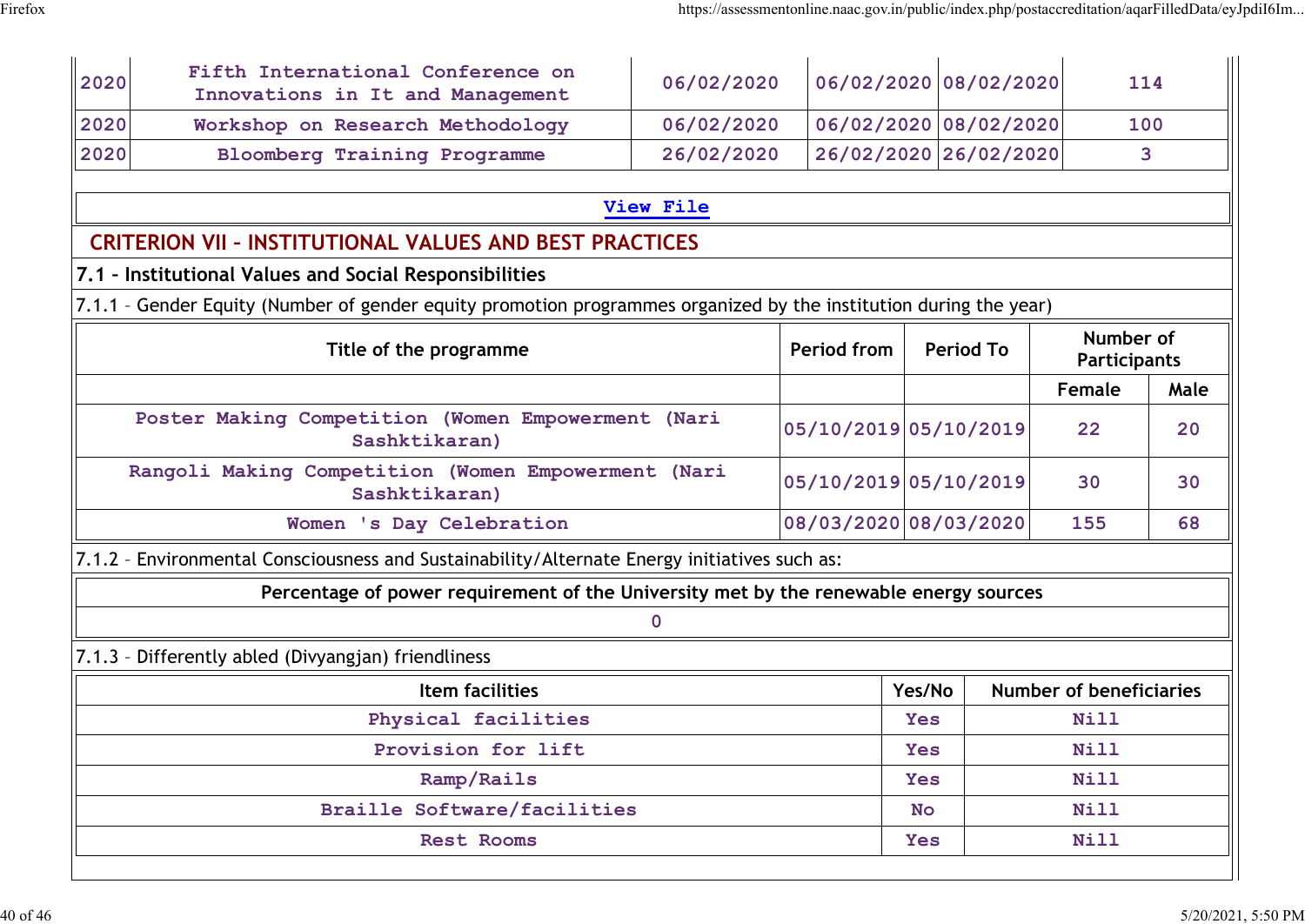| Scribes for examination                                                                                                                                                               |                                                                                      |                        |                                                                                             |             |                 |                                                                                                    |                                                          |                            | $\mathbf{1}$                                        |  |  |
|---------------------------------------------------------------------------------------------------------------------------------------------------------------------------------------|--------------------------------------------------------------------------------------|------------------------|---------------------------------------------------------------------------------------------|-------------|-----------------|----------------------------------------------------------------------------------------------------|----------------------------------------------------------|----------------------------|-----------------------------------------------------|--|--|
| Special skill development for differently abled students                                                                                                                              |                                                                                      |                        |                                                                                             |             |                 |                                                                                                    |                                                          |                            | Nill                                                |  |  |
| Any other similar facility                                                                                                                                                            |                                                                                      |                        |                                                                                             |             |                 |                                                                                                    |                                                          | Nill<br><b>No</b>          |                                                     |  |  |
|                                                                                                                                                                                       | 7.1.4 - Inclusion and Situatedness                                                   |                        |                                                                                             |             |                 |                                                                                                    |                                                          |                            |                                                     |  |  |
| Year                                                                                                                                                                                  | Number of<br>initiatives to<br>address locational<br>advantages and<br>disadvantages |                        | Number of<br>initiatives taken<br>to engage with<br>and contribute<br>to local<br>community | <b>Date</b> | <b>Duration</b> | Name of initiative                                                                                 | <b>Issues addressed</b>                                  |                            | Number of<br>participating<br>students and<br>staff |  |  |
| 2019                                                                                                                                                                                  | $\mathbf{1}$                                                                         |                        | $\mathbf{1}$                                                                                | 16/08/2019  | $\mathbf{1}$    | Women s Day<br>Celebration                                                                         |                                                          | Women s Day<br>Celebration | 48                                                  |  |  |
| 2020                                                                                                                                                                                  | $\mathbf{1}$                                                                         |                        | $\mathbf{1}$                                                                                | 11/02/2020  | $\mathbf{1}$    | Orphanage visit<br>to mentally<br>Challenged kid's<br>from the weaker<br>section of the<br>society | Social<br>Responsibility<br>and inclusive<br>development |                            | 20                                                  |  |  |
| 2020                                                                                                                                                                                  | $\mathbf{1}$                                                                         |                        | $\mathbf{1}$                                                                                | 16/02/2020  | $\mathbf{1}$    | Pune Maha<br>Merathon                                                                              | Social<br>Responsibility                                 |                            | 40                                                  |  |  |
| 2020                                                                                                                                                                                  | $\mathbf{1}$                                                                         |                        | $\mathbf{1}$                                                                                | 03/03/2020  | $\mathbf{1}$    | Supplying of<br>Basic necessities<br>to the Blind<br>Girls                                         |                                                          | Social<br>Responsibility   | 36                                                  |  |  |
| <b>View File</b>                                                                                                                                                                      |                                                                                      |                        |                                                                                             |             |                 |                                                                                                    |                                                          |                            |                                                     |  |  |
|                                                                                                                                                                                       |                                                                                      |                        |                                                                                             |             |                 | 7.1.5 - Human Values and Professional Ethics Code of conduct (handbooks) for various stakeholders  |                                                          |                            |                                                     |  |  |
|                                                                                                                                                                                       | <b>Title</b>                                                                         | Date of<br>publication |                                                                                             |             |                 | Follow up(max 100 words)                                                                           |                                                          |                            |                                                     |  |  |
| Code of<br>The aim of this document is to set out a framework for codes of practice<br>01/07/2019<br>conduct<br>for ethical conduct in this institute. In line with the commitment of |                                                                                      |                        |                                                                                             |             |                 |                                                                                                    |                                                          |                            |                                                     |  |  |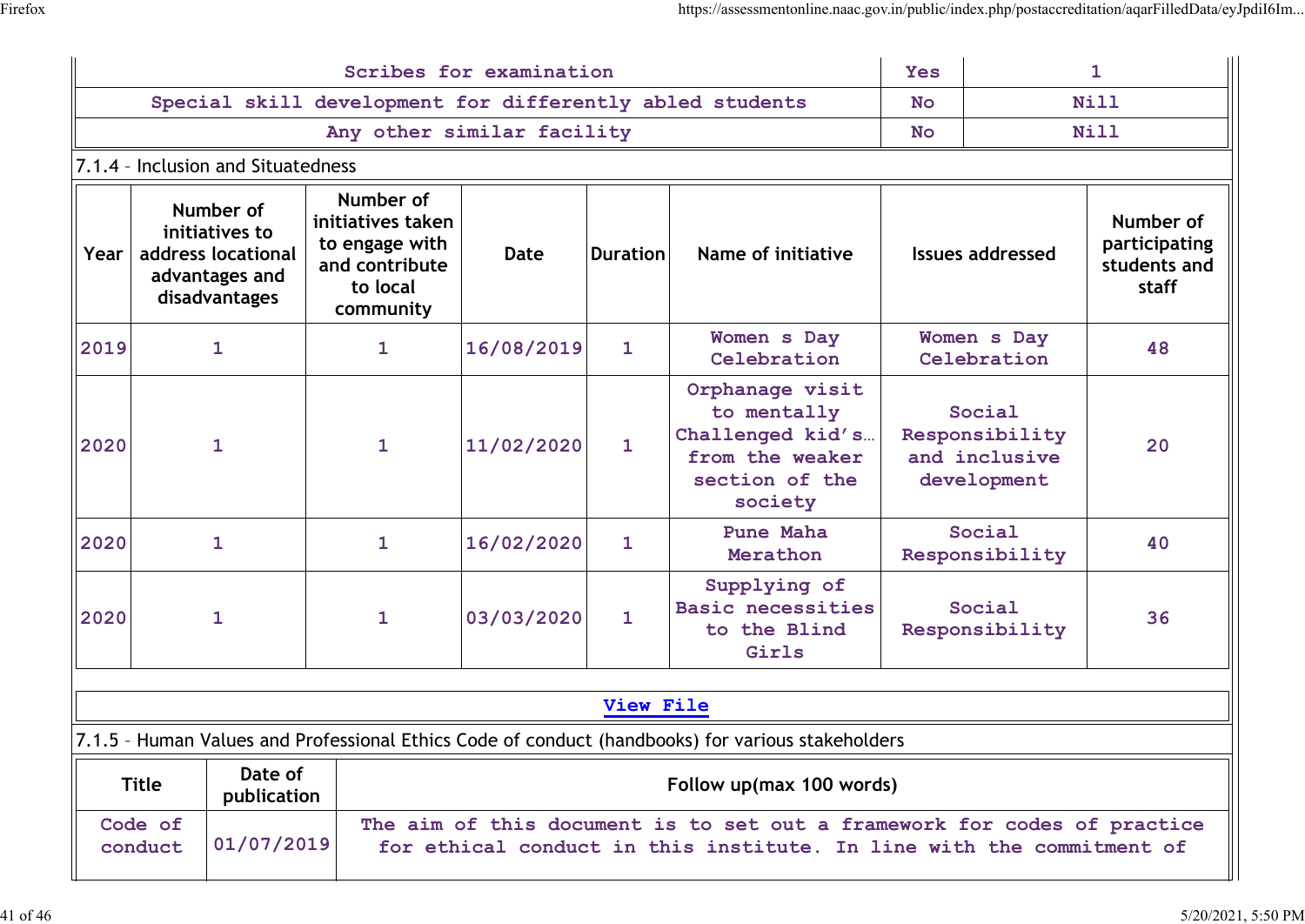|           |  | Sinhgad Technical Education Society to enhance the quality provision of    |
|-----------|--|----------------------------------------------------------------------------|
|           |  | education, with the support of various governing bodies and institutions   |
|           |  | this set of model codes of conduct for the three internal groups of actors |
| handbooks |  | in higher education institutions has been developed. The three internal    |
|           |  | groups of actors are as follows: governors/managers, academic staff, and   |
|           |  | students. This document is designed with an aim to bring Ethics,           |
|           |  | Transparency and Integrity in policies and practices.                      |

### 7.1.6 – Activities conducted for promotion of universal Values and Ethics

| Activity                                                             | <b>Duration</b><br>From | <b>Duration To</b>    | Number of<br>participants |
|----------------------------------------------------------------------|-------------------------|-----------------------|---------------------------|
| Tree Plantation Taljai Tekdi Pune                                    |                         | 16/08/2019 16/08/2019 | 48                        |
| Fit India                                                            |                         | 29/08/2019 29/08/2019 | 90                        |
| Smile Wellness Program                                               |                         | 03/10/2019 03/10/2019 | 104                       |
| Poster Making Competition (Women Empowerment (Nari<br>Sashktikaran)  |                         | 05/10/2019 05/10/2019 | 42                        |
| Rangoli Making Competition (Women Empowerment (Nari<br>Sashktikaran) |                         | 05/10/2019 05/10/2019 | 60                        |
| Best from Waste                                                      |                         | 24/01/2020 24/01/2020 | 31                        |
| Work shop on Cyber Security                                          |                         | 07/02/2020 07/02/2020 | 91                        |
| Pune Maha Marathon                                                   |                         | 16/02/2020 16/02/2020 | 40                        |
| Outbreak of CORONA (COVID-19)                                        |                         | 13/03/2020 13/03/2020 | 36                        |
| Yoga Day Celebration - Online Mode                                   |                         | 21/06/2020 21/06/2020 | 43                        |

### **View File**

7.1.7 - Initiatives taken by the institution to make the campus eco-friendly (at least five)

**1. Solid Waste Management 2. Liquid Waste Management 3. e-Waste Management 4. Rain Water Harwesting 5. Paper Less office 6. Green Landscaping with trees and plants 7. No vehicle day**

#### **7.2 – Best Practices**

7.2.1 – Describe at least two institutional best practices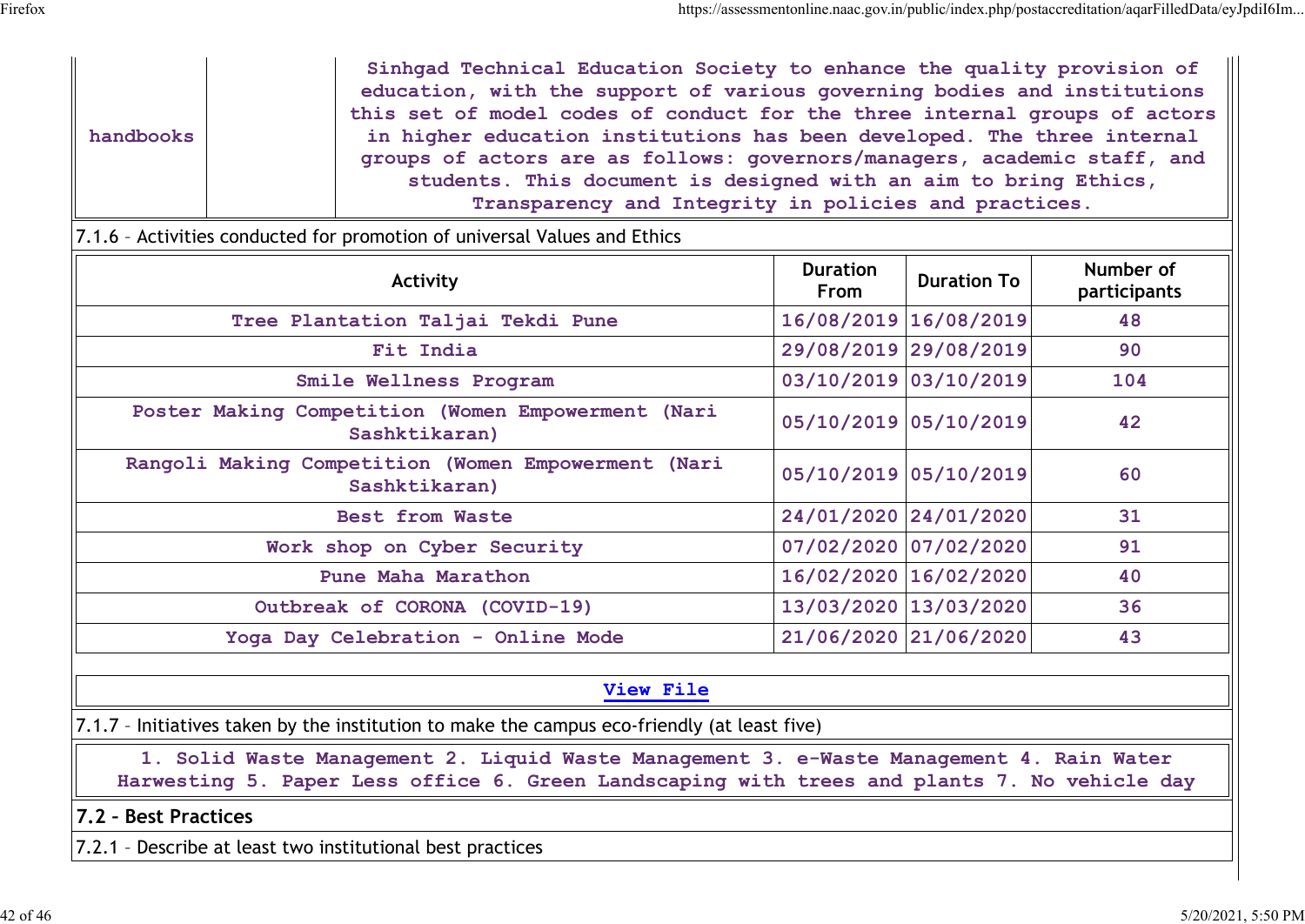**Title of the practice: 1. Placement and practical oriented training Objective Campus placements at the best B school in India and in the life of any student / graduate are very defining moments that students look up to and prepare themselves thoroughly to score high and well but as well as to impress their potential future employers. It is the one time that students get a precise chance to make that practical application of their technical and employable soundness to the representatives of the corporate management of the particular industry they opted for or chose in the first place. The main objective is to enhance the employability of the students by providing sufficient practical exposure, soft skills and career guidance to the students. The academic standards are raised and all efforts are made to enhance the acceptability of the students by the software industry and to bridge the gap between academia and industry. Separate Placement and Training cell is established to dedicatedly work to accomplish the goal. The Context Placement opportunities for management (M.B.A.) graduates from good schools have gone up. The number of HR conclaves organised round the year by most colleges (though for placement purposes) is an indicator of the increasing popularity of HR. The placement teams have power to decide on placement activities, maintaining relations and communication with companies. An MBA programme with good innovative learning will play a major role in how much your students could rise in their career. Industry interface, involvement in leadership activities and excellent quality faculty at the B-school are also very crucial. The Practice Institute believes in building a strong foundation by strengthening the core teaching and thereby making the fundamental concepts very clear. The students are analyzed for their weakness in the context of placement. Institute have proven policies to identify and enhance the capabilities of slow learners and further enhance the strength of fast learners. Continuous evaluation and analysis of the attainment of course outcomes is done by means of solving assignments , Midterm examination, end term examination, MCQs , presentations etc. Well-designed practical assignments help students in achieving the practice required by industry in each programming subject. Students are given training, workshops, lectures from industry of new technologies and encourage them to attain certifications to bridge the academic industry gap and enhance placements. Aptitude tests, Group discussions, mock interviews, soft skill training and grooming sessions are conducted to make them confident in facing interviews. Evidence of Success- Problems encountered and resources required • Lack of counselling • Conventional classroom approach • More focus on theoretical concepts by students • Increase in the number of management colleges • Decreasing placement opportunities in recent times • Students with rural background do not posses communication skills. So they face difficulties. Career portal services can be utilized by the colleges to improve the placements. Universities may conduct Job Fests by inviting various companies to one place to help the students of the affiliated colleges. 2. GEMS ERP for managing Academics Objective The implementation of GEMS ERP has been very beneficial and it is**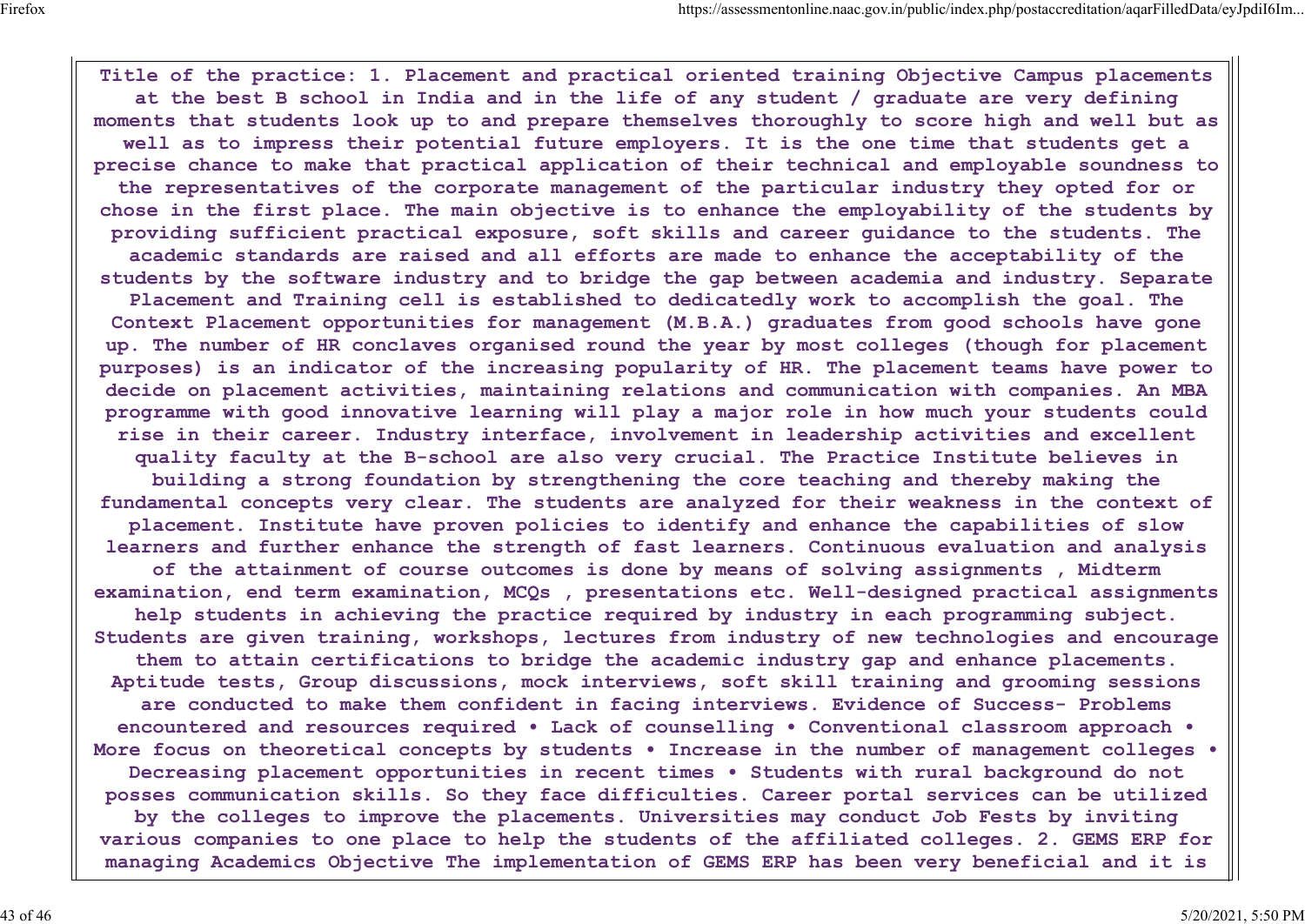**helping our institute to improve the various crucial and mundane operations, thus making them manageable and more transparent. It's the time and efficiency factor that places the software ahead of the traditional methods. The purpose and need of the GEMS ERP software are to offer a helpful hand to the faculty and management in the way that many crucial functions of the institute can be made under a single roof. Several reputed colleges and universities have deployed ERP solutions with success. The investment that is made on such software allows many benefits in the long run. The Context ERP in education is not a new concept ERPs were in fullfledged use in major corporations in some of the biggest industries, to ease the management process. With the development of technology and widespread demand for computing, concepts have led to the increasing popularity of ERP solutions in other industries like educational institutes. The Practice Institute uses GEMS, the State-of-the-art software solution for small and big educational institutes. Evidence of success GEMS help to govern, communicate, manage, organize, monitor, measure, report and analyze all of your day-to-day academic operations. It is extremely fast and easy to use. Less paper work and can access and use from anywhere. Some important modules are given below. Academics Gems help to manage all academic related stuff like academic plan, online test, lecture schedule etc. The detailed are given in the below screenshot Personal Management This module handles weekly plan, leave management, feedback, salary details etc Problems encountered and resources required Sometimes the technical glitches may occur but sorted out by our technicians.**

**Upload details of two best practices successfully implemented by the institution as per NAAC format in your institution website, provide the link**

**http://www.sinhgad.edu/SinhgadManagementInstitutes/SIMCA/NAAC.html**

#### **7.3 – Institutional Distinctiveness**

7.3.1 – Provide the details of the performance of the institution in one area distinctive to its vision, priority and thrust in not more than 500 words

**1. Social Media Visibility Social media has changed both the way in which Institutes interact with their students and the way in which events and activity gets promoted. Institute is attempting to utilize social media to reach existing students, get new ones and build or maintain credibility and reputation. More importantly, Institute need to measure their visibility in the most popular social media relative to that of other Institutes. Sinhgad Institute of Management and Computer Application (SIMCA) is distinctly positioned in social media and seems to currently have a concerted strategy for engaging its stakeholders in a particular social media. SIMCA is handling multiple social media account like facebook, twitter, youtube, Instagram, blog, whatapps, telegram etc. to reach multiple students and deliver best**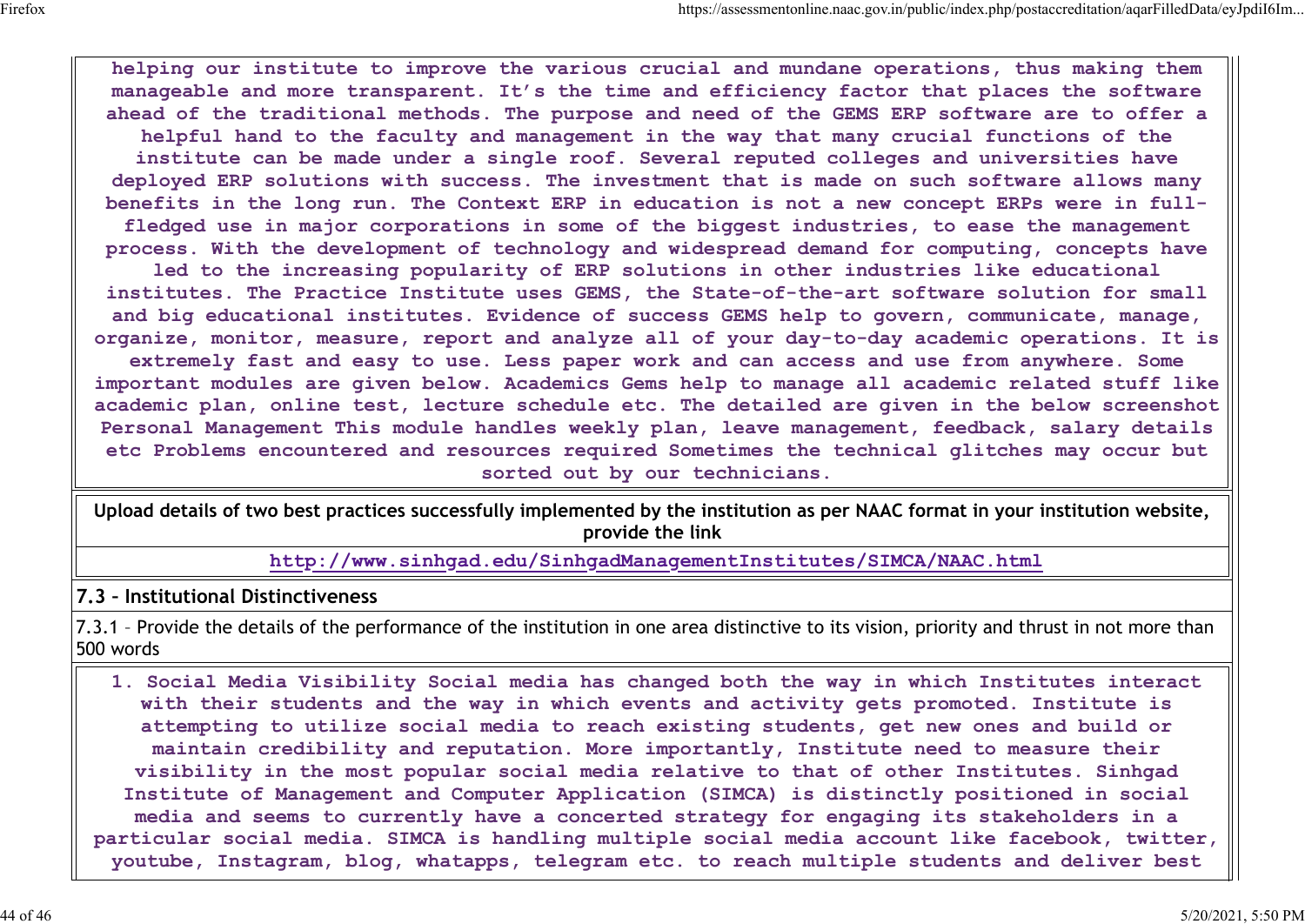**quality of education among the students. Institute has also posted various event details in various social media account to reach maximum students and got maximum participation. 2. Harvard Business Review article discussion This activity involves the discussion (presentation) of a Harvard Business Review article by the faculty for the students. The Harvard Business Review (HBR) is a general management magazine published by Harvard Business Publishing, a wholly owned subsidiary of Harvard University. It is essentially a reach source of contemporary management related research, knowledge and content. These articles are generally authored by leading academicians, researchers and corporate leaders across the world and delve into subject areas like leadership development, organizational change, marketing, branding, strategy, and topics related to impact of digital and social media on business world Etc. This session is focused on educating the students on various concepts through practical knowledge and equipping them with the know-how about latest developments and practices in the world of management and business. 3. Student Research - Academic Excellence with Focus on Research and development The academic programmes which the institution offers are well in tune with the institution's goals and objectives as outlined in the vision and mission statements. There is also a judicious selection of curricular and co-curricular activities, which are designed to foster the all-round development of the students. Given below are some of the ways in which the academic programmes reflect the mission of the institution: Institute Distinctiveness: 1. In order to promote a climate for academic excellence with openness to learning, research and development of professional skills, the Institute has started a Research Centre since 2017.The Research Centre offers PhD programmes in Management including various streams like 1. Computer Management 2. HR Management 3. Knowledge management 4. Production Management 5. Marketing management 2. Strengthening Research Aptitude among students– Students are encouraged to publish research articles. The research centre helps them in this endeavour. The selected research papers of students are published in national and International Journal. The students are also motivated and guided by their mentors to participate in National and International conferences/seminars. Institute organizes national, International conferences, workshops regularly. 4. "Intellectual Capital Enhancement" through Faculty Development Objective: is essentially aimed at motivating and encouraging the faculty members to engage with research related activities.**

**Provide the weblink of the institution**

**http://www.sinhgad.edu/SinhgadManagementInstitutes/SIMCA/NAAC.html**

#### **8.Future Plans of Actions for Next Academic Year**

**To ensure 100 utilization of lecture timings. To prepare and publish yearly academic calendar before the beginning of the academic year. To make the subjects more interesting. To support**